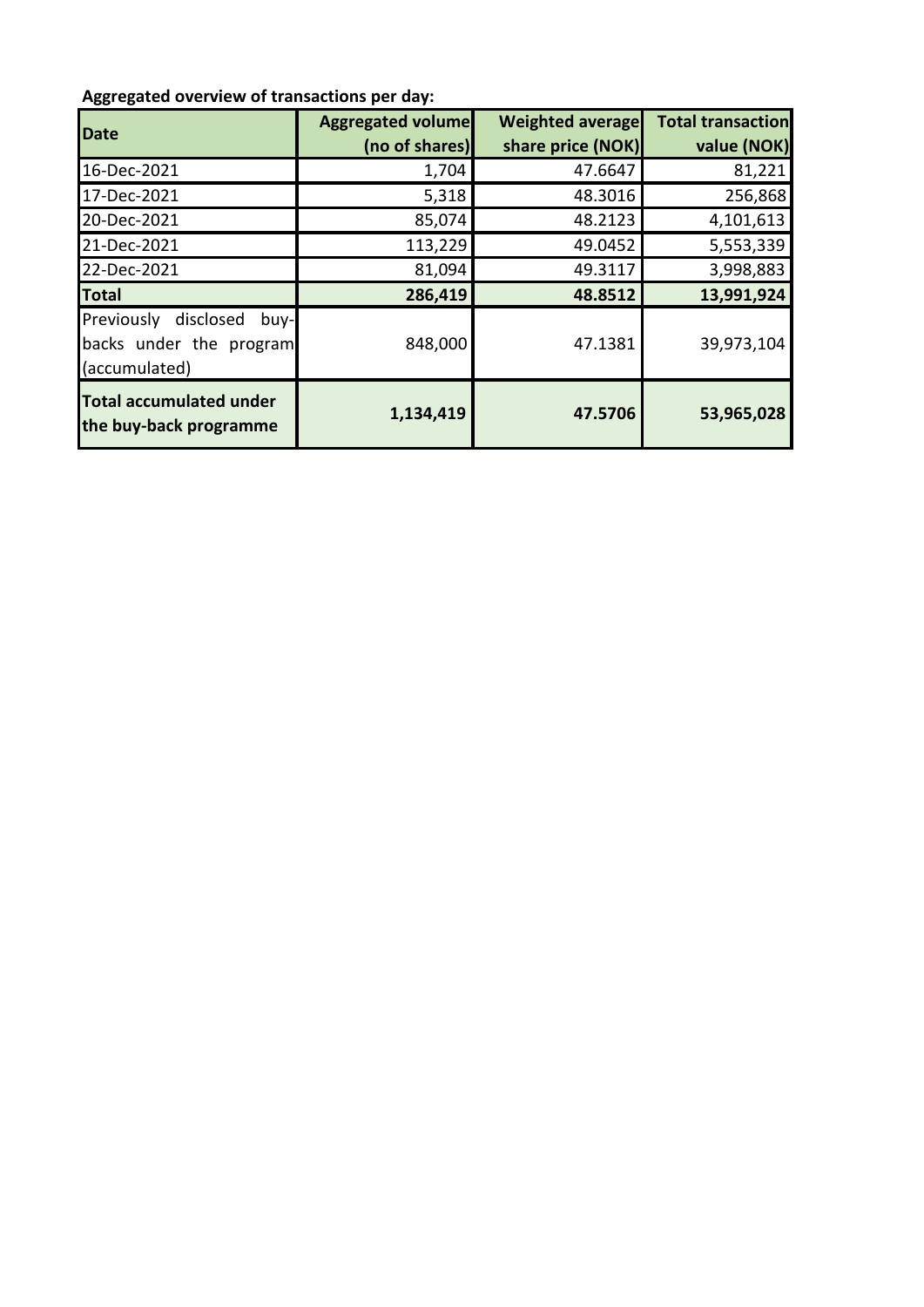| <b>Order</b> | <b>Ticker ISIN</b> |                                 | <b>Currency Price</b> |       |         | <b>Volume Consideration MIC Date</b> |                                  | <b>Time</b> |
|--------------|--------------------|---------------------------------|-----------------------|-------|---------|--------------------------------------|----------------------------------|-------------|
|              |                    | 48470714 BWLPG BMG173841013 NOK |                       | 47.40 | (23)    |                                      | (1,090) XOSL 12/16/2021 9:00:06  |             |
|              |                    | 48470714 BWLPG BMG173841013 NOK |                       | 47.40 | (309)   |                                      | (14,647) XOSL 12/16/2021 9:00:06 |             |
|              |                    | 48470714 BWLPG BMG173841013 NOK |                       | 47.40 | (189)   |                                      | (8,959) XOSL 12/16/2021 9:00:06  |             |
|              |                    | 48470714 BWLPG BMG173841013 NOK |                       | 47.40 | (281)   |                                      | (13,319) XOSL 12/16/2021 9:00:06 |             |
|              |                    | 48470714 BWLPG BMG173841013 NOK |                       | 47.90 | (179)   |                                      | (8,574) CEUX 12/16/2021 9:18:47  |             |
|              |                    | 48470714 BWLPG BMG173841013 NOK |                       | 47.90 | (75)    |                                      | (3,593) CEUX 12/16/2021 9:18:47  |             |
|              |                    | 48470714 BWLPG BMG173841013 NOK |                       | 47.90 | (269)   |                                      | (12,885) XOSL 12/16/2021 9:18:47 |             |
|              |                    | 48470714 BWLPG BMG173841013 NOK |                       | 47.90 | (290)   |                                      | (13,891) XOSL 12/16/2021 9:18:47 |             |
|              |                    | 48470714 BWLPG BMG173841013 NOK |                       | 47.90 | (89)    |                                      | (4,263) XOSL 12/16/2021 9:18:47  |             |
|              |                    |                                 |                       |       | (1,704) |                                      |                                  |             |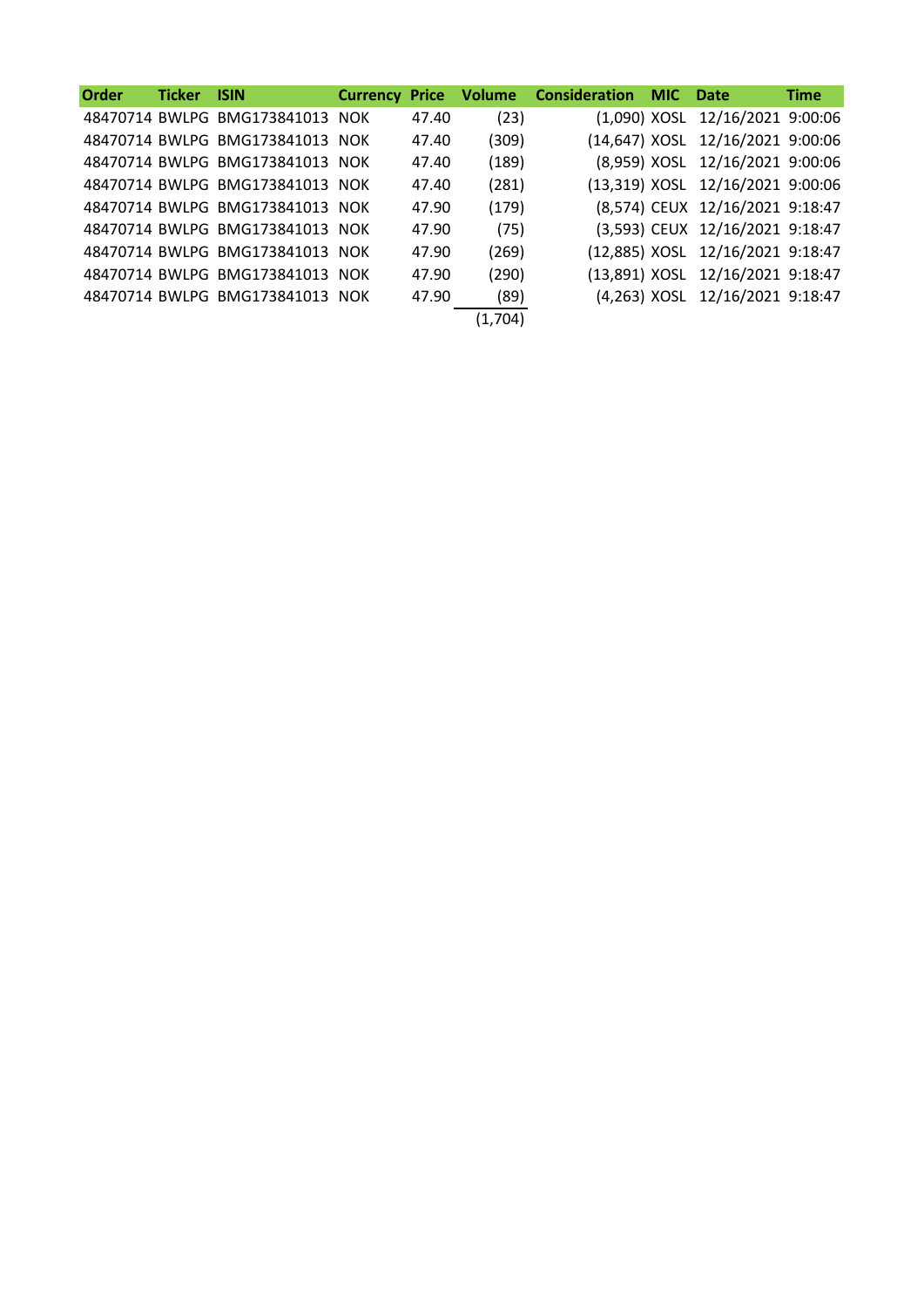| <b>Order</b> | <b>Ticker</b> | <b>ISIN</b>                     | <b>Currency</b> | <b>Price</b> | <b>Volume</b> | <b>Consideration</b> | <b>MIC</b> | Date                             | <b>Time</b> |
|--------------|---------------|---------------------------------|-----------------|--------------|---------------|----------------------|------------|----------------------------------|-------------|
|              |               | 48473461 BWLPG BMG173841013 NOK |                 | 48.30        | (432)         | (20,866) BEUP        |            | 12/17/2021 9:11:16               |             |
|              |               | 48473461 BWLPG BMG173841013 NOK |                 | 48.25        | (300)         | (14,475) BEUP        |            | 12/17/2021 9:12:01               |             |
|              |               | 48473461 BWLPG BMG173841013 NOK |                 | 48.25        | (300)         | (14,475) BEUP        |            | 12/17/2021 9:12:16               |             |
|              |               | 48473461 BWLPG BMG173841013 NOK |                 | 48.20        | (357)         | (17,207) XOSL        |            | 12/17/2021 9:12:18               |             |
|              |               | 48473461 BWLPG BMG173841013 NOK |                 | 48.20        | (357)         | (17,207) XOSL        |            | 12/17/2021 9:12:18               |             |
|              |               | 48473461 BWLPG BMG173841013 NOK |                 | 48.20        | (357)         | (17,207) XOSL        |            | 12/17/2021 9:12:18               |             |
|              |               | 48473461 BWLPG BMG173841013 NOK |                 | 48.20        | (155)         | (7,471) XOSL         |            | 12/17/2021 9:12:18               |             |
|              |               | 48473461 BWLPG BMG173841013 NOK |                 | 48.20        | (202)         | (9,736) XOSL         |            | 12/17/2021 9:12:18               |             |
|              |               | 48473461 BWLPG BMG173841013 NOK |                 | 48.20        | (13)          |                      | (627) XOSL | 12/17/2021 9:12:18               |             |
|              |               | 48473461 BWLPG BMG173841013 NOK |                 | 48.25        | (635)         |                      |            | (30,639) CEUD 12/17/2021 9:12:18 |             |
|              |               | 48473461 BWLPG BMG173841013 NOK |                 | 48.25        | (635)         |                      |            | (30,639) CEUD 12/17/2021 9:12:18 |             |
|              |               | 48473461 BWLPG BMG173841013 NOK |                 | 48.25        | (275)         |                      |            | (13,269) CEUD 12/17/2021 9:12:18 |             |
|              |               | 48473461 BWLPG BMG173841013 NOK |                 | 48.50        | (332)         |                      |            | (16,102) CEUX 12/17/2021 9:17:13 |             |
|              |               | 48473461 BWLPG BMG173841013 NOK |                 | 48.50        | (826)         | (40,061) XOSL        |            | 12/17/2021 9:17:13               |             |
|              |               | 48473461 BWLPG BMG173841013 NOK |                 | 48.50        | (142)         | (6,887) XOSL         |            | 12/17/2021 9:17:13               |             |
|              |               |                                 |                 |              | (5, 318)      |                      |            |                                  |             |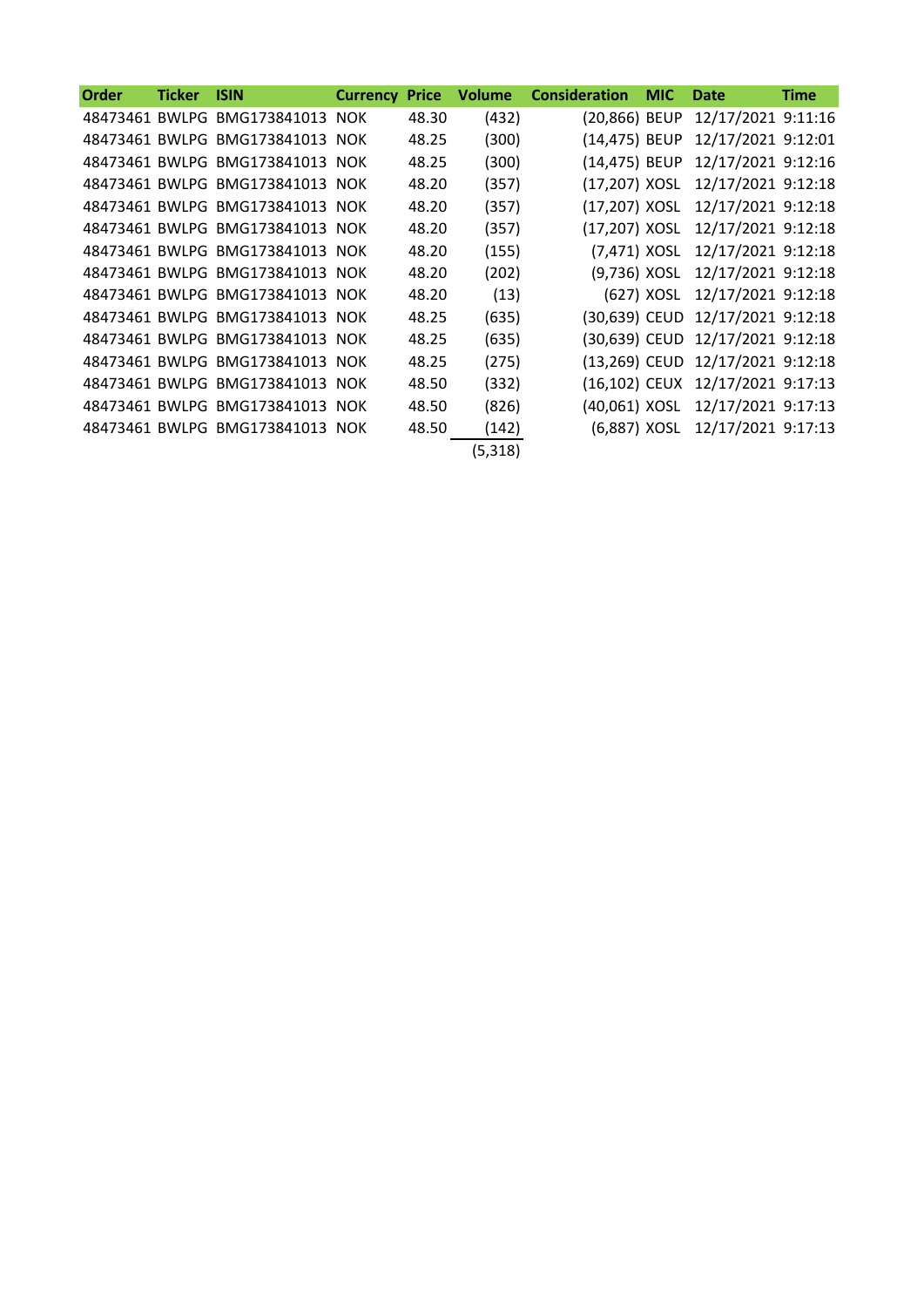| Order | <b>Ticker</b> | <b>ISIN</b>                     | <b>Currency</b> | <b>Price</b> | <b>Volume</b> | <b>Consideration</b> | <b>MIC</b> | <b>Date</b>         | <b>Time</b> |
|-------|---------------|---------------------------------|-----------------|--------------|---------------|----------------------|------------|---------------------|-------------|
|       |               | 48475435 BWLPG BMG173841013 NOK |                 | 47.82        | (427)         | (20,419) EUCC        |            | 12/20/2021          | 9:03:02     |
|       |               | 48475435 BWLPG BMG173841013 NOK |                 | 47.56        | (321)         | (15,267) CEUX        |            | 12/20/2021          | 9:04:35     |
|       |               | 48475435 BWLPG BMG173841013 NOK |                 | 47.56        | (766)         | (36,431) XOSL        |            | 12/20/2021          | 9:04:35     |
|       |               | 48475435 BWLPG BMG173841013 NOK |                 | 47.56        | (129)         | (6,135) AQEU         |            | 12/20/2021          | 9:04:35     |
|       |               | 48475435 BWLPG BMG173841013     | <b>NOK</b>      | 48.00        | (290)         | (13,920) CEUX        |            | 12/20/2021          | 9:06:36     |
|       |               | 48475435 BWLPG BMG173841013     | <b>NOK</b>      | 48.00        | (690)         | (33,120) XOSL        |            | 12/20/2021          | 9:06:36     |
|       |               | 48475435 BWLPG BMG173841013     | <b>NOK</b>      | 47.91        | (464)         | (22,230) BEUP        |            | 12/20/2021          | 9:07:05     |
|       |               | 48475435 BWLPG BMG173841013     | <b>NOK</b>      | 48.00        | (125)         | (6,000) CEUX         |            | 12/20/2021          | 9:20:46     |
|       |               | 48475435 BWLPG BMG173841013 NOK |                 | 48.00        | (334)         | (16,032) XOSL        |            | 12/20/2021          | 9:20:46     |
|       |               | 48475435 BWLPG BMG173841013 NOK |                 | 47.90        | (148)         | (7,089) CEUX         |            | 12/20/2021          | 9:21:12     |
|       |               | 48475435 BWLPG BMG173841013     | <b>NOK</b>      | 47.90        | (152)         | (7,281) XOSL         |            | 12/20/2021          | 9:21:12     |
|       |               | 48475435 BWLPG BMG173841013 NOK |                 | 47.90        | (148)         | (7,089) CEUX         |            | 12/20/2021          | 9:22:20     |
|       |               | 48475435 BWLPG BMG173841013     | <b>NOK</b>      | 47.90        | (148)         | (7,089) CEUX         |            | 12/20/2021          | 9:22:20     |
|       |               | 48475435 BWLPG BMG173841013     | <b>NOK</b>      | 47.90        | (200)         | (9,580) XOSL         |            | 12/20/2021          | 9:22:20     |
|       |               | 48475435 BWLPG BMG173841013 NOK |                 | 47.90        | (352)         | (16,861) XOSL        |            | 12/20/2021          | 9:22:20     |
|       |               | 48475435 BWLPG BMG173841013     | <b>NOK</b>      | 47.90        | (36)          | (1,724) CEUX         |            | 12/20/2021          | 9:22:20     |
|       |               | 48475435 BWLPG BMG173841013     | <b>NOK</b>      | 47.90        | (352)         | $(16,861)$ XOSL      |            | 12/20/2021          | 9:22:20     |
|       |               | 48475435 BWLPG BMG173841013 NOK |                 | 47.90        | (352)         | (16,861) XOSL        |            | 12/20/2021          | 9:22:20     |
|       |               | 48475435 BWLPG BMG173841013 NOK |                 | 47.90        | (112)         | (5,365) CEUX         |            | 12/20/2021          | 9:22:20     |
|       |               | 48475435 BWLPG BMG173841013     | <b>NOK</b>      | 47.90        | (36)          | (1,724) CEUX         |            | 12/20/2021          | 9:22:20     |
|       |               | 48475435 BWLPG BMG173841013 NOK |                 | 47.90        | (352)         | (16,861) XOSL        |            | 12/20/2021          | 9:22:20     |
|       |               | 48475435 BWLPG BMG173841013     | <b>NOK</b>      | 47.90        | (112)         | (5,365) CEUX         |            | 12/20/2021          | 9:22:20     |
|       |               | 48475435 BWLPG BMG173841013     | <b>NOK</b>      | 47.90        | (224)         | (10,730) XOSL        |            | 12/20/2021          | 9:22:20     |
|       |               | 48475435 BWLPG BMG173841013 NOK |                 | 47.90        | (36)          | (1,724) CEUX         |            | 12/20/2021          | 9:22:20     |
|       |               | 48475435 BWLPG BMG173841013     | <b>NOK</b>      | 47.90        | (148)         | (7,089) CEUX         |            | 12/20/2021          | 9:22:20     |
|       |               | 48475435 BWLPG BMG173841013     | <b>NOK</b>      | 47.90        | (128)         | (6,131) XOSL         |            | 12/20/2021          | 9:22:20     |
|       |               | 48475435 BWLPG BMG173841013     | <b>NOK</b>      | 47.90        | (128)         | (6,131) XOSL         |            | 12/20/2021          | 9:22:20     |
|       |               | 48475435 BWLPG BMG173841013     | <b>NOK</b>      | 47.90        | (128)         | (6,131) CEUX         |            | 12/20/2021          | 9:22:20     |
|       |               | 48475435 BWLPG BMG173841013 NOK |                 | 47.90        | (20)          |                      | (958) CEUX | 12/20/2021          | 9:22:20     |
|       |               | 48475435 BWLPG BMG173841013 NOK |                 | 47.90        | (224)         | (10,730) XOSL        |            | 12/20/2021          | 9:22:20     |
|       |               | 48475435 BWLPG BMG173841013 NOK |                 | 47.90        | (108)         | (5,173) XOSL         |            | 12/20/2021          | 9:22:30     |
|       |               | 48475435 BWLPG BMG173841013 NOK |                 | 47.90        | (152)         | (7,281) XOSL         |            | 12/20/2021 9:22:30  |             |
|       |               | 48475435 BWLPG BMG173841013 NOK |                 | 47.90        | (92)          | (4,407) XOSL         |            | 12/20/2021          | 9:22:30     |
|       |               | 48475435 BWLPG BMG173841013 NOK |                 | 48.00        | (125)         | (6,000) CEUX         |            | 12/20/2021 10:11:56 |             |
|       |               | 48475435 BWLPG BMG173841013 NOK |                 | 48.00        | (253)         | (12,144) CEUX        |            | 12/20/2021 10:12:11 |             |
|       |               | 48475435 BWLPG BMG173841013 NOK |                 | 48.00        | (603)         | (28,944) XOSL        |            | 12/20/2021 10:12:11 |             |
|       |               | 48475435 BWLPG BMG173841013 NOK |                 | 47.90        | (138)         | (6,610) CEUX         |            | 12/20/2021 10:12:45 |             |
|       |               | 48475435 BWLPG BMG173841013 NOK |                 | 47.90        | (138)         | (6,610) CEUX         |            | 12/20/2021 10:12:45 |             |
|       |               | 48475435 BWLPG BMG173841013 NOK |                 | 47.90        | (72)          | (3,449) CEUX         |            | 12/20/2021 10:12:45 |             |
|       |               | 48475435 BWLPG BMG173841013 NOK |                 | 47.90        | (328)         | (15,711) XOSL        |            | 12/20/2021 10:12:45 |             |
|       |               | 48475435 BWLPG BMG173841013 NOK |                 |              |               |                      |            |                     |             |
|       |               |                                 |                 | 47.90        | (6, 497)      | (311,206) XOSL       |            | 12/20/2021 10:12:45 |             |
|       |               | 48475435 BWLPG BMG173841013 NOK |                 | 47.94        | (188)         | (9,013) CEUX         |            | 12/20/2021 10:12:45 |             |
|       |               | 48475435 BWLPG BMG173841013 NOK |                 | 47.94        | (583)         | (27,949) XOSL        |            | 12/20/2021 10:12:45 |             |
|       |               | 48475435 BWLPG BMG173841013 NOK |                 | 47.90        | (10)          |                      | (479) CEUX | 12/20/2021 10:13:15 |             |
|       |               | 48475435 BWLPG BMG173841013 NOK |                 | 47.95        | (331)         | (15,871) MOSE        |            | 12/20/2021 10:13:48 |             |
|       |               | 48475435 BWLPG BMG173841013 NOK |                 | 47.90        | (328)         | $(15,711)$ XOSL      |            | 12/20/2021 10:19:01 |             |
|       |               | 48475435 BWLPG BMG173841013 NOK |                 | 47.90        | (324)         | (15,520) XOSL        |            | 12/20/2021 10:19:01 |             |
|       |               | 48475435 BWLPG BMG173841013 NOK |                 | 47.90        | (128)         | (6,131) CEUX         |            | 12/20/2021 10:20:58 |             |
|       |               | 48475435 BWLPG BMG173841013 NOK |                 | 47.90        | (138)         | (6,610) CEUX         |            | 12/20/2021 10:20:58 |             |
|       |               | 48475435 BWLPG BMG173841013 NOK |                 | 47.90        | (138)         | (6,610) CEUX         |            | 12/20/2021 10:20:58 |             |
|       |               | 48475435 BWLPG BMG173841013 NOK |                 | 47.90        | (138)         | (6,610) CEUX         |            | 12/20/2021 10:20:58 |             |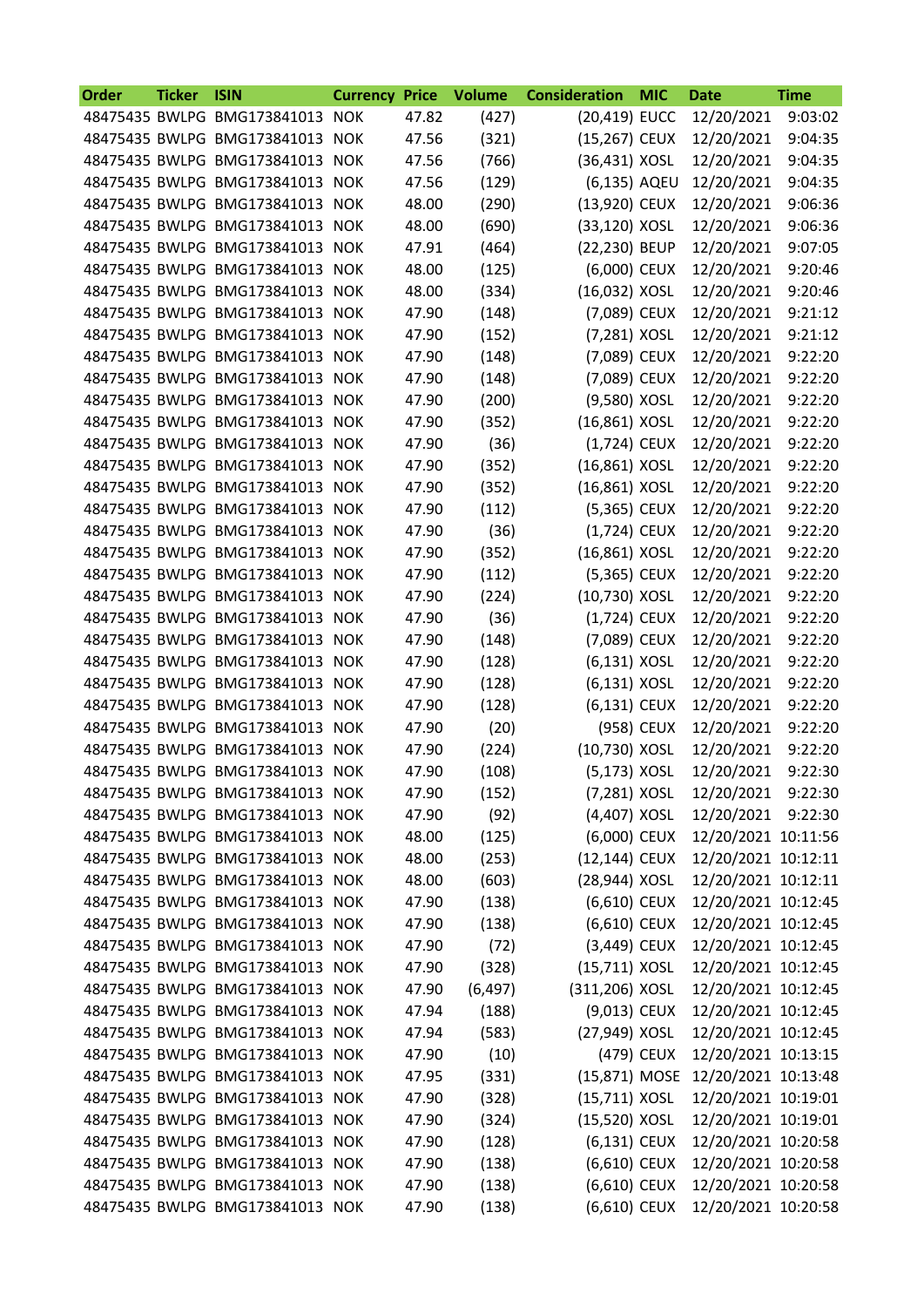|  | 48475435 BWLPG BMG173841013 NOK |            | 47.90 | (138)   | (6,610) CEUX     |             | 12/20/2021 10:20:58 |  |
|--|---------------------------------|------------|-------|---------|------------------|-------------|---------------------|--|
|  | 48475435 BWLPG BMG173841013     | <b>NOK</b> | 47.90 | (138)   | (6,610) CEUX     |             | 12/20/2021 10:20:58 |  |
|  | 48475435 BWLPG BMG173841013     | <b>NOK</b> | 47.90 | (138)   | (6,610) CEUX     |             | 12/20/2021 10:20:58 |  |
|  | 48475435 BWLPG BMG173841013     | <b>NOK</b> | 47.90 | (74)    | (3,545) CEUX     |             | 12/20/2021 10:20:58 |  |
|  | 48475435 BWLPG BMG173841013     | <b>NOK</b> | 47.90 | (138)   | (6,610) CEUX     |             | 12/20/2021 10:20:58 |  |
|  | 48475435 BWLPG BMG173841013     | <b>NOK</b> | 47.90 | (328)   | (15,711) XOSL    |             | 12/20/2021 10:20:58 |  |
|  | 48475435 BWLPG BMG173841013     | <b>NOK</b> | 47.90 | (3,859) | (184,846) XOSL   |             | 12/20/2021 10:20:58 |  |
|  | 48475435 BWLPG BMG173841013     | <b>NOK</b> | 47.90 | (390)   | (18,681) XOSL    |             | 12/20/2021 10:20:58 |  |
|  | 48475435 BWLPG BMG173841013     | <b>NOK</b> | 47.90 | (11)    | (527) GSEI       |             | 12/20/2021 10:20:58 |  |
|  | 48475435 BWLPG BMG173841013     | <b>NOK</b> | 48.00 | (424)   | (20,352) AQEU    |             | 12/20/2021 10:22:51 |  |
|  | 48475435 BWLPG BMG173841013     | <b>NOK</b> | 48.00 | (184)   | (8,832) XOSL     |             | 12/20/2021 10:42:12 |  |
|  | 48475435 BWLPG BMG173841013     | <b>NOK</b> | 48.00 | (238)   | $(11, 424)$ XOSL |             | 12/20/2021 10:42:12 |  |
|  | 48475435 BWLPG BMG173841013     | <b>NOK</b> | 48.00 | (188)   | (9,024) CEUX     |             | 12/20/2021 10:42:12 |  |
|  | 48475435 BWLPG BMG173841013     | <b>NOK</b> | 48.00 | (10)    |                  | (480) XOSL  | 12/20/2021 10:42:12 |  |
|  | 48475435 BWLPG BMG173841013 NOK |            | 48.00 | (382)   | (18,336) XOSL    |             | 12/20/2021 10:46:39 |  |
|  | 48475435 BWLPG BMG173841013     | <b>NOK</b> | 48.00 | (37)    | (1,776) XOSL     |             | 12/20/2021 10:46:39 |  |
|  | 48475435 BWLPG BMG173841013     | <b>NOK</b> | 48.00 | (1)     |                  | $(48)$ GSEI | 12/20/2021 10:46:39 |  |
|  | 48475435 BWLPG BMG173841013     | <b>NOK</b> | 48.00 | (122)   | (5,856) XOSL     |             | 12/20/2021 10:47:13 |  |
|  | 48475435 BWLPG BMG173841013     | <b>NOK</b> | 48.00 | (188)   | (9,024) CEUX     |             | 12/20/2021 10:48:51 |  |
|  | 48475435 BWLPG BMG173841013     | <b>NOK</b> | 48.00 | (632)   | (30,336) XOSL    |             | 12/20/2021 10:48:51 |  |
|  | 48475435 BWLPG BMG173841013     | <b>NOK</b> | 48.48 | (20)    |                  | (970) AQEU  | 12/20/2021 12:38:58 |  |
|  | 48475435 BWLPG BMG173841013     | <b>NOK</b> | 48.42 | (344)   | (16,656) XOSL    |             | 12/20/2021 12:42:50 |  |
|  | 48475435 BWLPG BMG173841013     | <b>NOK</b> | 48.44 | (205)   | $(9,930)$ GSEI   |             | 12/20/2021 12:46:28 |  |
|  | 48475435 BWLPG BMG173841013     | <b>NOK</b> | 48.42 | (417)   | (20,191) BEUP    |             | 12/20/2021 12:48:48 |  |
|  | 48475435 BWLPG BMG173841013     | <b>NOK</b> | 47.90 | (123)   | (5,892) CEUX     |             | 12/20/2021 10:56:04 |  |
|  | 48475435 BWLPG BMG173841013     | <b>NOK</b> | 47.90 | (123)   | (5,892) CEUX     |             | 12/20/2021 10:56:04 |  |
|  | 48475435 BWLPG BMG173841013 NOK |            | 47.90 | (294)   | (14,083) XOSL    |             | 12/20/2021 10:56:04 |  |
|  | 48475435 BWLPG BMG173841013     | <b>NOK</b> | 48.38 | (188)   | (9,095) CEUX     |             | 12/20/2021 13:10:24 |  |
|  | 48475435 BWLPG BMG173841013     | <b>NOK</b> | 48.38 | (580)   | (28,060) XOSL    |             | 12/20/2021 13:10:24 |  |
|  | 48475435 BWLPG BMG173841013 NOK |            | 48.30 | (88)    | (4,250) CEUX     |             | 12/20/2021 13:16:30 |  |
|  | 48475435 BWLPG BMG173841013     | <b>NOK</b> | 48.30 | (88)    | (4,250) CEUX     |             | 12/20/2021 13:16:30 |  |
|  | 48475435 BWLPG BMG173841013 NOK |            | 48.30 | (87)    | (4,202) CEUX     |             | 12/20/2021 13:16:30 |  |
|  | 48475435 BWLPG BMG173841013 NOK |            | 48.30 | (1)     |                  | (48) CEUX   | 12/20/2021 13:16:30 |  |
|  | 48475435 BWLPG BMG173841013 NOK |            | 48.30 | (88)    | (4,250) CEUX     |             | 12/20/2021 13:16:30 |  |
|  | 48475435 BWLPG BMG173841013 NOK |            | 48.30 | (9)     |                  | (435) CEUX  | 12/20/2021 13:16:30 |  |
|  | 48475435 BWLPG BMG173841013 NOK |            | 48.30 | (213)   | (10,288) XOSL    |             | 12/20/2021 13:16:30 |  |
|  | 48475435 BWLPG BMG173841013 NOK |            | 48.30 | (213)   | (10,288) XOSL    |             | 12/20/2021 13:16:30 |  |
|  | 48475435 BWLPG BMG173841013 NOK |            | 48.30 | (213)   | (10,288) XOSL    |             | 12/20/2021 13:16:30 |  |
|  | 48475435 BWLPG BMG173841013 NOK |            | 48.30 | (213)   | (10,288) XOSL    |             | 12/20/2021 13:16:30 |  |
|  | 48475435 BWLPG BMG173841013 NOK |            | 48.30 | (213)   | (10,288) XOSL    |             | 12/20/2021 13:16:30 |  |
|  | 48475435 BWLPG BMG173841013 NOK |            | 48.30 | (213)   | (10,288) XOSL    |             | 12/20/2021 13:16:30 |  |
|  | 48475435 BWLPG BMG173841013 NOK |            | 48.30 | (189)   | (9,129) XOSL     |             | 12/20/2021 13:16:30 |  |
|  | 48475435 BWLPG BMG173841013 NOK |            | 48.30 | (35)    | (1,691) AQEU     |             | 12/20/2021 13:16:30 |  |
|  | 48475435 BWLPG BMG173841013 NOK |            | 48.30 | (79)    | $(3,816)$ CEUX   |             | 12/20/2021 13:16:30 |  |
|  | 48475435 BWLPG BMG173841013 NOK |            | 48.30 | (9)     |                  | (435) CEUX  | 12/20/2021 13:16:30 |  |
|  | 48475435 BWLPG BMG173841013 NOK |            | 48.30 | (35)    | (1,691) AQEU     |             | 12/20/2021 13:16:30 |  |
|  | 48475435 BWLPG BMG173841013 NOK |            | 48.30 | (88)    | (4,250) CEUX     |             | 12/20/2021 13:16:30 |  |
|  | 48475435 BWLPG BMG173841013 NOK |            | 48.30 | (213)   | (10,288) XOSL    |             | 12/20/2021 13:16:30 |  |
|  | 48475435 BWLPG BMG173841013 NOK |            | 48.30 | (213)   | (10,288) XOSL    |             | 12/20/2021 13:16:30 |  |
|  | 48475435 BWLPG BMG173841013 NOK |            | 48.30 | (115)   | (5,555) XOSL     |             | 12/20/2021 13:16:30 |  |
|  | 48475435 BWLPG BMG173841013 NOK |            | 48.30 | (8)     |                  | (386) CEUX  | 12/20/2021 13:17:22 |  |
|  | 48475435 BWLPG BMG173841013 NOK |            | 48.30 | (23)    | $(1,111)$ CEUX   |             | 12/20/2021 13:17:22 |  |
|  |                                 |            |       |         |                  |             |                     |  |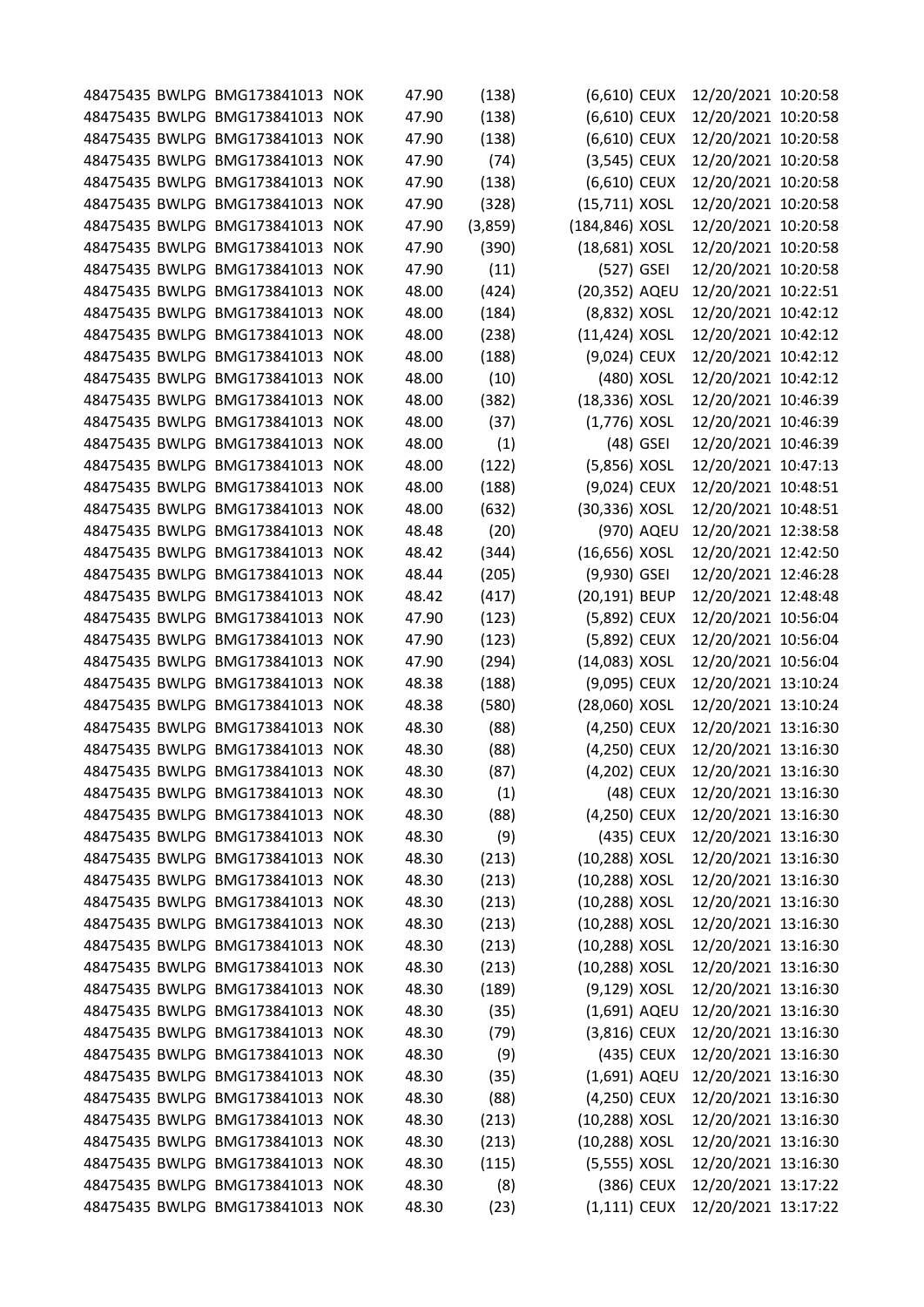|  | 48475435 BWLPG BMG173841013 NOK |            | 48.30 | (52)     | (2,512) CEUX   |            | 12/20/2021 13:17:22 |  |
|--|---------------------------------|------------|-------|----------|----------------|------------|---------------------|--|
|  | 48475435 BWLPG BMG173841013     | <b>NOK</b> | 48.30 | (5)      |                | (242) CEUX | 12/20/2021 13:17:22 |  |
|  | 48475435 BWLPG BMG173841013     | <b>NOK</b> | 48.30 | (75)     | (3,623) CEUX   |            | 12/20/2021 13:17:22 |  |
|  | 48475435 BWLPG BMG173841013     | <b>NOK</b> | 48.30 | (88)     | (4,250) CEUX   |            | 12/20/2021 13:17:22 |  |
|  | 48475435 BWLPG BMG173841013     | <b>NOK</b> | 48.30 | (88)     | (4,250) CEUX   |            | 12/20/2021 13:17:22 |  |
|  | 48475435 BWLPG BMG173841013     | <b>NOK</b> | 48.30 | (213)    | (10,288) XOSL  |            | 12/20/2021 13:17:22 |  |
|  | 48475435 BWLPG BMG173841013     | <b>NOK</b> | 48.30 | (213)    | (10,288) XOSL  |            | 12/20/2021 13:17:22 |  |
|  | 48475435 BWLPG BMG173841013     | <b>NOK</b> | 48.30 | (213)    | (10,288) XOSL  |            | 12/20/2021 13:17:37 |  |
|  | 48475435 BWLPG BMG173841013     | <b>NOK</b> | 48.30 | (173)    | (8,356) XOSL   |            | 12/20/2021 13:17:37 |  |
|  | 48475435 BWLPG BMG173841013     | <b>NOK</b> | 48.30 | (57)     | (2,753) CEUX   |            | 12/20/2021 13:17:37 |  |
|  | 48475435 BWLPG BMG173841013     | <b>NOK</b> | 48.30 | (31)     | (1,497) CEUX   |            | 12/20/2021 13:17:37 |  |
|  | 48475435 BWLPG BMG173841013     | <b>NOK</b> | 48.30 | (40)     | (1,932) XOSL   |            | 12/20/2021 13:17:37 |  |
|  | 48475435 BWLPG BMG173841013     | <b>NOK</b> | 48.30 | (213)    | (10,288) XOSL  |            | 12/20/2021 13:17:37 |  |
|  | 48475435 BWLPG BMG173841013     | <b>NOK</b> | 48.30 | (205)    | (9,902) XOSL   |            | 12/20/2021 13:18:16 |  |
|  | 48475435 BWLPG BMG173841013 NOK |            | 48.30 | (21)     | (1,014) CEUX   |            | 12/20/2021 13:18:16 |  |
|  | 48475435 BWLPG BMG173841013     | <b>NOK</b> | 48.30 | (8)      |                | (386) XOSL | 12/20/2021 13:18:16 |  |
|  | 48475435 BWLPG BMG173841013     | <b>NOK</b> | 48.30 | (1, 243) | (60,037) XOSL  |            | 12/20/2021 13:18:16 |  |
|  | 48475435 BWLPG BMG173841013     | <b>NOK</b> | 48.30 | (110)    | $(5,313)$ XOSL |            | 12/20/2021 13:18:16 |  |
|  | 48475435 BWLPG BMG173841013     | <b>NOK</b> | 48.30 | (103)    | (4,975) XOSL   |            | 12/20/2021 13:18:16 |  |
|  | 48475435 BWLPG BMG173841013     | <b>NOK</b> | 48.30 | (103)    | (4,975) XOSL   |            | 12/20/2021 13:18:16 |  |
|  | 48475435 BWLPG BMG173841013 NOK |            | 48.30 | (110)    | $(5,313)$ XOSL |            | 12/20/2021 13:18:16 |  |
|  | 48475435 BWLPG BMG173841013     | <b>NOK</b> | 48.30 | (1, 190) | (57,477) XOSL  |            | 12/20/2021 13:18:16 |  |
|  | 48475435 BWLPG BMG173841013     | <b>NOK</b> | 48.30 | (103)    | (4,975) XOSL   |            | 12/20/2021 13:18:16 |  |
|  | 48475435 BWLPG BMG173841013     | <b>NOK</b> | 48.30 | (110)    | (5,313) XOSL   |            | 12/20/2021 13:18:45 |  |
|  | 48475435 BWLPG BMG173841013     | <b>NOK</b> | 48.30 | (57)     | (2,753) XOSL   |            | 12/20/2021 13:18:45 |  |
|  | 48475435 BWLPG BMG173841013     | <b>NOK</b> | 48.30 | (99)     | (4,782) XOSL   |            | 12/20/2021 13:18:45 |  |
|  | 48475435 BWLPG BMG173841013 NOK |            | 48.30 | (57)     | (2,753) XOSL   |            | 12/20/2021 13:18:45 |  |
|  | 48475435 BWLPG BMG173841013     | <b>NOK</b> | 48.30 | (70)     | (3,381) XOSL   |            | 12/20/2021 13:18:45 |  |
|  | 48475435 BWLPG BMG173841013     | <b>NOK</b> | 48.30 | (143)    | (6,907) XOSL   |            | 12/20/2021 13:18:45 |  |
|  | 48475435 BWLPG BMG173841013 NOK |            | 48.30 | (67)     | (3,236) CEUX   |            | 12/20/2021 13:18:45 |  |
|  | 48475435 BWLPG BMG173841013     | <b>NOK</b> | 48.30 | (213)    | (10,288) XOSL  |            | 12/20/2021 13:18:45 |  |
|  | 48475435 BWLPG BMG173841013 NOK |            | 48.30 | (213)    | (10,288) XOSL  |            | 12/20/2021 13:19:01 |  |
|  | 48475435 BWLPG BMG173841013 NOK |            | 48.30 | (63)     | $(3,043)$ XOSL |            | 12/20/2021 13:19:01 |  |
|  | 48475435 BWLPG BMG173841013 NOK |            | 48.30 | (35)     | (1,691) AQEU   |            | 12/20/2021 13:19:01 |  |
|  | 48475435 BWLPG BMG173841013 NOK |            | 48.30 | (88)     | (4,250) CEUX   |            | 12/20/2021 13:19:01 |  |
|  | 48475435 BWLPG BMG173841013 NOK |            | 48.30 | (150)    | (7,245) XOSL   |            | 12/20/2021 13:19:01 |  |
|  | 48475435 BWLPG BMG173841013 NOK |            | 48.30 | (213)    | (10,288) XOSL  |            | 12/20/2021 13:19:01 |  |
|  | 48475435 BWLPG BMG173841013 NOK |            | 48.30 | (88)     | (4,250) CEUX   |            | 12/20/2021 13:19:01 |  |
|  | 48475435 BWLPG BMG173841013 NOK |            | 48.30 | (213)    | (10,288) XOSL  |            | 12/20/2021 13:19:01 |  |
|  | 48475435 BWLPG BMG173841013 NOK |            | 48.30 | (35)     | (1,691) AQEU   |            | 12/20/2021 13:19:01 |  |
|  | 48475435 BWLPG BMG173841013 NOK |            | 48.30 | (88)     | (4,250) CEUX   |            | 12/20/2021 13:19:01 |  |
|  | 48475435 BWLPG BMG173841013 NOK |            | 48.30 | (213)    | (10,288) XOSL  |            | 12/20/2021 13:19:01 |  |
|  | 48475435 BWLPG BMG173841013 NOK |            | 48.30 | (88)     | (4,250) CEUX   |            | 12/20/2021 13:19:02 |  |
|  | 48475435 BWLPG BMG173841013 NOK |            | 48.30 | (213)    | (10,288) XOSL  |            | 12/20/2021 13:19:02 |  |
|  | 48475435 BWLPG BMG173841013 NOK |            | 48.30 | (1,300)  | (62,790) XOSL  |            | 12/20/2021 13:19:21 |  |
|  | 48475435 BWLPG BMG173841013 NOK |            | 48.30 | (213)    | (10,288) XOSL  |            | 12/20/2021 13:19:21 |  |
|  | 48475435 BWLPG BMG173841013 NOK |            | 48.30 | (213)    | (10,288) XOSL  |            | 12/20/2021 13:19:21 |  |
|  | 48475435 BWLPG BMG173841013 NOK |            | 48.30 | (213)    | (10,288) XOSL  |            | 12/20/2021 13:20:29 |  |
|  | 48475435 BWLPG BMG173841013 NOK |            | 48.30 | (149)    | (7,197) XOSL   |            | 12/20/2021 13:20:29 |  |
|  | 48475435 BWLPG BMG173841013 NOK |            | 48.30 | (64)     | (3,091) XOSL   |            | 12/20/2021 13:20:29 |  |
|  | 48475435 BWLPG BMG173841013 NOK |            | 48.30 | (149)    | (7,197) XOSL   |            | 12/20/2021 13:20:29 |  |
|  | 48475435 BWLPG BMG173841013 NOK |            | 48.30 | (1)      |                | (48) CEUX  | 12/20/2021 13:21:46 |  |
|  |                                 |            |       |          |                |            |                     |  |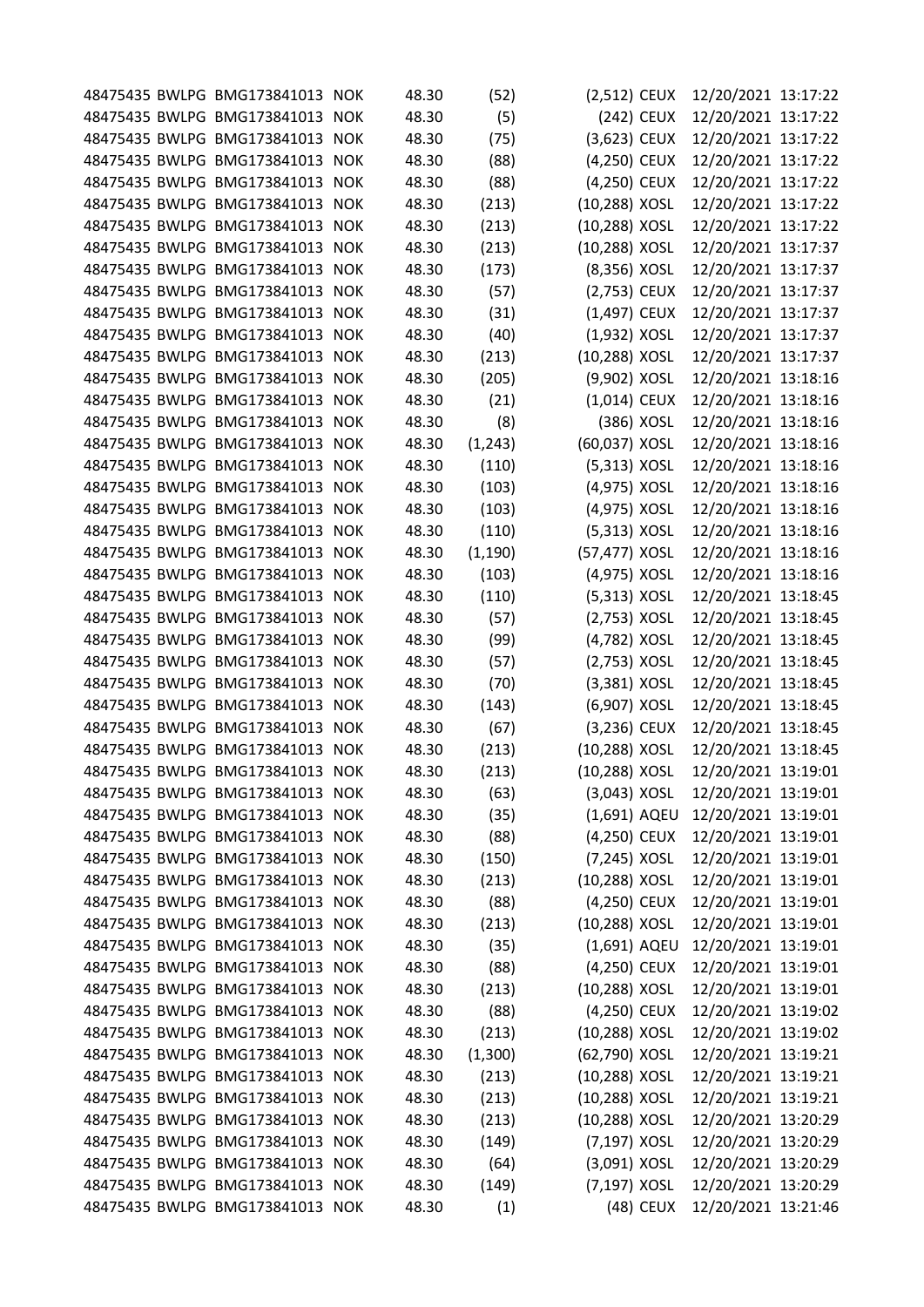|  | 48475435 BWLPG BMG173841013 NOK |            | 48.30 | (1)      |                | (48) AQEU  | 12/20/2021 13:24:10 |  |
|--|---------------------------------|------------|-------|----------|----------------|------------|---------------------|--|
|  | 48475435 BWLPG BMG173841013     | <b>NOK</b> | 48.28 | (750)    | (36,210) AQEU  |            | 12/20/2021 13:37:43 |  |
|  | 48475435 BWLPG BMG173841013     | <b>NOK</b> | 48.28 | (1,000)  | (48,280) XOSL  |            | 12/20/2021 13:37:43 |  |
|  | 48475435 BWLPG BMG173841013     | <b>NOK</b> | 48.28 | (1,000)  | (48,280) XOSL  |            | 12/20/2021 13:44:55 |  |
|  | 48475435 BWLPG BMG173841013     | <b>NOK</b> | 48.28 | (240)    | (11,587) AQEU  |            | 12/20/2021 13:44:58 |  |
|  | 48475435 BWLPG BMG173841013     | <b>NOK</b> | 48.28 | (240)    | (11,587) CEUX  |            | 12/20/2021 13:44:58 |  |
|  | 48475435 BWLPG BMG173841013     | <b>NOK</b> | 48.28 | (1,000)  | (48,280) XOSL  |            | 12/20/2021 13:44:58 |  |
|  | 48475435 BWLPG BMG173841013     | <b>NOK</b> | 48.28 | (1,200)  | (57,936) XOSL  |            | 12/20/2021 13:44:58 |  |
|  | 48475435 BWLPG BMG173841013     | <b>NOK</b> | 48.20 | (43)     | (2,073) CEUX   |            | 12/20/2021 13:58:23 |  |
|  | 48475435 BWLPG BMG173841013     | <b>NOK</b> | 48.20 | (24)     | (1,157) CEUX   |            | 12/20/2021 13:58:23 |  |
|  | 48475435 BWLPG BMG173841013     | <b>NOK</b> | 48.20 | (129)    | (6,218) CEUX   |            | 12/20/2021 13:59:16 |  |
|  | 48475435 BWLPG BMG173841013     | <b>NOK</b> | 48.20 | (76)     | $(3,663)$ CEUX |            | 12/20/2021 13:59:16 |  |
|  | 48475435 BWLPG BMG173841013     | <b>NOK</b> | 48.20 | (34)     | (1,639) CEUX   |            | 12/20/2021 13:59:16 |  |
|  | 48475435 BWLPG BMG173841013     | <b>NOK</b> | 48.20 | (19)     |                | (916) CEUX | 12/20/2021 13:59:16 |  |
|  | 48475435 BWLPG BMG173841013 NOK |            | 48.20 | (117)    | (5,639) CEUX   |            | 12/20/2021 13:59:16 |  |
|  | 48475435 BWLPG BMG173841013     | <b>NOK</b> | 48.20 | (129)    | (6,218) CEUX   |            | 12/20/2021 13:59:16 |  |
|  | 48475435 BWLPG BMG173841013     | <b>NOK</b> | 48.20 | (308)    | (14,846) XOSL  |            | 12/20/2021 13:59:16 |  |
|  | 48475435 BWLPG BMG173841013     | <b>NOK</b> | 48.20 | (308)    | (14,846) XOSL  |            | 12/20/2021 13:59:16 |  |
|  | 48475435 BWLPG BMG173841013     | <b>NOK</b> | 48.20 | (692)    | (33,354) XOSL  |            | 12/20/2021 13:59:16 |  |
|  | 48475435 BWLPG BMG173841013     | <b>NOK</b> | 48.20 | (308)    | (14,846) XOSL  |            | 12/20/2021 13:59:16 |  |
|  | 48475435 BWLPG BMG173841013 NOK |            | 48.20 | (984)    | (47,429) XOSL  |            | 12/20/2021 13:59:16 |  |
|  | 48475435 BWLPG BMG173841013     | <b>NOK</b> | 48.20 | (308)    | (14,846) XOSL  |            | 12/20/2021 13:59:16 |  |
|  | 48475435 BWLPG BMG173841013     | <b>NOK</b> | 48.20 | (1, 316) | (63,431) XOSL  |            | 12/20/2021 13:59:16 |  |
|  | 48475435 BWLPG BMG173841013     | <b>NOK</b> | 48.20 | (308)    | (14,846) XOSL  |            | 12/20/2021 13:59:16 |  |
|  | 48475435 BWLPG BMG173841013     | <b>NOK</b> | 48.20 | (308)    | (14,846) XOSL  |            | 12/20/2021 13:59:16 |  |
|  | 48475435 BWLPG BMG173841013     | <b>NOK</b> | 48.20 | (56)     | (2,699) XOSL   |            | 12/20/2021 13:59:16 |  |
|  | 48475435 BWLPG BMG173841013 NOK |            | 48.20 | (60)     | (2,892) XOSL   |            | 12/20/2021 13:59:16 |  |
|  | 48475435 BWLPG BMG173841013     | <b>NOK</b> | 48.20 | (35)     | (1,687) CEUX   |            | 12/20/2021 13:59:16 |  |
|  | 48475435 BWLPG BMG173841013     | <b>NOK</b> | 48.20 | (192)    | (9,254) XOSL   |            | 12/20/2021 13:59:16 |  |
|  | 48475435 BWLPG BMG173841013 NOK |            | 48.20 | (60)     | (2,892) XOSL   |            | 12/20/2021 13:59:16 |  |
|  | 48475435 BWLPG BMG173841013     | <b>NOK</b> | 48.20 | (252)    | (12,146) XOSL  |            | 12/20/2021 13:59:16 |  |
|  | 48475435 BWLPG BMG173841013 NOK |            | 48.20 | (51)     | (2,458) AQEU   |            | 12/20/2021 13:59:16 |  |
|  | 48475435 BWLPG BMG173841013 NOK |            | 48.20 | (94)     | (4,531) CEUX   |            | 12/20/2021 13:59:16 |  |
|  | 48475435 BWLPG BMG173841013 NOK |            | 48.20 | (56)     | (2,699) XOSL   |            | 12/20/2021 13:59:16 |  |
|  | 48475435 BWLPG BMG173841013 NOK |            | 48.20 | (308)    | (14,846) XOSL  |            | 12/20/2021 13:59:16 |  |
|  | 48475435 BWLPG BMG173841013 NOK |            | 48.20 | (6)      |                | (289) CEUX | 12/20/2021 14:07:13 |  |
|  | 48475435 BWLPG BMG173841013 NOK |            | 48.20 | (117)    | (5,639) CEUX   |            | 12/20/2021 14:07:13 |  |
|  | 48475435 BWLPG BMG173841013 NOK |            | 48.20 | (6)      |                | (289) CEUX | 12/20/2021 14:07:13 |  |
|  | 48475435 BWLPG BMG173841013 NOK |            | 48.20 | (308)    | (14,846) XOSL  |            | 12/20/2021 14:07:13 |  |
|  | 48475435 BWLPG BMG173841013 NOK |            | 48.20 | (308)    | (14,846) XOSL  |            | 12/20/2021 14:13:58 |  |
|  | 48475435 BWLPG BMG173841013 NOK |            |       |          |                |            | 12/20/2021 14:13:58 |  |
|  |                                 |            | 48.20 | (299)    | (14,412) XOSL  |            |                     |  |
|  | 48475435 BWLPG BMG173841013 NOK |            | 48.24 | (308)    | (14,858) XOSL  |            | 12/20/2021 14:24:09 |  |
|  | 48475435 BWLPG BMG173841013 NOK |            | 48.24 | (308)    | (14,858) XOSL  |            | 12/20/2021 14:24:44 |  |
|  | 48475435 BWLPG BMG173841013 NOK |            | 48.26 | (19)     |                | (917) AQEU | 12/20/2021 14:32:52 |  |
|  | 48475435 BWLPG BMG173841013 NOK |            | 48.26 | (21)     | (1,013) AQEU   |            | 12/20/2021 14:32:52 |  |
|  | 48475435 BWLPG BMG173841013 NOK |            | 48.26 | (49)     | $(2,365)$ CEUX |            | 12/20/2021 14:32:52 |  |
|  | 48475435 BWLPG BMG173841013 NOK |            | 48.26 | (49)     | $(2,365)$ CEUX |            | 12/20/2021 14:32:52 |  |
|  | 48475435 BWLPG BMG173841013 NOK |            | 48.26 | (49)     | (2,365) CEUX   |            | 12/20/2021 14:32:52 |  |
|  | 48475435 BWLPG BMG173841013 NOK |            | 48.26 | (6)      |                | (290) CEUX | 12/20/2021 14:32:52 |  |
|  | 48475435 BWLPG BMG173841013 NOK |            | 48.26 | (120)    | (5,791) XOSL   |            | 12/20/2021 14:32:52 |  |
|  | 48475435 BWLPG BMG173841013 NOK |            | 48.26 | (120)    | (5,791) XOSL   |            | 12/20/2021 14:32:52 |  |
|  | 48475435 BWLPG BMG173841013 NOK |            | 48.26 | (120)    | (5,791) XOSL   |            | 12/20/2021 14:32:52 |  |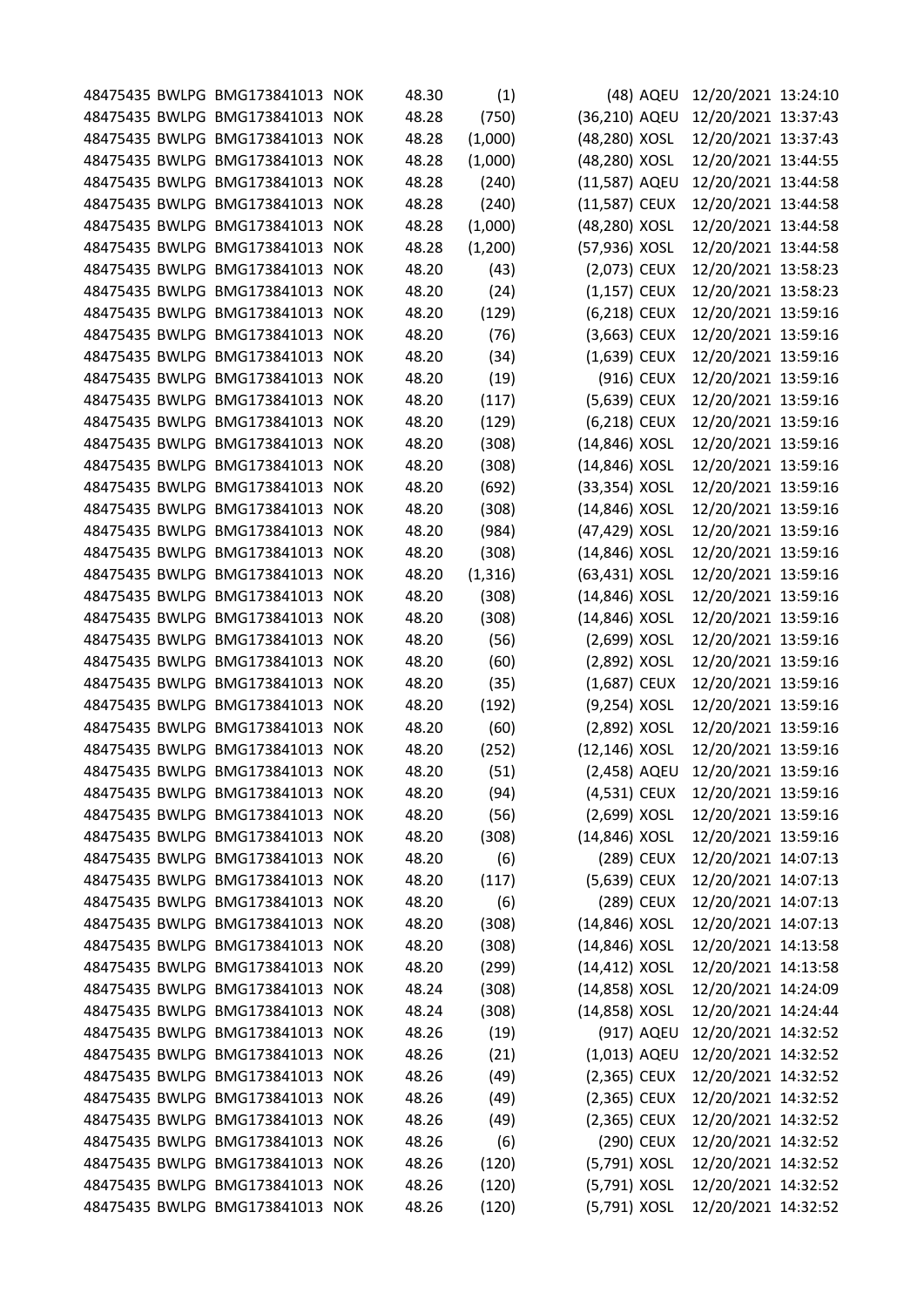|  | 48475435 BWLPG BMG173841013 NOK | 48.26 | (136)   | (6,563) XOSL   |            | 12/20/2021 14:32:52 |  |
|--|---------------------------------|-------|---------|----------------|------------|---------------------|--|
|  | 48475435 BWLPG BMG173841013 NOK | 48.26 | (49)    | $(2,365)$ CEUX |            | 12/20/2021 14:33:01 |  |
|  | 48475435 BWLPG BMG173841013 NOK | 48.26 | (120)   | (5,791) XOSL   |            | 12/20/2021 14:33:01 |  |
|  | 48475435 BWLPG BMG173841013 NOK | 48.26 | (120)   | (5,791) XOSL   |            | 12/20/2021 14:33:01 |  |
|  | 48475435 BWLPG BMG173841013 NOK | 48.26 | (1,852) | (89,378) XOSL  |            | 12/20/2021 14:33:01 |  |
|  | 48475435 BWLPG BMG173841013 NOK | 48.26 | (120)   | (5,791) XOSL   |            | 12/20/2021 14:33:03 |  |
|  | 48475435 BWLPG BMG173841013 NOK | 48.26 | (237)   | (11,438) XOSL  |            | 12/20/2021 14:33:03 |  |
|  | 48475435 BWLPG BMG173841013 NOK | 48.26 | (4)     |                | (193) AQEU | 12/20/2021 14:33:26 |  |
|  | 48475435 BWLPG BMG173841013 NOK | 48.26 | (1)     |                | (48) AQEU  | 12/20/2021 14:34:13 |  |
|  | 48475435 BWLPG BMG173841013 NOK | 48.26 | (120)   | (5,791) XOSL   |            | 12/20/2021 14:34:52 |  |
|  | 48475435 BWLPG BMG173841013 NOK | 48.26 | (120)   | (5,791) XOSL   |            | 12/20/2021 14:34:52 |  |
|  | 48475435 BWLPG BMG173841013 NOK | 48.26 | (14)    |                | (676) AQEU | 12/20/2021 14:36:44 |  |
|  | 48475435 BWLPG BMG173841013 NOK | 48.26 | (49)    | (2,365) CEUX   |            | 12/20/2021 14:36:44 |  |
|  | 48475435 BWLPG BMG173841013 NOK | 48.26 | (2)     |                | (97) CEUX  | 12/20/2021 14:36:44 |  |
|  | 48475435 BWLPG BMG173841013 NOK | 48.26 | (120)   | (5,791) XOSL   |            | 12/20/2021 14:36:44 |  |
|  | 48475435 BWLPG BMG173841013 NOK | 48.26 | (120)   | (5,791) XOSL   |            | 12/20/2021 14:36:44 |  |
|  | 48475435 BWLPG BMG173841013 NOK | 48.26 | (120)   | (5,791) XOSL   |            | 12/20/2021 14:36:44 |  |
|  | 48475435 BWLPG BMG173841013 NOK | 48.26 | (3)     |                | (145) XOSL | 12/20/2021 14:36:44 |  |
|  | 48475435 BWLPG BMG173841013 NOK | 48.26 | (19)    |                | (917) AQEU | 12/20/2021 14:36:44 |  |
|  | 48475435 BWLPG BMG173841013 NOK | 48.26 | (49)    | (2,365) CEUX   |            | 12/20/2021 14:36:44 |  |
|  | 48475435 BWLPG BMG173841013 NOK | 48.26 | (120)   | (5,791) XOSL   |            | 12/20/2021 14:36:44 |  |
|  | 48475435 BWLPG BMG173841013 NOK | 48.26 | (75)    | (3,620) XOSL   |            | 12/20/2021 14:37:00 |  |
|  | 48475435 BWLPG BMG173841013 NOK | 48.26 | (45)    | $(2,172)$ XOSL |            | 12/20/2021 14:37:00 |  |
|  | 48475435 BWLPG BMG173841013 NOK | 48.26 | (49)    | (2,365) CEUX   |            | 12/20/2021 14:37:03 |  |
|  | 48475435 BWLPG BMG173841013 NOK | 48.26 | (18)    |                | (869) CEUX | 12/20/2021 14:37:03 |  |
|  | 48475435 BWLPG BMG173841013 NOK | 48.26 | (120)   | (5,791) XOSL   |            | 12/20/2021 14:37:03 |  |
|  | 48475435 BWLPG BMG173841013 NOK | 48.26 | (120)   | (5,791) XOSL   |            | 12/20/2021 14:37:03 |  |
|  | 48475435 BWLPG BMG173841013 NOK | 48.26 | (19)    |                | (917) AQEU | 12/20/2021 14:37:03 |  |
|  | 48475435 BWLPG BMG173841013 NOK | 48.26 | (31)    | (1,496) CEUX   |            | 12/20/2021 14:37:03 |  |
|  | 48475435 BWLPG BMG173841013 NOK | 48.26 | (120)   | (5,791) XOSL   |            | 12/20/2021 14:37:03 |  |
|  | 48475435 BWLPG BMG173841013 NOK | 48.26 | (19)    |                | (917) AQEU | 12/20/2021 14:40:29 |  |
|  | 48475435 BWLPG BMG173841013 NOK | 48.26 | (49)    | (2,365) CEUX   |            | 12/20/2021 14:40:29 |  |
|  | 48475435 BWLPG BMG173841013 NOK | 48.26 | (42)    | (2,027) XOSL   |            | 12/20/2021 14:40:29 |  |
|  | 48475435 BWLPG BMG173841013 NOK | 48.26 | (78)    | $(3,764)$ XOSL |            | 12/20/2021 14:44:25 |  |
|  | 48475435 BWLPG BMG173841013 NOK | 48.50 | (100)   | (4,850) AQEU   |            | 12/20/2021 15:33:10 |  |
|  | 48475435 BWLPG BMG173841013 NOK | 48.50 | (6)     |                | (291) AQEU | 12/20/2021 15:33:24 |  |
|  | 48475435 BWLPG BMG173841013 NOK | 48.50 | (264)   | (12,804) CEUX  |            | 12/20/2021 15:33:24 |  |
|  | 48475435 BWLPG BMG173841013 NOK | 48.50 | (184)   | (8,924) CEUX   |            | 12/20/2021 15:33:24 |  |
|  | 48475435 BWLPG BMG173841013 NOK | 48.50 | (80)    | (3,880) CEUX   |            | 12/20/2021 15:33:24 |  |
|  | 48475435 BWLPG BMG173841013 NOK | 48.50 | (142)   | (6,887) CEUX   |            | 12/20/2021 15:33:24 |  |
|  | 48475435 BWLPG BMG173841013 NOK | 48.50 | (42)    | (2,037) CEUX   |            | 12/20/2021 15:33:24 |  |
|  | 48475435 BWLPG BMG173841013 NOK | 48.50 | (182)   | (8,827) CEUX   |            | 12/20/2021 15:33:24 |  |
|  | 48475435 BWLPG BMG173841013 NOK | 48.50 | (40)    | (1,940) CEUX   |            | 12/20/2021 15:33:24 |  |
|  | 48475435 BWLPG BMG173841013 NOK | 48.50 | (236)   | (11,446) XOSL  |            | 12/20/2021 15:33:24 |  |
|  | 48475435 BWLPG BMG173841013 NOK | 48.50 | (394)   | (19,109) XOSL  |            | 12/20/2021 15:33:24 |  |
|  | 48475435 BWLPG BMG173841013 NOK | 48.50 | (589)   | (28,567) XOSL  |            | 12/20/2021 15:33:24 |  |
|  | 48475435 BWLPG BMG173841013 NOK | 48.50 | (41)    | $(1,989)$ XOSL |            | 12/20/2021 15:33:24 |  |
|  | 48475435 BWLPG BMG173841013 NOK | 48.50 | (784)   | (38,024) XOSL  |            | 12/20/2021 15:33:24 |  |
|  | 48475435 BWLPG BMG173841013 NOK | 48.50 | (182)   | (8,827) XOSL   |            | 12/20/2021 15:33:24 |  |
|  | 48475435 BWLPG BMG173841013 NOK | 48.50 | (448)   | (21,728) XOSL  |            | 12/20/2021 15:33:24 |  |
|  | 48475435 BWLPG BMG173841013 NOK | 48.50 | (141)   | (6,839) XOSL   |            | 12/20/2021 15:33:24 |  |
|  | 48475435 BWLPG BMG173841013 NOK | 48.50 | (68)    | (3,298) AQEU   |            | 12/20/2021 15:33:31 |  |
|  |                                 |       |         |                |            |                     |  |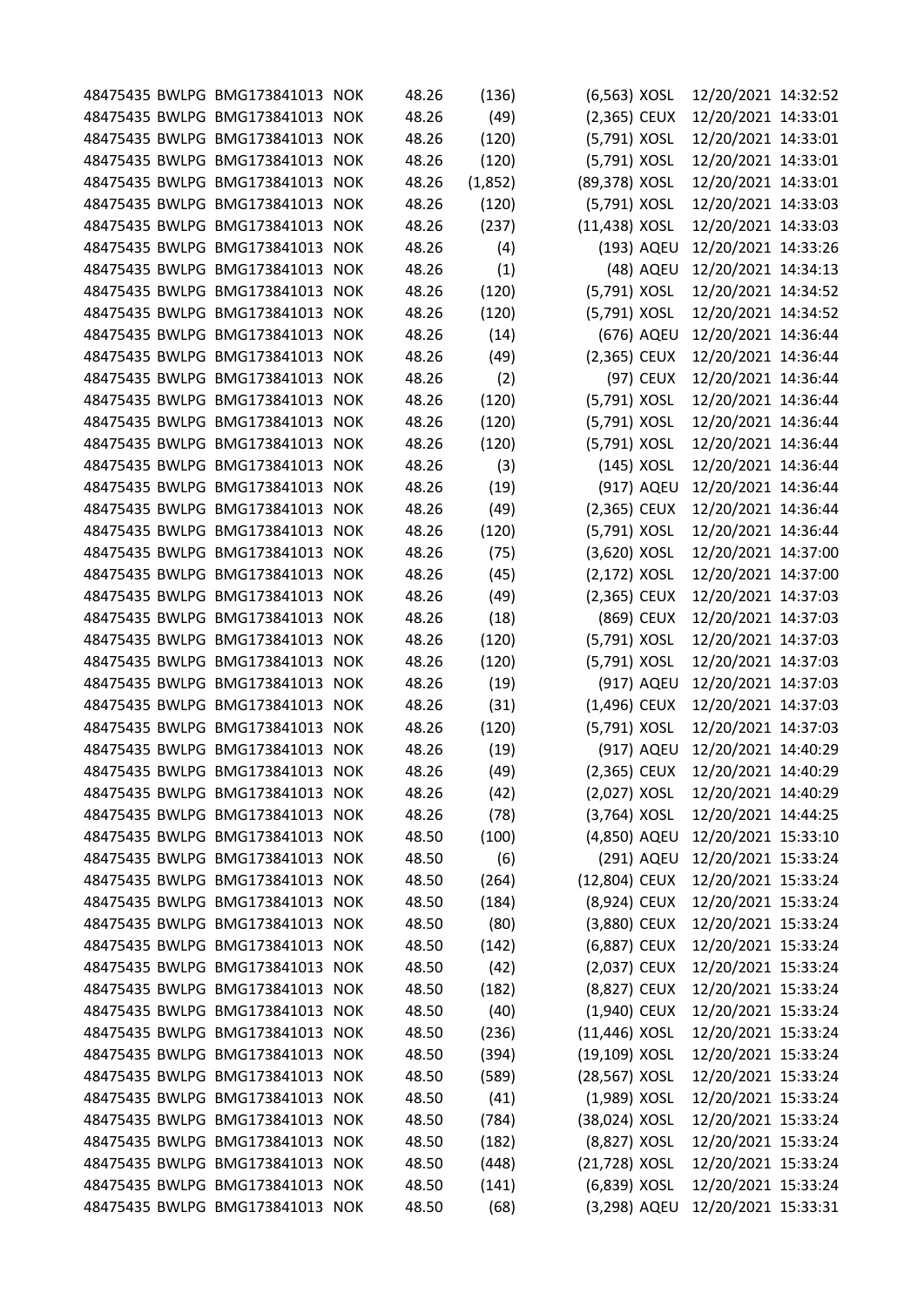|  | 48475435 BWLPG BMG173841013 NOK |            | 48.50 | (127)   | (6,160) CEUX   |            | 12/20/2021 15:33:31 |  |
|--|---------------------------------|------------|-------|---------|----------------|------------|---------------------|--|
|  | 48475435 BWLPG BMG173841013     | <b>NOK</b> | 48.50 | (39)    | (1,892) CEUX   |            | 12/20/2021 15:33:31 |  |
|  | 48475435 BWLPG BMG173841013     | <b>NOK</b> | 48.50 | (82)    | (3,977) CEUX   |            | 12/20/2021 15:33:31 |  |
|  | 48475435 BWLPG BMG173841013     | <b>NOK</b> | 48.50 | (16)    |                | (776) CEUX | 12/20/2021 15:33:31 |  |
|  | 48475435 BWLPG BMG173841013     | <b>NOK</b> | 48.50 | (166)   | (8,051) CEUX   |            | 12/20/2021 15:33:31 |  |
|  | 48475435 BWLPG BMG173841013     | <b>NOK</b> | 48.50 | (364)   | (17,654) XOSL  |            | 12/20/2021 15:33:31 |  |
|  | 48475435 BWLPG BMG173841013     | <b>NOK</b> | 48.50 | (266)   | (12,901) XOSL  |            | 12/20/2021 15:33:31 |  |
|  | 48475435 BWLPG BMG173841013     | <b>NOK</b> | 48.50 | (264)   | (12,804) CEUX  |            | 12/20/2021 15:33:31 |  |
|  | 48475435 BWLPG BMG173841013     | <b>NOK</b> | 48.50 | (266)   | (12,901) XOSL  |            | 12/20/2021 15:33:31 |  |
|  | 48475435 BWLPG BMG173841013     | <b>NOK</b> | 48.50 | (38)    | (1,843) AQEU   |            | 12/20/2021 15:33:31 |  |
|  | 48475435 BWLPG BMG173841013     | <b>NOK</b> | 48.50 | (264)   | (12,804) CEUX  |            | 12/20/2021 15:33:31 |  |
|  | 48475435 BWLPG BMG173841013     | <b>NOK</b> | 48.50 | (364)   | (17,654) XOSL  |            | 12/20/2021 15:33:31 |  |
|  | 48475435 BWLPG BMG173841013     | <b>NOK</b> | 48.50 | (266)   | (12,901) XOSL  |            | 12/20/2021 15:33:31 |  |
|  | 48475435 BWLPG BMG173841013     | <b>NOK</b> | 48.46 | (264)   | (12,793) CEUX  |            | 12/20/2021 15:34:02 |  |
|  | 48475435 BWLPG BMG173841013 NOK |            | 48.46 | (264)   | (12,793) CEUX  |            | 12/20/2021 15:34:02 |  |
|  | 48475435 BWLPG BMG173841013     | <b>NOK</b> | 48.46 | (630)   | (30,530) XOSL  |            | 12/20/2021 15:34:02 |  |
|  | 48475435 BWLPG BMG173841013     | <b>NOK</b> | 48.46 | (23)    | $(1,115)$ CEUX |            | 12/20/2021 15:34:02 |  |
|  | 48475435 BWLPG BMG173841013     | <b>NOK</b> | 48.46 | (136)   | (6,591) CEUX   |            | 12/20/2021 15:34:02 |  |
|  | 48475435 BWLPG BMG173841013     | <b>NOK</b> | 48.46 | (630)   | (30,530) XOSL  |            | 12/20/2021 15:34:02 |  |
|  | 48475435 BWLPG BMG173841013     | <b>NOK</b> | 48.46 | (32)    | $(1,551)$ CEUX |            | 12/20/2021 15:34:02 |  |
|  | 48475435 BWLPG BMG173841013     | <b>NOK</b> | 48.46 | (73)    | (3,538) CEUX   |            | 12/20/2021 15:34:02 |  |
|  | 48475435 BWLPG BMG173841013     | <b>NOK</b> | 48.46 | (73)    | (3,538) XOSL   |            | 12/20/2021 15:34:02 |  |
|  | 48475435 BWLPG BMG173841013     | <b>NOK</b> | 48.46 | (557)   | (26,992) XOSL  |            | 12/20/2021 15:34:02 |  |
|  | 48475435 BWLPG BMG173841013     | <b>NOK</b> | 48.46 | (106)   | (5,137) AQEU   |            | 12/20/2021 15:34:06 |  |
|  | 48475435 BWLPG BMG173841013     | <b>NOK</b> | 48.46 | (264)   | (12,793) CEUX  |            | 12/20/2021 15:34:06 |  |
|  | 48475435 BWLPG BMG173841013     | <b>NOK</b> | 48.46 | (79)    | (3,828) CEUX   |            | 12/20/2021 15:34:06 |  |
|  | 48475435 BWLPG BMG173841013 NOK |            | 48.46 | (185)   | (8,965) CEUX   |            | 12/20/2021 15:34:06 |  |
|  | 48475435 BWLPG BMG173841013     | <b>NOK</b> | 48.46 | (79)    | (3,828) CEUX   |            | 12/20/2021 15:34:06 |  |
|  | 48475435 BWLPG BMG173841013     | <b>NOK</b> | 48.46 | (630)   | (30,530) XOSL  |            | 12/20/2021 15:34:06 |  |
|  | 48475435 BWLPG BMG173841013 NOK |            | 48.46 | (630)   | (30,530) XOSL  |            | 12/20/2021 15:34:06 |  |
|  | 48475435 BWLPG BMG173841013     | <b>NOK</b> | 48.46 | (106)   | (5,137) AQEU   |            | 12/20/2021 15:34:06 |  |
|  | 48475435 BWLPG BMG173841013 NOK |            | 48.46 | (264)   | (12,793) CEUX  |            | 12/20/2021 15:34:06 |  |
|  | 48475435 BWLPG BMG173841013 NOK |            | 48.46 | (264)   | (12,793) CEUX  |            | 12/20/2021 15:34:06 |  |
|  | 48475435 BWLPG BMG173841013 NOK |            | 48.46 | (630)   | (30,530) XOSL  |            | 12/20/2021 15:34:06 |  |
|  | 48475435 BWLPG BMG173841013 NOK |            | 48.46 | (630)   | (30,530) XOSL  |            | 12/20/2021 15:34:06 |  |
|  | 48475435 BWLPG BMG173841013 NOK |            | 48.46 | (3,812) | (184,730) XOSL |            | 12/20/2021 15:34:06 |  |
|  | 48475435 BWLPG BMG173841013 NOK |            | 48.46 | (630)   | (30,530) XOSL  |            | 12/20/2021 15:34:06 |  |
|  | 48475435 BWLPG BMG173841013 NOK |            | 48.46 | (84)    | (4,071) AQEU   |            | 12/20/2021 15:34:09 |  |
|  | 48475435 BWLPG BMG173841013 NOK |            | 48.46 | (182)   | (8,820) CEUX   |            | 12/20/2021 15:34:09 |  |
|  | 48475435 BWLPG BMG173841013 NOK |            | 48.46 | (82)    | (3,974) CEUX   |            | 12/20/2021 15:34:09 |  |
|  | 48475435 BWLPG BMG173841013 NOK |            | 48.46 | (364)   | (17,639) XOSL  |            | 12/20/2021 15:34:09 |  |
|  | 48475435 BWLPG BMG173841013 NOK |            | 48.46 | (209)   | (10,128) CEUX  |            | 12/20/2021 15:34:09 |  |
|  | 48475435 BWLPG BMG173841013 NOK |            | 48.46 | (211)   | (10,225) XOSL  |            | 12/20/2021 15:34:09 |  |
|  | 48475435 BWLPG BMG173841013 NOK |            | 48.46 | (55)    | $(2,665)$ XOSL |            | 12/20/2021 15:34:09 |  |
|  | 48475435 BWLPG BMG173841013 NOK |            | 48.46 | (211)   | (10,225) XOSL  |            | 12/20/2021 15:34:09 |  |
|  | 48475435 BWLPG BMG173841013 NOK |            | 48.46 | (55)    | $(2,665)$ XOSL |            | 12/20/2021 15:34:09 |  |
|  | 48475435 BWLPG BMG173841013 NOK |            | 48.46 | (266)   | (12,890) XOSL  |            | 12/20/2021 15:34:09 |  |
|  | 48475435 BWLPG BMG173841013 NOK |            | 48.46 | (55)    | (2,665) CEUX   |            | 12/20/2021 15:34:10 |  |
|  | 48475435 BWLPG BMG173841013     | <b>NOK</b> | 48.46 | (309)   | (14,974) XOSL  |            | 12/20/2021 15:34:10 |  |
|  | 48475435 BWLPG BMG173841013 NOK |            | 48.40 | (296)   | (14,326) CEUX  |            | 12/20/2021 15:34:26 |  |
|  | 48475435 BWLPG BMG173841013 NOK |            | 48.40 | (704)   | (34,074) XOSL  |            | 12/20/2021 15:34:26 |  |
|  | 48475435 BWLPG BMG173841013 NOK |            | 48.40 | (296)   | (14,326) XOSL  |            | 12/20/2021 15:34:26 |  |
|  |                                 |            |       |         |                |            |                     |  |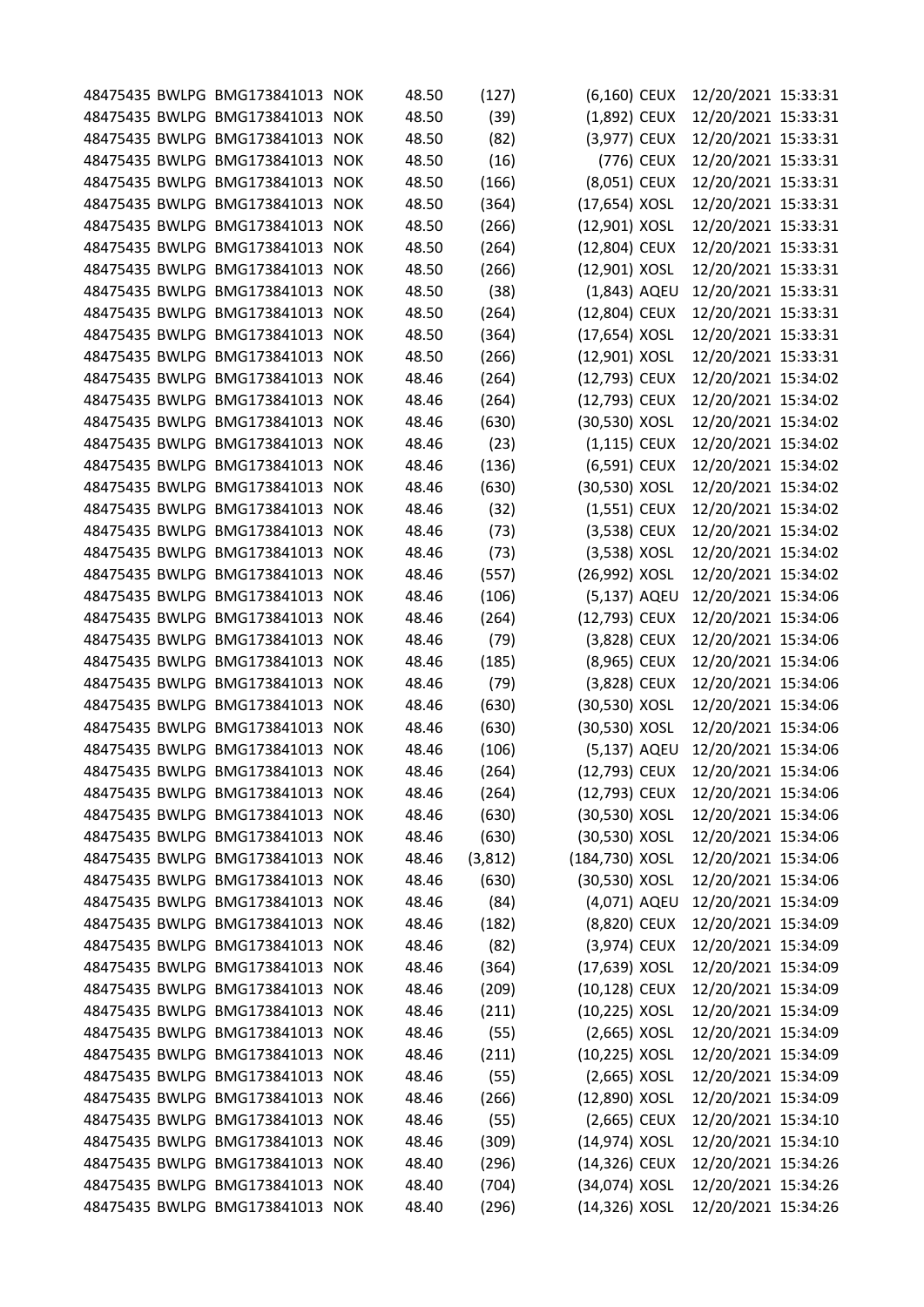|  | 48475435 BWLPG BMG173841013 NOK | 48.40 | (704)    | (34,074) XOSL | 12/20/2021 15:34:33 |  |
|--|---------------------------------|-------|----------|---------------|---------------------|--|
|  | 48475435 BWLPG BMG173841013 NOK | 48.40 | (296)    | (14,326) XOSL | 12/20/2021 15:34:33 |  |
|  | 48475435 BWLPG BMG173841013 NOK | 48.40 | (43)     | (2,081) CEUX  | 12/20/2021 15:41:15 |  |
|  | 48475435 BWLPG BMG173841013 NOK | 48.40 | (253)    | (12,245) CEUX | 12/20/2021 15:41:15 |  |
|  | 48475435 BWLPG BMG173841013 NOK | 48.40 | (704)    | (34,074) XOSL | 12/20/2021 15:41:15 |  |
|  | 48475435 BWLPG BMG173841013 NOK | 48.40 | (704)    | (34,074) XOSL | 12/20/2021 15:41:15 |  |
|  | 48475435 BWLPG BMG173841013 NOK | 48.40 | (103)    | (4,985) XOSL  | 12/20/2021 15:41:15 |  |
|  | 48475435 BWLPG BMG173841013 NOK | 48.30 | (630)    | (30,429) XOSL | 12/20/2021 15:53:45 |  |
|  | 48475435 BWLPG BMG173841013 NOK | 48.30 | (264)    | (12,751) CEUX | 12/20/2021 15:53:45 |  |
|  | 48475435 BWLPG BMG173841013 NOK | 48.30 | (85)     | (4,106) AQEU  | 12/20/2021 15:53:45 |  |
|  | 48475435 BWLPG BMG173841013 NOK | 48.30 | (31)     | (1,497) CEUX  | 12/20/2021 15:53:45 |  |
|  | 48475435 BWLPG BMG173841013 NOK | 48.30 | (630)    | (30,429) XOSL | 12/20/2021 15:53:45 |  |
|  | 48475435 BWLPG BMG173841013 NOK | 48.30 | (296)    | (14,297) CEUX | 12/20/2021 15:57:16 |  |
|  | 48475435 BWLPG BMG173841013 NOK | 48.30 | (704)    | (34,003) XOSL | 12/20/2021 15:57:16 |  |
|  | 48475435 BWLPG BMG173841013 NOK | 48.30 | (197)    | (9,515) XOSL  | 12/20/2021 15:57:16 |  |
|  | 48475435 BWLPG BMG173841013 NOK | 48.30 | (187)    | (9,032) XOSL  | 12/20/2021 15:57:16 |  |
|  |                                 |       | (85,074) |               |                     |  |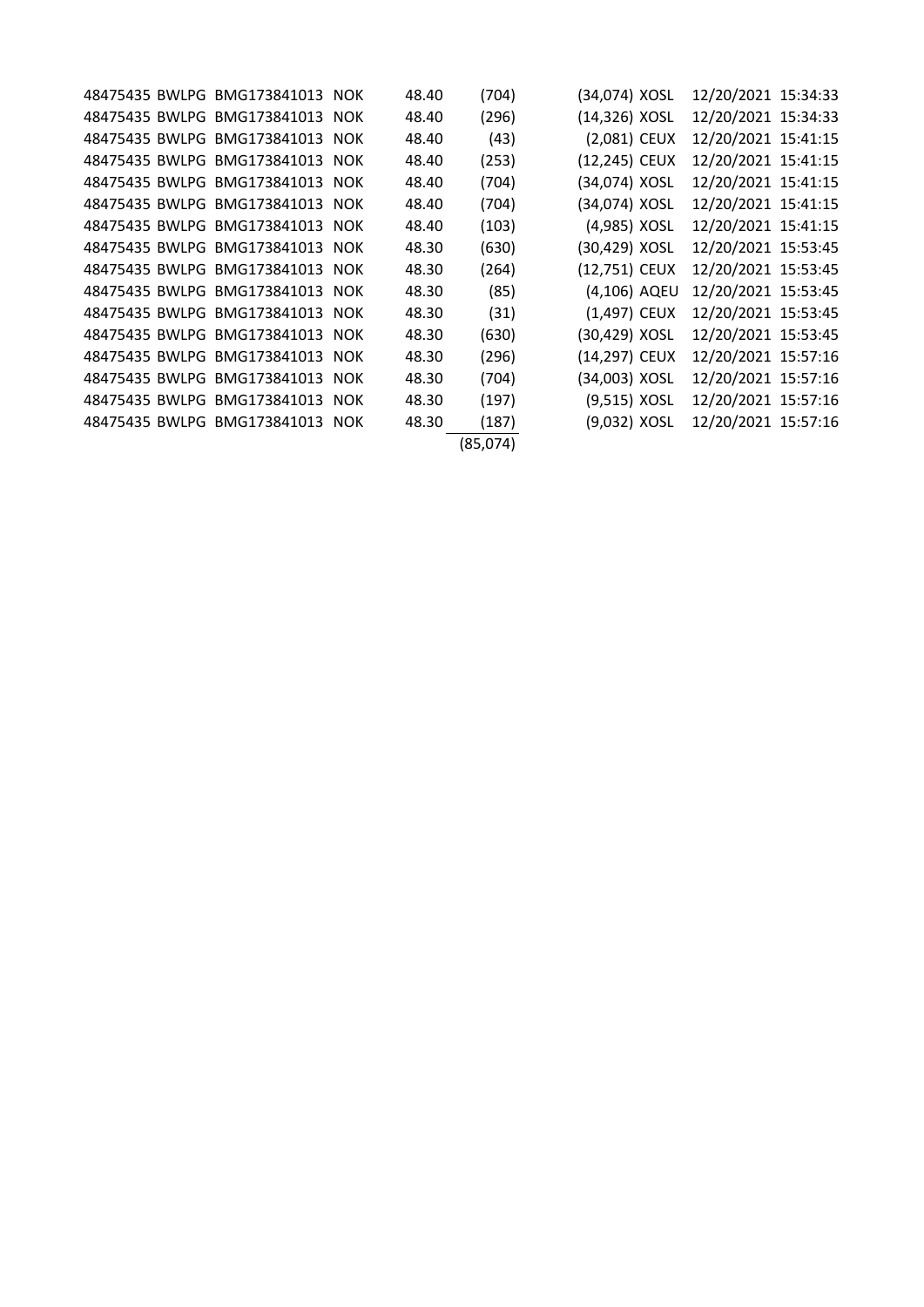| Order | <b>Ticker</b> | <b>ISIN</b>                     | <b>Currency Price</b> |       | <b>Volume</b> | <b>Consideration</b> | <b>MIC</b> | <b>Date</b>             | <b>Time</b> |
|-------|---------------|---------------------------------|-----------------------|-------|---------------|----------------------|------------|-------------------------|-------------|
|       |               | 48478172 BWLPG BMG173841013 NOK |                       | 49.00 | (292)         | (14,308) CEUX        |            | 12/21/2021              | 9:43:14     |
|       |               | 48478172 BWLPG BMG173841013 NOK |                       | 49.00 | (708)         | (34,692) XOSL        |            | 12/21/2021              | 9:43:14     |
|       |               | 48478172 BWLPG BMG173841013 NOK |                       | 49.00 | (3,708)       | (181,692) XOSL       |            | 12/21/2021              | 9:43:14     |
|       |               | 48478172 BWLPG BMG173841013 NOK |                       | 49.00 | (708)         | (34,692) XOSL        |            | 12/21/2021              | 9:43:14     |
|       |               | 48478172 BWLPG BMG173841013 NOK |                       | 49.00 | (402)         | (19,698) XOSL        |            | 12/21/2021              | 9:43:14     |
|       |               | 48478172 BWLPG BMG173841013 NOK |                       | 49.00 | (708)         | (34,692) XOSL        |            | 12/21/2021              | 9:45:31     |
|       |               | 48478172 BWLPG BMG173841013 NOK |                       | 49.00 | (12, 871)     | (630,679) XOSL       |            | 12/21/2021              | 9:45:31     |
|       |               | 48478172 BWLPG BMG173841013 NOK |                       | 49.00 | (1,000)       | (49,000) XOSL        |            | 12/21/2021              | 9:50:57     |
|       |               | 48478172 BWLPG BMG173841013 NOK |                       | 49.00 | (4,603)       | (225,547) XOSL       |            | 12/21/2021              | 9:50:57     |
|       |               | 48478172 BWLPG BMG173841013 NOK |                       | 48.98 | (339)         | (16,604) CEUX        |            | 12/21/2021              | 9:50:57     |
|       |               | 48478172 BWLPG BMG173841013 NOK |                       | 48.98 | (824)         | (40,360) XOSL        |            | 12/21/2021              | 9:50:57     |
|       |               | 48478172 BWLPG BMG173841013 NOK |                       | 48.98 | (140)         | (6,857) XOSL         |            | 12/21/2021              | 9:50:57     |
|       |               | 48478172 BWLPG BMG173841013 NOK |                       | 49.00 | (292)         | (14,308) CEUX        |            | 12/21/2021              | 9:53:33     |
|       |               | 48478172 BWLPG BMG173841013 NOK |                       | 49.00 | (235)         | (11,515) CEUX        |            | 12/21/2021              | 9:53:33     |
|       |               | 48478172 BWLPG BMG173841013 NOK |                       | 49.00 | (224)         | (10,976) CEUX        |            | 12/21/2021              | 9:53:33     |
|       |               | 48478172 BWLPG BMG173841013 NOK |                       | 49.00 | (708)         | (34,692) XOSL        |            | 12/21/2021              | 9:53:33     |
|       |               | 48478172 BWLPG BMG173841013 NOK |                       | 49.00 | (1,507)       | (73,843) XOSL        |            | 12/21/2021              | 9:53:33     |
|       |               | 48478172 BWLPG BMG173841013 NOK |                       | 49.00 | (10)          |                      | (490) CEUX | 12/21/2021              | 9:53:33     |
|       |               | 48478172 BWLPG BMG173841013 NOK |                       | 49.00 | (79)          | (3,871) XOSL         |            | 12/21/2021              | 9:53:33     |
|       |               | 48478172 BWLPG BMG173841013 NOK |                       | 49.00 | (629)         | (30,821) XOSL        |            | 12/21/2021              | 9:53:33     |
|       |               | 48478172 BWLPG BMG173841013 NOK |                       | 49.00 | (266)         | (13,034) XOSL        |            | 12/21/2021              | 9:53:33     |
|       |               | 48478172 BWLPG BMG173841013 NOK |                       | 49.00 | (130)         | (6,370) XOSL         |            | 12/21/2021              | 9:53:33     |
|       |               | 48478172 BWLPG BMG173841013 NOK |                       | 49.00 | (46)          | (2,254) XOSL         |            | 12/21/2021              | 9:53:33     |
|       |               | 48478172 BWLPG BMG173841013 NOK |                       | 49.00 | (52)          | (2,548) XOSL         |            | 12/21/2021              | 9:53:33     |
|       |               | 48478172 BWLPG BMG173841013 NOK |                       | 49.00 | (58)          | (2,842) CEUX         |            | 12/21/2021              | 9:53:33     |
|       |               | 48478172 BWLPG BMG173841013 NOK |                       | 49.00 | (214)         | (10,486) XOSL        |            | 12/21/2021              | 9:53:33     |
|       |               | 48478172 BWLPG BMG173841013 NOK |                       | 49.00 | (47)          | (2,303) CEUX         |            | 12/21/2021              | 9:54:21     |
|       |               | 48478172 BWLPG BMG173841013 NOK |                       | 49.00 | (137)         | (6,713) CEUX         |            | 12/21/2021              | 9:54:21     |
|       |               | 48478172 BWLPG BMG173841013 NOK |                       | 49.00 | (108)         | (5,292) CEUX         |            | 12/21/2021              | 9:54:21     |
|       |               | 48478172 BWLPG BMG173841013 NOK |                       | 49.00 | (120)         | (5,880) CEUX         |            | 12/21/2021              | 9:54:23     |
|       |               | 48478172 BWLPG BMG173841013 NOK |                       | 49.00 | (64)          |                      |            | (3,136) CEUX 12/21/2021 | 9:54:23     |
|       |               | 48478172 BWLPG BMG173841013 NOK |                       | 49.00 | (108)         |                      |            | (5,292) CEUX 12/21/2021 | 9:54:23     |
|       |               | 48478172 BWLPG BMG173841013 NOK |                       | 49.00 | (547)         | (26,803) XOSL        |            | 12/21/2021              | 9:54:23     |
|       |               | 48478172 BWLPG BMG173841013 NOK |                       | 49.00 | (161)         | (7,889) XOSL         |            | 12/21/2021              | 9:54:23     |
|       |               | 48478172 BWLPG BMG173841013 NOK |                       | 49.00 | (161)         | (7,889) XOSL         |            | 12/21/2021              | 9:54:23     |
|       |               | 48478172 BWLPG BMG173841013 NOK |                       | 49.00 | (45)          | (2,205) XOSL         |            | 12/21/2021              | 9:54:23     |
|       |               | 48478172 BWLPG BMG173841013 NOK |                       | 49.00 | (131)         | (6,419) XOSL         |            | 12/21/2021              | 9:54:23     |
|       |               | 48478172 BWLPG BMG173841013 NOK |                       | 49.00 | (107)         | (5,243) XOSL         |            | 12/21/2021              | 9:54:23     |
|       |               | 48478172 BWLPG BMG173841013 NOK |                       | 49.00 | (137)         | (6,713) XOSL         |            | 12/21/2021              | 9:54:23     |
|       |               | 48478172 BWLPG BMG173841013 NOK |                       | 49.00 | (59)          | (2,891) XOSL         |            | 12/21/2021              | 9:54:23     |
|       |               | 48478172 BWLPG BMG173841013 NOK |                       | 49.00 | (235)         | (11,515) CEUX        |            | 12/21/2021              | 9:54:23     |
|       |               | 48478172 BWLPG BMG173841013 NOK |                       | 49.00 | (68)          | (3,332) XOSL         |            | 12/21/2021              | 9:54:23     |
|       |               | 48478172 BWLPG BMG173841013 NOK |                       | 49.00 | (2,032)       | (99,568) XOSL        |            | 12/21/2021              | 9:54:23     |
|       |               | 48478172 BWLPG BMG173841013 NOK |                       | 49.00 | (57)          | (2,793) CEUX         |            | 12/21/2021              | 9:54:23     |
|       |               | 48478172 BWLPG BMG173841013 NOK |                       | 49.00 | (235)         | (11,515) CEUX        |            | 12/21/2021              | 9:54:23     |
|       |               | 48478172 BWLPG BMG173841013 NOK |                       | 49.00 | (258)         | (12,642) CEUX        |            | 12/21/2021              | 9:54:23     |
|       |               | 48478172 BWLPG BMG173841013 NOK |                       | 49.00 | (627)         | (30,723) XOSL        |            | 12/21/2021              | 9:54:23     |
|       |               | 48478172 BWLPG BMG173841013 NOK |                       | 49.00 | (106)         | (5,194) XOSL         |            | 12/21/2021              | 9:54:23     |
|       |               | 48478172 BWLPG BMG173841013 NOK |                       | 48.94 | (20)          |                      | (979) CEUX | 12/21/2021              | 9:55:34     |
|       |               | 48478172 BWLPG BMG173841013 NOK |                       | 48.92 | (122)         | (5,968) CEUX         |            | 12/21/2021              | 9:58:14     |
|       |               | 48478172 BWLPG BMG173841013 NOK |                       | 48.92 | (389)         | (19,030) XOSL        |            | 12/21/2021              | 9:58:14     |
|       |               |                                 |                       |       |               |                      |            |                         |             |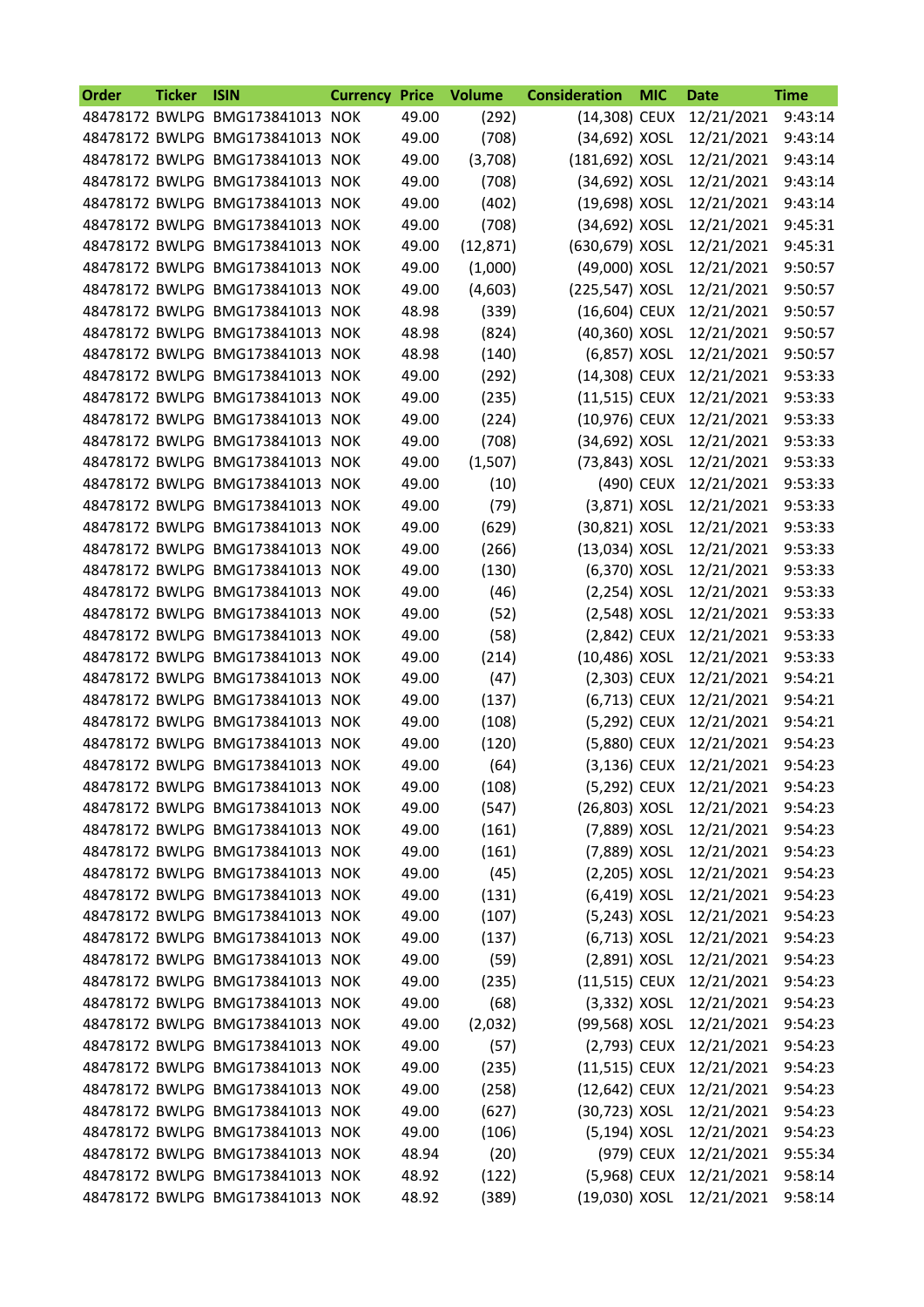|  | 48478172 BWLPG BMG173841013 NOK | 48.86 | (306)    | (14,951) CEUX  |            | 12/21/2021 10:01:21 |  |
|--|---------------------------------|-------|----------|----------------|------------|---------------------|--|
|  | 48478172 BWLPG BMG173841013 NOK | 48.86 | (744)    | (36,352) XOSL  |            | 12/21/2021 10:01:21 |  |
|  | 48478172 BWLPG BMG173841013 NOK | 49.00 | (122)    | (5,978) CEUX   |            | 12/21/2021 10:14:11 |  |
|  | 48478172 BWLPG BMG173841013 NOK | 49.00 | (428)    | (20,972) XOSL  |            | 12/21/2021 10:14:11 |  |
|  | 48478172 BWLPG BMG173841013 NOK | 48.96 | (292)    | (14,296) CEUX  |            | 12/21/2021 10:50:26 |  |
|  | 48478172 BWLPG BMG173841013 NOK | 48.96 | (416)    | (20,367) XOSL  |            | 12/21/2021 10:50:26 |  |
|  | 48478172 BWLPG BMG173841013 NOK | 48.96 | (292)    | (14,296) XOSL  |            | 12/21/2021 10:50:26 |  |
|  | 48478172 BWLPG BMG173841013 NOK | 48.96 | (292)    | (14,296) XOSL  |            | 12/21/2021 10:50:26 |  |
|  | 48478172 BWLPG BMG173841013 NOK | 48.96 | (416)    | (20,367) XOSL  |            | 12/21/2021 10:50:26 |  |
|  | 48478172 BWLPG BMG173841013 NOK | 48.96 | (292)    | (14,296) XOSL  |            | 12/21/2021 10:50:26 |  |
|  | 48478172 BWLPG BMG173841013 NOK | 48.88 | (87)     | (4,253) XOSL   |            | 12/21/2021 11:38:46 |  |
|  | 48478172 BWLPG BMG173841013 NOK | 48.88 | (87)     | (4,253) XOSL   |            | 12/21/2021 11:38:46 |  |
|  | 48478172 BWLPG BMG173841013 NOK | 48.88 | (1, 107) | (54,110) XOSL  |            | 12/21/2021 11:38:46 |  |
|  | 48478172 BWLPG BMG173841013 NOK | 48.88 | (35)     | $(1,711)$ CEUX |            | 12/21/2021 11:38:46 |  |
|  | 48478172 BWLPG BMG173841013 NOK | 48.88 | (35)     | $(1,711)$ CEUX |            | 12/21/2021 11:38:46 |  |
|  | 48478172 BWLPG BMG173841013 NOK | 48.88 | (21)     | (1,026) CEUX   |            | 12/21/2021 11:38:46 |  |
|  | 48478172 BWLPG BMG173841013 NOK | 48.88 | (14)     |                | (684) CEUX | 12/21/2021 11:38:46 |  |
|  | 48478172 BWLPG BMG173841013 NOK | 48.88 | (87)     | (4,253) XOSL   |            | 12/21/2021 11:38:46 |  |
|  | 48478172 BWLPG BMG173841013 NOK | 48.88 | (35)     | $(1,711)$ CEUX |            | 12/21/2021 11:38:46 |  |
|  | 48478172 BWLPG BMG173841013 NOK | 48.88 | (87)     | (4,253) XOSL   |            | 12/21/2021 11:38:46 |  |
|  | 48478172 BWLPG BMG173841013 NOK | 48.88 | (87)     | (4,253) XOSL   |            | 12/21/2021 11:38:46 |  |
|  | 48478172 BWLPG BMG173841013 NOK | 48.88 | (87)     | (4,253) XOSL   |            | 12/21/2021 11:38:46 |  |
|  | 48478172 BWLPG BMG173841013 NOK | 48.88 | (87)     | (4,253) XOSL   |            | 12/21/2021 11:38:46 |  |
|  | 48478172 BWLPG BMG173841013 NOK | 48.88 | (19)     | (929) XOSL     |            | 12/21/2021 11:38:46 |  |
|  | 48478172 BWLPG BMG173841013 NOK | 48.88 | (87)     | (4,253) XOSL   |            | 12/21/2021 11:38:46 |  |
|  | 48478172 BWLPG BMG173841013 NOK | 48.88 | (35)     | $(1,711)$ CEUX |            | 12/21/2021 11:38:46 |  |
|  | 48478172 BWLPG BMG173841013 NOK | 48.88 | (87)     | (4,253) XOSL   |            | 12/21/2021 11:38:46 |  |
|  | 48478172 BWLPG BMG173841013 NOK | 48.88 | (1, 249) | (61,051) XOSL  |            | 12/21/2021 11:38:46 |  |
|  | 48478172 BWLPG BMG173841013 NOK | 48.88 | (35)     | $(1,711)$ CEUX |            | 12/21/2021 11:38:46 |  |
|  | 48478172 BWLPG BMG173841013 NOK | 48.88 | (87)     | (4,253) XOSL   |            | 12/21/2021 11:38:46 |  |
|  | 48478172 BWLPG BMG173841013 NOK | 48.88 | (19)     | (929) XOSL     |            | 12/21/2021 11:38:46 |  |
|  | 48478172 BWLPG BMG173841013 NOK | 48.88 | (87)     | (4,253) XOSL   |            | 12/21/2021 11:38:46 |  |
|  | 48478172 BWLPG BMG173841013 NOK | 48.88 | (5,045)  | (246,600) XOSL |            | 12/21/2021 11:38:46 |  |
|  | 48478172 BWLPG BMG173841013 NOK | 48.88 | (60)     | $(2,933)$ XOSL |            | 12/21/2021 11:38:46 |  |
|  | 48478172 BWLPG BMG173841013 NOK | 48.88 | (35)     | $(1,711)$ CEUX |            | 12/21/2021 11:38:46 |  |
|  | 48478172 BWLPG BMG173841013 NOK | 48.88 | (24)     | $(1,173)$ CEUX |            | 12/21/2021 11:38:46 |  |
|  | 48478172 BWLPG BMG173841013 NOK | 48.88 | (27)     | $(1,320)$ XOSL |            | 12/21/2021 11:38:46 |  |
|  | 48478172 BWLPG BMG173841013 NOK | 48.88 | (36)     | $(1,760)$ XOSL |            | 12/21/2021 11:38:46 |  |
|  | 48478172 BWLPG BMG173841013 NOK | 48.88 | (87)     | (4,253) XOSL   |            | 12/21/2021 11:38:46 |  |
|  | 48478172 BWLPG BMG173841013 NOK | 48.88 | (35)     | $(1,711)$ CEUX |            | 12/21/2021 11:38:46 |  |
|  | 48478172 BWLPG BMG173841013 NOK | 48.88 | (35)     | $(1,711)$ CEUX |            | 12/21/2021 11:38:46 |  |
|  | 48478172 BWLPG BMG173841013 NOK | 48.88 | (87)     | (4,253) XOSL   |            | 12/21/2021 11:38:46 |  |
|  | 48478172 BWLPG BMG173841013 NOK | 48.88 | (87)     | $(4,253)$ XOSL |            | 12/21/2021 11:38:46 |  |
|  | 48478172 BWLPG BMG173841013 NOK | 48.88 | (72)     | $(3,519)$ XOSL |            | 12/21/2021 11:38:46 |  |
|  | 48478172 BWLPG BMG173841013 NOK | 48.88 | (27)     | (1,320) CEUX   |            | 12/21/2021 11:38:46 |  |
|  | 48478172 BWLPG BMG173841013 NOK | 48.88 | (8)      |                | (391) CEUX | 12/21/2021 11:38:47 |  |
|  | 48478172 BWLPG BMG173841013 NOK | 48.88 | (15)     |                | (733) XOSL | 12/21/2021 11:38:47 |  |
|  | 48478172 BWLPG BMG173841013 NOK | 48.88 | (87)     | $(4,253)$ XOSL |            | 12/21/2021 11:38:47 |  |
|  | 48478172 BWLPG BMG173841013 NOK | 48.88 | (87)     | $(4,253)$ XOSL |            | 12/21/2021 11:38:47 |  |
|  | 48478172 BWLPG BMG173841013 NOK | 48.88 | (87)     | $(4,253)$ XOSL |            | 12/21/2021 11:38:47 |  |
|  | 48478172 BWLPG BMG173841013 NOK | 48.88 | (87)     | (4,253) XOSL   |            | 12/21/2021 11:38:47 |  |
|  | 48478172 BWLPG BMG173841013 NOK | 48.88 | (87)     | (4,253) XOSL   |            | 12/21/2021 11:38:51 |  |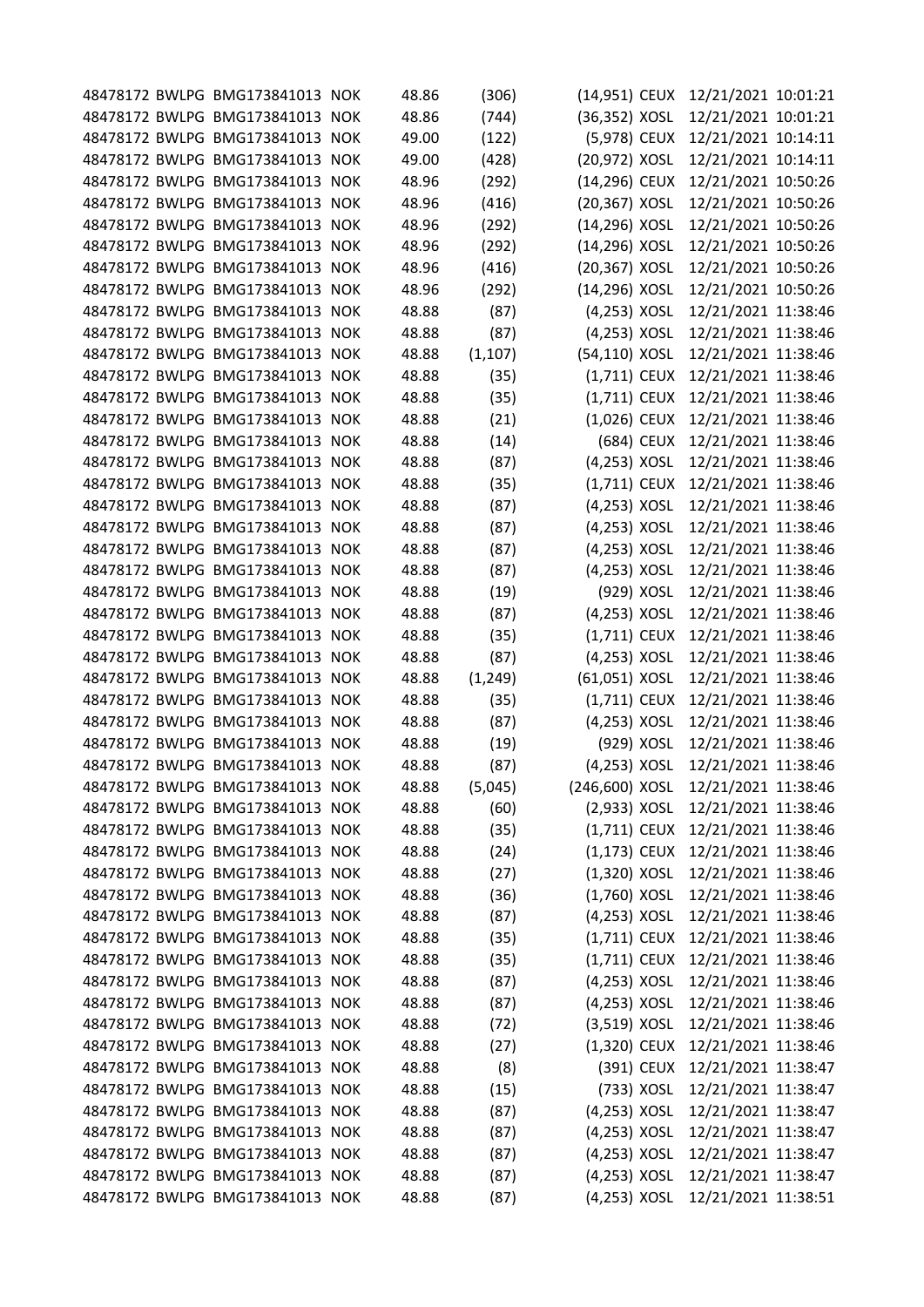|  | 48478172 BWLPG BMG173841013 NOK | 48.88 | (87) | (4,253) XOSL                     | 12/21/2021 11:38:51 |  |
|--|---------------------------------|-------|------|----------------------------------|---------------------|--|
|  | 48478172 BWLPG BMG173841013 NOK | 48.88 | (35) | $(1,711)$ CEUX                   | 12/21/2021 11:38:51 |  |
|  | 48478172 BWLPG BMG173841013 NOK | 48.88 | (87) | $(4,253)$ XOSL                   | 12/21/2021 11:38:51 |  |
|  | 48478172 BWLPG BMG173841013 NOK | 48.88 | (35) | $(1,711)$ CEUX                   | 12/21/2021 11:38:51 |  |
|  | 48478172 BWLPG BMG173841013 NOK | 48.88 | (87) | (4,253) XOSL                     | 12/21/2021 11:38:51 |  |
|  | 48478172 BWLPG BMG173841013 NOK | 48.88 | (35) | $(1,711)$ CEUX                   | 12/21/2021 11:38:51 |  |
|  | 48478172 BWLPG BMG173841013 NOK | 48.88 | (87) | (4,253) XOSL                     | 12/21/2021 11:38:51 |  |
|  | 48478172 BWLPG BMG173841013 NOK | 48.88 | (35) | (1,711) CEUX                     | 12/21/2021 11:38:51 |  |
|  | 48478172 BWLPG BMG173841013 NOK | 48.88 | (87) | (4,253) XOSL                     | 12/21/2021 11:38:51 |  |
|  | 48478172 BWLPG BMG173841013 NOK | 48.88 | (17) | (831) CEUX                       | 12/21/2021 11:38:51 |  |
|  | 48478172 BWLPG BMG173841013 NOK | 48.88 | (35) | $(1,711)$ CEUX                   | 12/21/2021 11:40:46 |  |
|  | 48478172 BWLPG BMG173841013 NOK | 48.88 | (35) | $(1,711)$ CEUX                   | 12/21/2021 11:40:46 |  |
|  | 48478172 BWLPG BMG173841013 NOK | 48.88 | (35) | $(1,711)$ CEUX                   | 12/21/2021 11:40:46 |  |
|  | 48478172 BWLPG BMG173841013 NOK | 48.88 | (35) | $(1,711)$ CEUX                   | 12/21/2021 11:40:46 |  |
|  | 48478172 BWLPG BMG173841013 NOK | 48.88 | (35) | (1,711) CEUX                     | 12/21/2021 11:40:46 |  |
|  | 48478172 BWLPG BMG173841013 NOK | 48.88 | (35) | $(1,711)$ CEUX                   | 12/21/2021 11:40:46 |  |
|  | 48478172 BWLPG BMG173841013 NOK | 48.88 | (35) | $(1,711)$ CEUX                   | 12/21/2021 11:40:46 |  |
|  | 48478172 BWLPG BMG173841013 NOK | 48.88 | (35) | $(1,711)$ CEUX                   | 12/21/2021 11:40:46 |  |
|  | 48478172 BWLPG BMG173841013 NOK | 48.88 | (35) | $(1,711)$ CEUX                   | 12/21/2021 11:40:46 |  |
|  | 48478172 BWLPG BMG173841013 NOK | 48.88 | (35) | $(1,711)$ CEUX                   | 12/21/2021 11:40:46 |  |
|  | 48478172 BWLPG BMG173841013 NOK | 48.88 | (35) | $(1,711)$ CEUX                   | 12/21/2021 11:40:46 |  |
|  | 48478172 BWLPG BMG173841013 NOK | 48.88 | (35) | $(1,711)$ CEUX                   | 12/21/2021 11:40:46 |  |
|  | 48478172 BWLPG BMG173841013 NOK | 48.88 | (35) | $(1,711)$ CEUX                   | 12/21/2021 11:40:46 |  |
|  | 48478172 BWLPG BMG173841013 NOK | 48.88 | (35) | $(1,711)$ CEUX                   | 12/21/2021 11:40:46 |  |
|  | 48478172 BWLPG BMG173841013 NOK | 48.88 | (35) | $(1,711)$ CEUX                   | 12/21/2021 11:40:46 |  |
|  | 48478172 BWLPG BMG173841013 NOK | 48.88 | (35) | $(1,711)$ CEUX                   | 12/21/2021 11:40:46 |  |
|  | 48478172 BWLPG BMG173841013 NOK | 48.88 | (25) | (1,222) CEUX                     | 12/21/2021 11:40:46 |  |
|  | 48478172 BWLPG BMG173841013 NOK | 48.88 | (35) | $(1,711)$ CEUX                   | 12/21/2021 11:40:46 |  |
|  | 48478172 BWLPG BMG173841013 NOK | 48.88 | (35) | $(1,711)$ CEUX                   | 12/21/2021 11:40:46 |  |
|  | 48478172 BWLPG BMG173841013 NOK | 48.88 | (35) | $(1,711)$ CEUX                   | 12/21/2021 11:40:46 |  |
|  | 48478172 BWLPG BMG173841013 NOK | 48.88 | (35) | $(1,711)$ CEUX                   | 12/21/2021 11:40:46 |  |
|  | 48478172 BWLPG BMG173841013 NOK | 48.88 | (35) | (1,711) CEUX 12/21/2021 11:40:46 |                     |  |
|  | 48478172 BWLPG BMG173841013 NOK | 48.88 | (35) | (1,711) CEUX                     | 12/21/2021 11:40:46 |  |
|  | 48478172 BWLPG BMG173841013 NOK | 48.88 | (35) | (1,711) CEUX 12/21/2021 11:40:46 |                     |  |
|  | 48478172 BWLPG BMG173841013 NOK | 48.88 | (35) | (1,711) CEUX 12/21/2021 11:40:46 |                     |  |
|  | 48478172 BWLPG BMG173841013 NOK | 48.88 | (35) | $(1,711)$ CEUX                   | 12/21/2021 11:40:46 |  |
|  | 48478172 BWLPG BMG173841013 NOK | 48.88 | (35) | $(1,711)$ CEUX                   | 12/21/2021 11:40:46 |  |
|  | 48478172 BWLPG BMG173841013 NOK | 48.88 | (35) | (1,711) CEUX 12/21/2021 11:40:46 |                     |  |
|  | 48478172 BWLPG BMG173841013 NOK | 48.88 | (35) | $(1,711)$ CEUX                   | 12/21/2021 11:40:46 |  |
|  | 48478172 BWLPG BMG173841013 NOK | 48.88 | (35) | $(1,711)$ CEUX                   | 12/21/2021 11:40:46 |  |
|  | 48478172 BWLPG BMG173841013 NOK | 48.88 | (35) | (1,711) CEUX 12/21/2021 11:40:46 |                     |  |
|  | 48478172 BWLPG BMG173841013 NOK | 48.88 | (35) | $(1,711)$ CEUX                   | 12/21/2021 11:40:46 |  |
|  | 48478172 BWLPG BMG173841013 NOK | 48.88 | (35) | $(1,711)$ CEUX                   | 12/21/2021 11:40:46 |  |
|  | 48478172 BWLPG BMG173841013 NOK | 48.88 | (25) | $(1,222)$ CEUX                   | 12/21/2021 11:40:46 |  |
|  | 48478172 BWLPG BMG173841013 NOK | 48.88 | (35) | $(1,711)$ CEUX                   | 12/21/2021 11:40:46 |  |
|  | 48478172 BWLPG BMG173841013 NOK | 48.88 | (35) | $(1,711)$ CEUX                   | 12/21/2021 11:40:46 |  |
|  | 48478172 BWLPG BMG173841013 NOK | 48.88 | (35) | (1,711) CEUX 12/21/2021 11:40:46 |                     |  |
|  | 48478172 BWLPG BMG173841013 NOK | 48.88 | (35) | $(1,711)$ CEUX                   | 12/21/2021 11:40:46 |  |
|  | 48478172 BWLPG BMG173841013 NOK | 48.88 | (35) | $(1,711)$ CEUX                   | 12/21/2021 11:40:46 |  |
|  | 48478172 BWLPG BMG173841013 NOK | 48.88 | (35) | (1,711) CEUX 12/21/2021 11:40:46 |                     |  |
|  | 48478172 BWLPG BMG173841013 NOK | 48.88 | (35) | $(1,711)$ CEUX                   | 12/21/2021 11:40:46 |  |
|  | 48478172 BWLPG BMG173841013 NOK | 48.88 | (35) | (1,711) CEUX 12/21/2021 11:40:46 |                     |  |
|  |                                 |       |      |                                  |                     |  |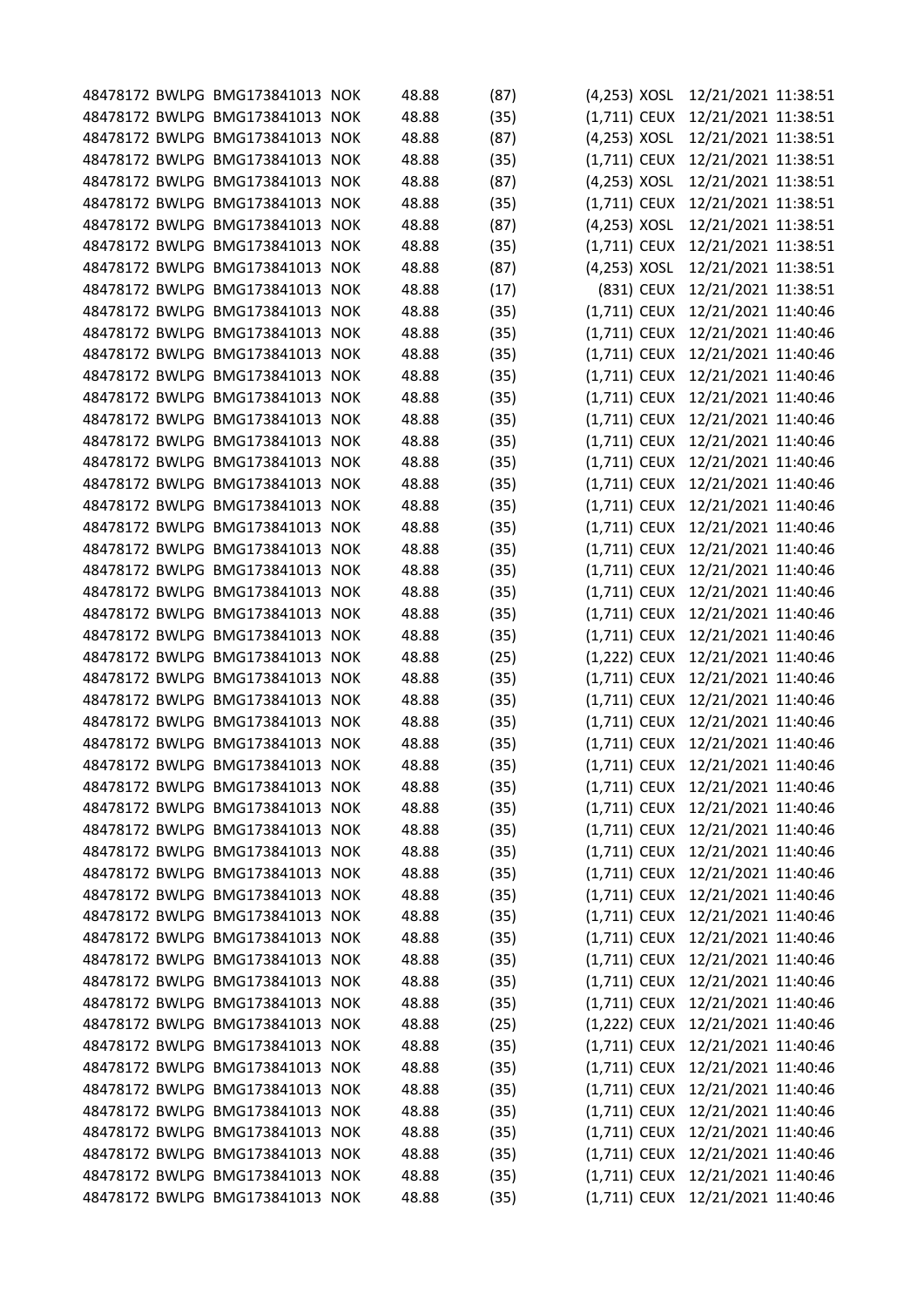|  | 48478172 BWLPG BMG173841013 NOK | 48.88 | (35)     | $(1,711)$ CEUX   |            | 12/21/2021 11:40:46 |  |
|--|---------------------------------|-------|----------|------------------|------------|---------------------|--|
|  | 48478172 BWLPG BMG173841013 NOK | 48.88 | (35)     | $(1,711)$ CEUX   |            | 12/21/2021 11:40:46 |  |
|  | 48478172 BWLPG BMG173841013 NOK | 48.88 | (35)     | $(1,711)$ CEUX   |            | 12/21/2021 11:40:46 |  |
|  | 48478172 BWLPG BMG173841013 NOK | 48.88 | (35)     | (1,711) CEUX     |            | 12/21/2021 11:40:46 |  |
|  | 48478172 BWLPG BMG173841013 NOK | 48.88 | (35)     | (1,711) CEUX     |            | 12/21/2021 11:40:46 |  |
|  | 48478172 BWLPG BMG173841013 NOK | 48.88 | (35)     | $(1,711)$ CEUX   |            | 12/21/2021 11:40:46 |  |
|  | 48478172 BWLPG BMG173841013 NOK | 48.88 | (35)     | $(1,711)$ CEUX   |            | 12/21/2021 11:40:46 |  |
|  | 48478172 BWLPG BMG173841013 NOK | 48.88 | (25)     | (1,222) CEUX     |            | 12/21/2021 11:40:46 |  |
|  | 48478172 BWLPG BMG173841013 NOK | 48.88 | (35)     | $(1,711)$ CEUX   |            | 12/21/2021 11:40:46 |  |
|  | 48478172 BWLPG BMG173841013 NOK | 48.88 | (87)     | (4,253) XOSL     |            | 12/21/2021 11:40:46 |  |
|  | 48478172 BWLPG BMG173841013 NOK | 48.98 | (87)     | (4,261) XOSL     |            | 12/21/2021 11:49:21 |  |
|  | 48478172 BWLPG BMG173841013 NOK | 48.98 | (87)     | (4,261) XOSL     |            | 12/21/2021 11:49:21 |  |
|  | 48478172 BWLPG BMG173841013 NOK | 48.92 | (87)     | (4,256) XOSL     |            | 12/21/2021 11:53:44 |  |
|  | 48478172 BWLPG BMG173841013 NOK | 48.92 | (7, 499) | (366,851) XOSL   |            | 12/21/2021 11:53:44 |  |
|  | 48478172 BWLPG BMG173841013 NOK | 49.00 | (184)    | (9,016) CEUX     |            | 12/21/2021 12:04:52 |  |
|  | 48478172 BWLPG BMG173841013 NOK | 49.00 | (554)    | (27,146) XOSL    |            | 12/21/2021 12:04:52 |  |
|  | 48478172 BWLPG BMG173841013 NOK | 48.96 | (375)    | (18,360) XOSL    |            | 12/21/2021 12:11:05 |  |
|  | 48478172 BWLPG BMG173841013 NOK | 48.96 | (122)    | (5,973) CEUX     |            | 12/21/2021 12:11:05 |  |
|  | 48478172 BWLPG BMG173841013 NOK | 49.00 | (10)     |                  | (490) AQEU | 12/21/2021 13:42:49 |  |
|  | 48478172 BWLPG BMG173841013 NOK | 49.00 | (106)    | (5,194) CEUX     |            | 12/21/2021 13:44:15 |  |
|  | 48478172 BWLPG BMG173841013 NOK | 49.00 | (24)     | $(1,176)$ CEUX   |            | 12/21/2021 13:44:15 |  |
|  | 48478172 BWLPG BMG173841013 NOK | 49.00 | (20)     |                  | (980) CEUX | 12/21/2021 13:44:15 |  |
|  | 48478172 BWLPG BMG173841013 NOK | 49.00 | (24)     | $(1,176)$ CEUX   |            | 12/21/2021 13:44:15 |  |
|  | 48478172 BWLPG BMG173841013 NOK | 49.00 | (317)    | (15,533) XOSL    |            | 12/21/2021 13:44:15 |  |
|  | 48478172 BWLPG BMG173841013 NOK | 49.00 | (317)    | (15,533) XOSL    |            | 12/21/2021 13:44:15 |  |
|  | 48478172 BWLPG BMG173841013 NOK | 49.00 | (334)    | (16,366) XOSL    |            | 12/21/2021 13:44:15 |  |
|  | 48478172 BWLPG BMG173841013 NOK | 49.00 | (86)     | (4,214) CEUX     |            | 12/21/2021 13:44:15 |  |
|  | 48478172 BWLPG BMG173841013 NOK | 49.00 | (268)    | (13,132) XOSL    |            | 12/21/2021 13:44:15 |  |
|  | 48478172 BWLPG BMG173841013 NOK | 49.00 | (49)     | (2,401) XOSL     |            | 12/21/2021 13:44:15 |  |
|  | 48478172 BWLPG BMG173841013 NOK | 49.00 | (2,761)  | (135,289) XOSL   |            | 12/21/2021 13:44:15 |  |
|  | 48478172 BWLPG BMG173841013 NOK | 49.00 | (317)    | (15,533) XOSL    |            | 12/21/2021 13:44:15 |  |
|  | 48478172 BWLPG BMG173841013 NOK | 49.00 | (1, 159) | (56,791) XOSL    |            | 12/21/2021 13:44:15 |  |
|  | 48478172 BWLPG BMG173841013 NOK | 49.00 |          |                  |            | 12/21/2021 13:44:15 |  |
|  | 48478172 BWLPG BMG173841013 NOK | 49.00 | (317)    | (15,533) XOSL    |            |                     |  |
|  |                                 |       | (159)    | (7,791) XOSL     |            | 12/21/2021 13:44:15 |  |
|  | 48478172 BWLPG BMG173841013 NOK | 49.00 | (317)    | (15,533) XOSL    |            | 12/21/2021 13:44:15 |  |
|  | 48478172 BWLPG BMG173841013 NOK | 49.00 | (659)    | (32,291) XOSL    |            | 12/21/2021 13:44:15 |  |
|  | 48478172 BWLPG BMG173841013 NOK | 49.00 | (49)     | (2,401) XOSL     |            | 12/21/2021 13:44:15 |  |
|  | 48478172 BWLPG BMG173841013 NOK | 49.00 | (268)    | $(13, 132)$ XOSL |            | 12/21/2021 13:44:15 |  |
|  | 48478172 BWLPG BMG173841013 NOK | 49.00 | (49)     | (2,401) XOSL     |            | 12/21/2021 13:44:15 |  |
|  | 48478172 BWLPG BMG173841013 NOK | 49.00 | (317)    | (15,533) XOSL    |            | 12/21/2021 13:44:15 |  |
|  | 48478172 BWLPG BMG173841013 NOK | 49.00 | (159)    | (7,791) XOSL     |            | 12/21/2021 13:44:15 |  |
|  | 48478172 BWLPG BMG173841013 NOK | 49.00 | (317)    | (15,533) XOSL    |            | 12/21/2021 13:44:15 |  |
|  | 48478172 BWLPG BMG173841013 NOK | 49.00 | (1, 448) | (70,952) XOSL    |            | 12/21/2021 13:44:15 |  |
|  | 48478172 BWLPG BMG173841013 NOK | 49.00 | (317)    | (15,533) XOSL    |            | 12/21/2021 13:44:15 |  |
|  | 48478172 BWLPG BMG173841013 NOK | 49.00 | (49)     | (2,401) XOSL     |            | 12/21/2021 13:44:15 |  |
|  | 48478172 BWLPG BMG173841013 NOK | 49.00 | (43)     | (2,107) AQEU     |            | 12/21/2021 13:44:15 |  |
|  | 48478172 BWLPG BMG173841013 NOK | 49.00 | (130)    | (6,370) CEUX     |            | 12/21/2021 13:44:15 |  |
|  | 48478172 BWLPG BMG173841013 NOK | 49.00 | (268)    | (13,132) XOSL    |            | 12/21/2021 13:44:15 |  |
|  | 48478172 BWLPG BMG173841013 NOK | 49.00 | (5)      |                  | (245) XOSL | 12/21/2021 13:44:15 |  |
|  | 48478172 BWLPG BMG173841013 NOK | 49.00 | (49)     | (2,401) AQEU     |            | 12/21/2021 13:44:15 |  |
|  | 48478172 BWLPG BMG173841013 NOK | 49.00 | (289)    | $(14, 161)$ XOSL |            | 12/21/2021 13:44:15 |  |
|  | 48478172 BWLPG BMG173841013 NOK | 49.00 | (28)     | $(1,372)$ XOSL   |            | 12/21/2021 13:44:15 |  |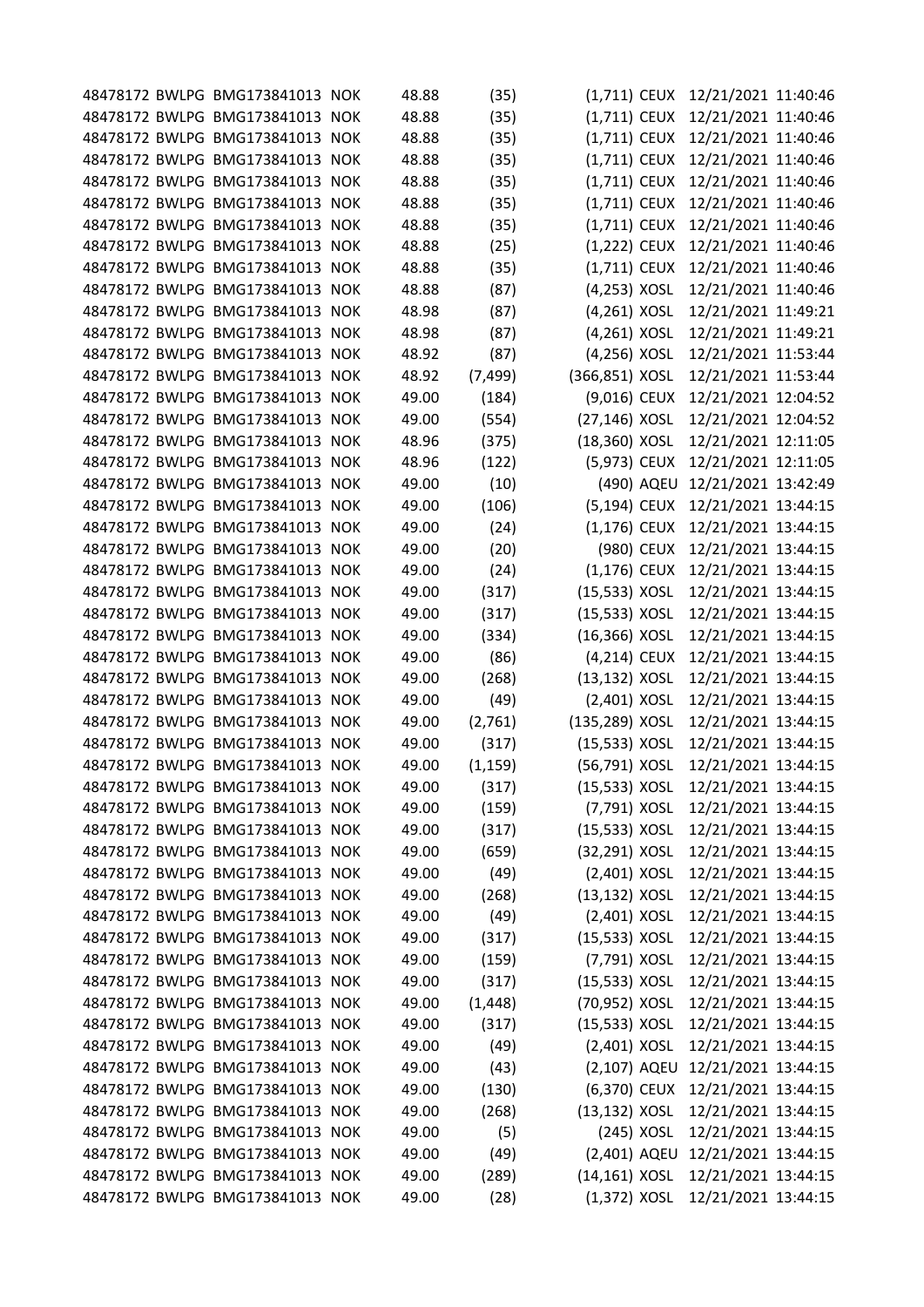|  | 48478172 BWLPG BMG173841013 NOK | 49.00 | (22)    | $(1,078)$ CEUX |            | 12/21/2021 13:44:49              |  |
|--|---------------------------------|-------|---------|----------------|------------|----------------------------------|--|
|  | 48478172 BWLPG BMG173841013 NOK | 49.00 | (13)    |                | (637) AQEU | 12/21/2021 13:50:10              |  |
|  | 48478172 BWLPG BMG173841013 NOK | 49.00 | (31)    | (1,519) CEUX   |            | 12/21/2021 13:50:10              |  |
|  | 48478172 BWLPG BMG173841013 NOK | 49.00 | (31)    | (1,519) CEUX   |            | 12/21/2021 13:50:10              |  |
|  | 48478172 BWLPG BMG173841013 NOK | 49.00 | (31)    | (1,519) CEUX   |            | 12/21/2021 13:50:10              |  |
|  | 48478172 BWLPG BMG173841013 NOK | 49.00 | (31)    | (1,519) CEUX   |            | 12/21/2021 13:50:10              |  |
|  | 48478172 BWLPG BMG173841013 NOK | 49.00 | (31)    | (1,519) CEUX   |            | 12/21/2021 13:50:10              |  |
|  | 48478172 BWLPG BMG173841013 NOK | 49.00 | (31)    | (1,519) CEUX   |            | 12/21/2021 13:50:10              |  |
|  | 48478172 BWLPG BMG173841013 NOK | 49.00 | (31)    | (1,519) CEUX   |            | 12/21/2021 13:50:10              |  |
|  | 48478172 BWLPG BMG173841013 NOK | 49.00 | (31)    | (1,519) CEUX   |            | 12/21/2021 13:50:10              |  |
|  | 48478172 BWLPG BMG173841013 NOK | 49.00 | (31)    | (1,519) CEUX   |            | 12/21/2021 13:50:10              |  |
|  | 48478172 BWLPG BMG173841013 NOK | 49.00 | (2)     |                | (98) CEUX  | 12/21/2021 13:50:10              |  |
|  | 48478172 BWLPG BMG173841013 NOK | 49.00 | (78)    | (3,822) XOSL   |            | 12/21/2021 13:50:10              |  |
|  | 48478172 BWLPG BMG173841013 NOK | 49.00 | (70)    | (3,430) XOSL   |            | 12/21/2021 13:50:10              |  |
|  | 48478172 BWLPG BMG173841013 NOK | 49.00 | (13)    |                | (637) AQEU | 12/21/2021 14:18:46              |  |
|  | 48478172 BWLPG BMG173841013 NOK | 49.00 | (322)   | (15,778) XOSL  |            | 12/21/2021 14:28:48              |  |
|  | 48478172 BWLPG BMG173841013 NOK | 49.00 | (437)   | (21,413) XOSL  |            | 12/21/2021 14:28:48              |  |
|  | 48478172 BWLPG BMG173841013 NOK | 49.00 | (78)    | (3,822) XOSL   |            | 12/21/2021 14:38:52              |  |
|  | 48478172 BWLPG BMG173841013 NOK | 49.00 | (6,921) | (339,129) XOSL |            | 12/21/2021 14:38:52              |  |
|  | 48478172 BWLPG BMG173841013 NOK | 49.00 | (30)    | (1,470) CEUX   |            | 12/21/2021 14:38:52              |  |
|  | 48478172 BWLPG BMG173841013 NOK | 49.00 | (13)    |                | (637) AQEU | 12/21/2021 14:41:52              |  |
|  | 48478172 BWLPG BMG173841013 NOK | 49.00 | (169)   | (8,281) AQEU   |            | 12/21/2021 14:41:52              |  |
|  | 48478172 BWLPG BMG173841013 NOK | 49.00 | (1)     |                | (49) CEUX  | 12/21/2021 14:41:52              |  |
|  | 48478172 BWLPG BMG173841013 NOK | 49.00 | (31)    | (1,519) CEUX   |            | 12/21/2021 14:41:52              |  |
|  | 48478172 BWLPG BMG173841013 NOK | 49.00 | (31)    | (1,519) CEUX   |            | 12/21/2021 14:41:52              |  |
|  | 48478172 BWLPG BMG173841013 NOK | 49.00 | (31)    | (1,519) CEUX   |            | 12/21/2021 14:41:52              |  |
|  | 48478172 BWLPG BMG173841013 NOK | 49.00 | (31)    | (1,519) CEUX   |            | 12/21/2021 14:41:52              |  |
|  | 48478172 BWLPG BMG173841013 NOK | 49.00 | (31)    | (1,519) CEUX   |            | 12/21/2021 14:41:52              |  |
|  | 48478172 BWLPG BMG173841013 NOK | 49.00 | (31)    | (1,519) CEUX   |            | 12/21/2021 14:41:52              |  |
|  | 48478172 BWLPG BMG173841013 NOK | 49.00 | (31)    | (1,519) CEUX   |            | 12/21/2021 14:41:52              |  |
|  | 48478172 BWLPG BMG173841013 NOK | 49.00 | (31)    | (1,519) CEUX   |            | 12/21/2021 14:41:52              |  |
|  | 48478172 BWLPG BMG173841013 NOK | 49.00 | (31)    | $(1,519)$ CEUX |            | 12/21/2021 14:41:52              |  |
|  | 48478172 BWLPG BMG173841013 NOK | 49.00 | (31)    | (1,519) CEUX   |            | 12/21/2021 14:41:52              |  |
|  | 48478172 BWLPG BMG173841013 NOK | 49.00 | (31)    | $(1,519)$ CEUX |            | 12/21/2021 14:41:52              |  |
|  | 48478172 BWLPG BMG173841013 NOK | 49.00 | (31)    | $(1,519)$ CEUX |            | 12/21/2021 14:41:52              |  |
|  | 48478172 BWLPG BMG173841013 NOK | 49.00 | (31)    | $(1,519)$ CEUX |            | 12/21/2021 14:41:52              |  |
|  | 48478172 BWLPG BMG173841013 NOK | 49.00 | (31)    | (1,519) CEUX   |            | 12/21/2021 14:41:52              |  |
|  | 48478172 BWLPG BMG173841013 NOK | 49.00 | (31)    | (1,519) CEUX   |            | 12/21/2021 14:41:52              |  |
|  | 48478172 BWLPG BMG173841013 NOK | 49.00 | (31)    | (1,519) CEUX   |            | 12/21/2021 14:41:52              |  |
|  | 48478172 BWLPG BMG173841013 NOK | 49.00 | (31)    | (1,519) CEUX   |            | 12/21/2021 14:41:52              |  |
|  | 48478172 BWLPG BMG173841013 NOK | 49.00 | (31)    | (1,519) CEUX   |            | 12/21/2021 14:41:52              |  |
|  | 48478172 BWLPG BMG173841013 NOK | 49.00 | (31)    | (1,519) CEUX   |            | 12/21/2021 14:41:52              |  |
|  | 48478172 BWLPG BMG173841013 NOK | 49.00 | (31)    | (1,519) CEUX   |            | 12/21/2021 14:41:52              |  |
|  | 48478172 BWLPG BMG173841013 NOK | 49.00 | (24)    | (1,176) CEUX   |            | 12/21/2021 14:41:52              |  |
|  | 48478172 BWLPG BMG173841013 NOK | 49.00 | (78)    | (3,822) XOSL   |            | 12/21/2021 14:41:52              |  |
|  | 48478172 BWLPG BMG173841013 NOK | 49.00 | (1,043) | (51,107) XOSL  |            | 12/21/2021 14:41:52              |  |
|  | 48478172 BWLPG BMG173841013 NOK | 49.00 | (78)    | (3,822) XOSL   |            | 12/21/2021 14:43:18              |  |
|  | 48478172 BWLPG BMG173841013 NOK | 49.00 | (922)   | (45,178) XOSL  |            | 12/21/2021 14:43:18              |  |
|  | 48478172 BWLPG BMG173841013 NOK | 49.00 | (13)    |                | (637) AQEU | 12/21/2021 14:49:52              |  |
|  | 48478172 BWLPG BMG173841013 NOK | 49.00 | (29)    |                |            | (1,421) AQEU 12/21/2021 14:49:52 |  |
|  | 48478172 BWLPG BMG173841013 NOK | 49.00 | (31)    | (1,519) CEUX   |            | 12/21/2021 14:49:52              |  |
|  | 48478172 BWLPG BMG173841013 NOK | 49.00 | (31)    |                |            | (1,519) CEUX 12/21/2021 14:49:52 |  |
|  |                                 |       |         |                |            |                                  |  |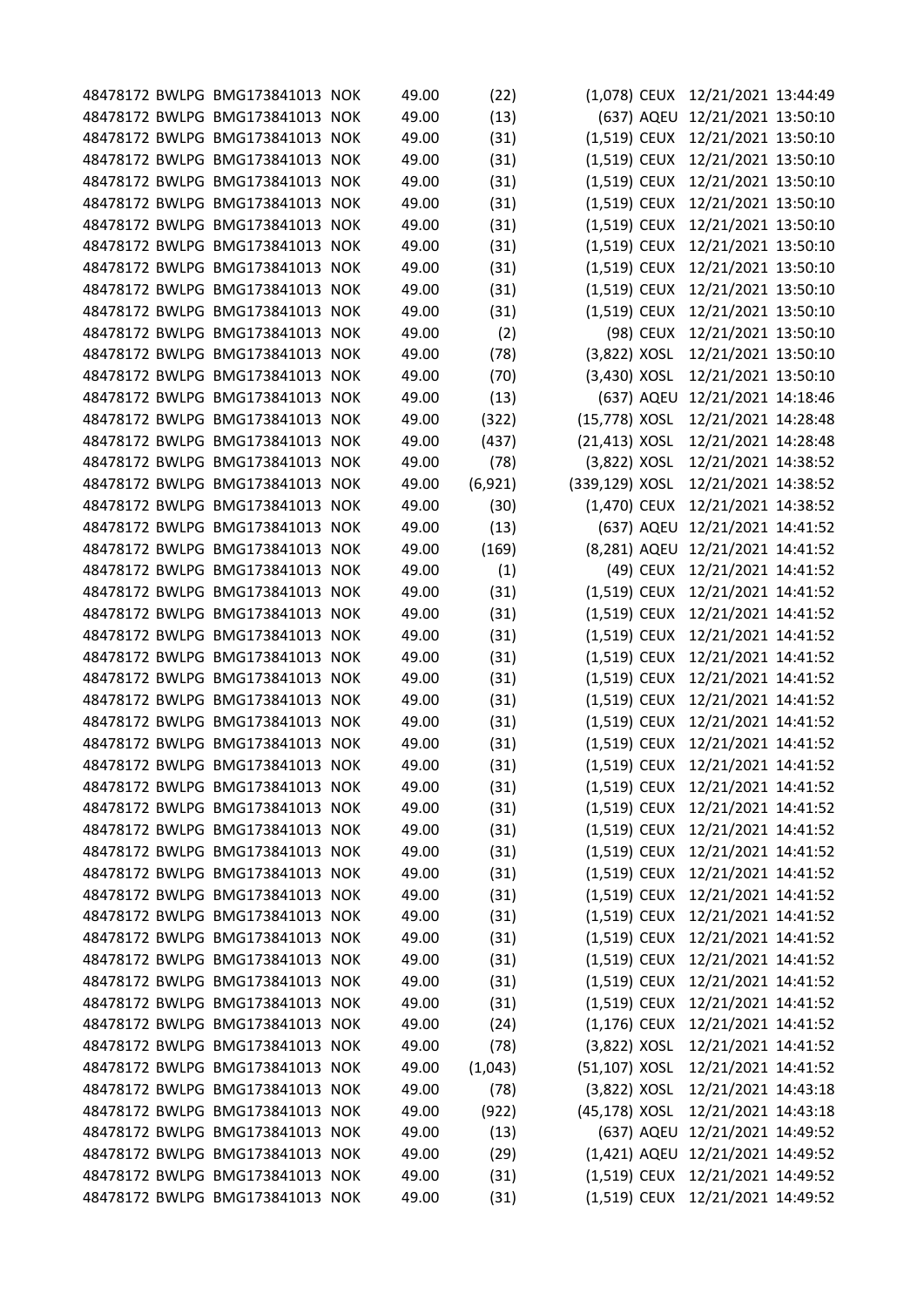|  | 48478172 BWLPG BMG173841013 NOK | 49.00 | (31)  | $(1,519)$ CEUX |            | 12/21/2021 14:49:52              |  |
|--|---------------------------------|-------|-------|----------------|------------|----------------------------------|--|
|  | 48478172 BWLPG BMG173841013 NOK | 49.00 | (8)   |                | (392) CEUX | 12/21/2021 14:49:52              |  |
|  | 48478172 BWLPG BMG173841013 NOK | 49.00 | (78)  | (3,822) XOSL   |            | 12/21/2021 14:49:52              |  |
|  | 48478172 BWLPG BMG173841013 NOK | 49.00 | (179) | (8,771) XOSL   |            | 12/21/2021 14:49:52              |  |
|  | 48478172 BWLPG BMG173841013 NOK | 49.00 | (78)  | (3,822) XOSL   |            | 12/21/2021 14:49:52              |  |
|  | 48478172 BWLPG BMG173841013 NOK | 49.00 | (78)  | (3,822) XOSL   |            | 12/21/2021 14:49:52              |  |
|  | 48478172 BWLPG BMG173841013 NOK | 49.00 | (78)  | (3,822) XOSL   |            | 12/21/2021 14:49:52              |  |
|  | 48478172 BWLPG BMG173841013 NOK | 49.00 | (78)  | (3,822) XOSL   |            | 12/21/2021 14:49:52              |  |
|  | 48478172 BWLPG BMG173841013 NOK | 49.00 | (78)  | (3,822) XOSL   |            | 12/21/2021 14:49:52              |  |
|  | 48478172 BWLPG BMG173841013 NOK | 49.00 | (78)  | (3,822) XOSL   |            | 12/21/2021 14:49:52              |  |
|  | 48478172 BWLPG BMG173841013 NOK | 49.00 | (13)  |                | (637) AQEU | 12/21/2021 14:49:52              |  |
|  | 48478172 BWLPG BMG173841013 NOK | 49.00 | (31)  | (1,519) CEUX   |            | 12/21/2021 14:49:52              |  |
|  | 48478172 BWLPG BMG173841013 NOK | 49.00 | (78)  | (3,822) XOSL   |            | 12/21/2021 14:49:52              |  |
|  | 48478172 BWLPG BMG173841013 NOK | 49.00 | (78)  | (3,822) XOSL   |            | 12/21/2021 14:49:52              |  |
|  | 48478172 BWLPG BMG173841013 NOK | 49.00 | (78)  | (3,822) XOSL   |            | 12/21/2021 14:49:52              |  |
|  | 48478172 BWLPG BMG173841013 NOK | 49.00 | (13)  |                |            | (637) AQEU 12/21/2021 14:49:52   |  |
|  | 48478172 BWLPG BMG173841013 NOK | 49.00 | (31)  | (1,519) CEUX   |            | 12/21/2021 14:49:52              |  |
|  | 48478172 BWLPG BMG173841013 NOK | 49.00 | (53)  | (2,597) XOSL   |            | 12/21/2021 14:49:52              |  |
|  | 48478172 BWLPG BMG173841013 NOK | 49.00 | (25)  | $(1,225)$ XOSL |            | 12/21/2021 14:49:52              |  |
|  | 48478172 BWLPG BMG173841013 NOK | 49.00 | (78)  | (3,822) XOSL   |            | 12/21/2021 14:49:52              |  |
|  | 48478172 BWLPG BMG173841013 NOK | 49.00 | (255) | (12,495) XOSL  |            | 12/21/2021 14:49:52              |  |
|  | 48478172 BWLPG BMG173841013 NOK | 49.00 | (13)  |                |            | (637) AQEU 12/21/2021 14:49:52   |  |
|  | 48478172 BWLPG BMG173841013 NOK | 49.00 | (31)  | $(1,519)$ CEUX |            | 12/21/2021 14:49:52              |  |
|  | 48478172 BWLPG BMG173841013 NOK | 49.00 | (13)  |                | (637) AQEU | 12/21/2021 14:49:52              |  |
|  | 48478172 BWLPG BMG173841013 NOK | 49.00 | (78)  | (3,822) XOSL   |            | 12/21/2021 14:49:52              |  |
|  | 48478172 BWLPG BMG173841013 NOK | 49.00 | (31)  | $(1,519)$ CEUX |            | 12/21/2021 14:49:52              |  |
|  | 48478172 BWLPG BMG173841013 NOK | 49.00 | (78)  | (3,822) XOSL   |            | 12/21/2021 14:49:52              |  |
|  | 48478172 BWLPG BMG173841013 NOK | 49.00 | (13)  |                |            | (637) AQEU 12/21/2021 14:49:52   |  |
|  | 48478172 BWLPG BMG173841013 NOK | 49.00 | (31)  | $(1,519)$ CEUX |            | 12/21/2021 14:49:52              |  |
|  | 48478172 BWLPG BMG173841013 NOK | 49.00 | (78)  | (3,822) XOSL   |            | 12/21/2021 14:49:52              |  |
|  | 48478172 BWLPG BMG173841013 NOK | 49.00 | (25)  | $(1,225)$ CEUX |            | 12/21/2021 14:49:52              |  |
|  | 48478172 BWLPG BMG173841013 NOK | 49.00 | (6)   |                |            | (294) CEUX 12/21/2021 14:49:52   |  |
|  | 48478172 BWLPG BMG173841013 NOK | 49.00 | (13)  |                |            | (637) AQEU 12/21/2021 14:49:52   |  |
|  | 48478172 BWLPG BMG173841013 NOK | 49.00 | (31)  |                |            | (1,519) CEUX 12/21/2021 14:49:52 |  |
|  | 48478172 BWLPG BMG173841013 NOK | 49.00 | (78)  | $(3,822)$ XOSL |            | 12/21/2021 14:49:52              |  |
|  | 48478172 BWLPG BMG173841013 NOK | 49.00 | (78)  | (3,822) XOSL   |            | 12/21/2021 14:49:52              |  |
|  | 48478172 BWLPG BMG173841013 NOK | 49.00 | (31)  | $(1,519)$ CEUX |            | 12/21/2021 14:57:04              |  |
|  | 48478172 BWLPG BMG173841013 NOK | 49.00 | (78)  | (3,822) XOSL   |            | 12/21/2021 14:57:04              |  |
|  | 48478172 BWLPG BMG173841013 NOK | 49.00 | (13)  |                | (637) AQEU | 12/21/2021 14:57:04              |  |
|  | 48478172 BWLPG BMG173841013 NOK | 49.00 | (16)  |                | (784) AQEU | 12/21/2021 14:57:04              |  |
|  | 48478172 BWLPG BMG173841013 NOK | 49.00 | (31)  | (1,519) CEUX   |            | 12/21/2021 14:57:04              |  |
|  | 48478172 BWLPG BMG173841013 NOK | 49.00 | (31)  | (1,519) CEUX   |            | 12/21/2021 14:57:04              |  |
|  | 48478172 BWLPG BMG173841013 NOK | 49.00 | (9)   |                | (441) CEUX | 12/21/2021 14:57:04              |  |
|  | 48478172 BWLPG BMG173841013 NOK | 49.00 | (78)  | (3,822) XOSL   |            | 12/21/2021 14:57:04              |  |
|  | 48478172 BWLPG BMG173841013 NOK | 49.00 |       | (4,802) XOSL   |            | 12/21/2021 14:57:04              |  |
|  | 48478172 BWLPG BMG173841013 NOK | 49.00 | (98)  |                | (637) AQEU | 12/21/2021 14:57:04              |  |
|  | 48478172 BWLPG BMG173841013 NOK | 49.00 | (13)  |                |            |                                  |  |
|  |                                 |       | (31)  |                |            | (1,519) CEUX 12/21/2021 14:57:04 |  |
|  | 48478172 BWLPG BMG173841013 NOK | 49.00 | (78)  | (3,822) XOSL   |            | 12/21/2021 14:57:04              |  |
|  | 48478172 BWLPG BMG173841013 NOK | 49.00 | (13)  |                | (637) AQEU | 12/21/2021 14:57:51              |  |
|  | 48478172 BWLPG BMG173841013 NOK | 49.00 | (8)   |                |            | (392) AQEU 12/21/2021 14:57:51   |  |
|  | 48478172 BWLPG BMG173841013 NOK | 49.00 | (31)  | $(1,519)$ CEUX |            | 12/21/2021 14:57:51              |  |
|  | 48478172 BWLPG BMG173841013 NOK | 49.00 | (19)  |                |            | (931) CEUX 12/21/2021 14:57:51   |  |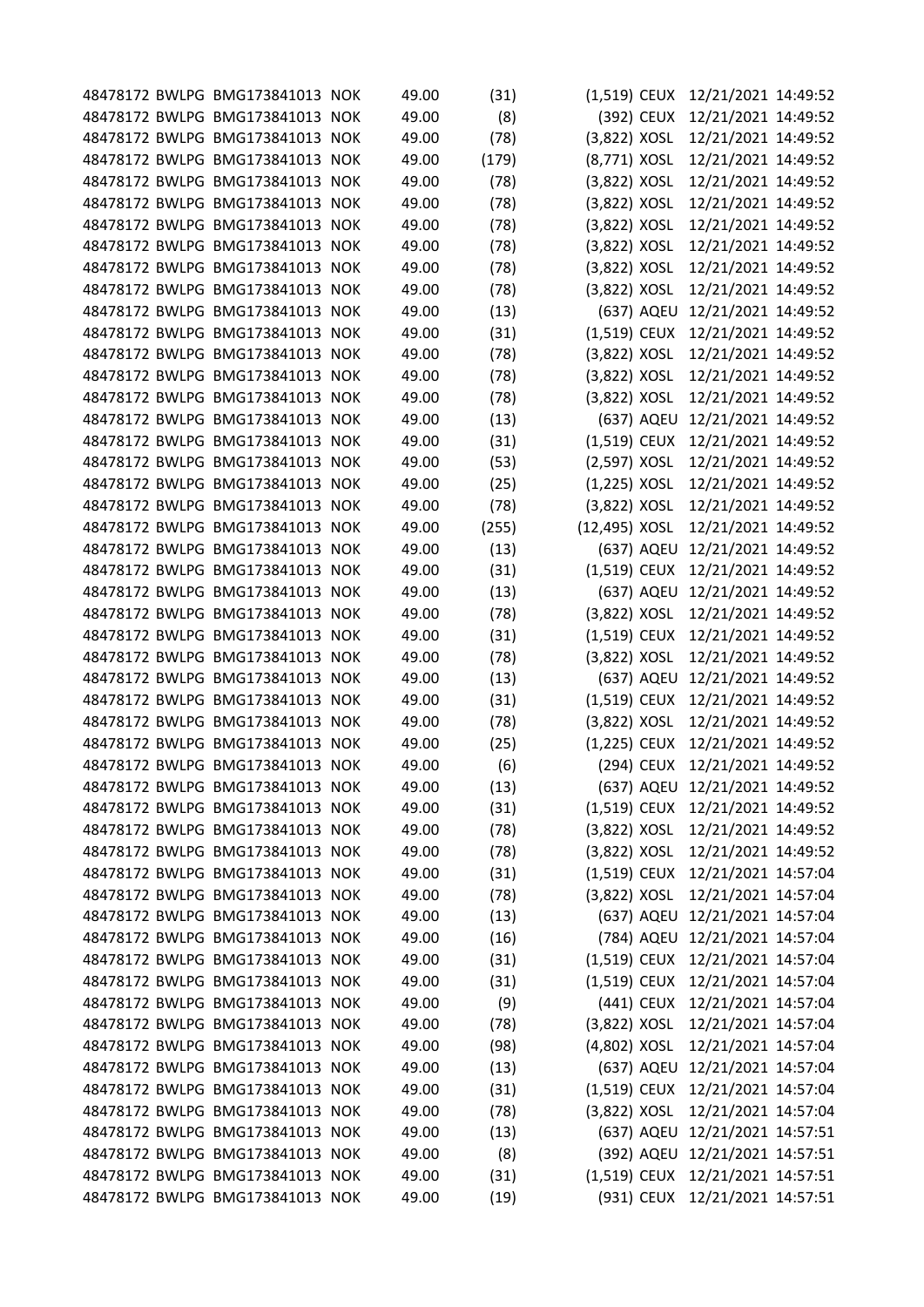|  | 48478172 BWLPG BMG173841013 NOK                                    | 49.00 | (78)           | $(3,822)$ XOSL                 |            | 12/21/2021 14:57:51                                                  |  |
|--|--------------------------------------------------------------------|-------|----------------|--------------------------------|------------|----------------------------------------------------------------------|--|
|  | 48478172 BWLPG BMG173841013 NOK                                    | 49.00 | (169)          | (8,281) XOSL                   |            | 12/21/2021 14:57:51                                                  |  |
|  | 48478172 BWLPG BMG173841013 NOK                                    | 49.00 | (78)           | (3,822) XOSL                   |            | 12/21/2021 14:57:51                                                  |  |
|  | 48478172 BWLPG BMG173841013 NOK                                    | 49.00 | (6)            |                                | (294) CEUX | 12/21/2021 15:07:40                                                  |  |
|  | 48478172 BWLPG BMG173841013 NOK                                    | 49.00 | (163)          | (7,987) CEUX                   |            | 12/21/2021 15:07:40                                                  |  |
|  | 48478172 BWLPG BMG173841013 NOK                                    | 49.00 | (15)           |                                | (735) CEUX | 12/21/2021 15:07:40                                                  |  |
|  | 48478172 BWLPG BMG173841013 NOK                                    | 49.00 | (13)           |                                |            | (637) AQEU 12/21/2021 15:17:41                                       |  |
|  | 48478172 BWLPG BMG173841013 NOK                                    | 49.00 | (32)           | $(1,568)$ CEUX                 |            | 12/21/2021 15:17:41                                                  |  |
|  | 48478172 BWLPG BMG173841013 NOK                                    | 49.00 | (81)           | (3,969) XOSL                   |            | 12/21/2021 15:17:41                                                  |  |
|  | 48478172 BWLPG BMG173841013 NOK                                    | 49.00 | (81)           | $(3,969)$ XOSL                 |            | 12/21/2021 15:17:41                                                  |  |
|  | 48478172 BWLPG BMG173841013 NOK                                    | 49.00 | (2, 219)       | (108,731) XOSL                 |            | 12/21/2021 15:17:41                                                  |  |
|  | 48478172 BWLPG BMG173841013 NOK                                    | 49.00 | (13)           |                                | (637) AQEU | 12/21/2021 15:17:41                                                  |  |
|  | 48478172 BWLPG BMG173841013 NOK                                    | 49.00 | (113)          |                                |            | (5,537) AQEU 12/21/2021 15:17:41                                     |  |
|  | 48478172 BWLPG BMG173841013 NOK                                    | 49.00 | (260)          | (12,740) CEUX                  |            | 12/21/2021 15:25:23                                                  |  |
|  | 48478172 BWLPG BMG173841013 NOK                                    | 49.00 | (212)          | (10,388) XOSL                  |            | 12/21/2021 15:25:23                                                  |  |
|  | 48478172 BWLPG BMG173841013 NOK                                    | 49.00 | (421)          | (20,629) XOSL                  |            | 12/21/2021 15:25:23                                                  |  |
|  | 48478172 BWLPG BMG173841013 NOK                                    | 49.00 |                | (14,847) XOSL                  |            | 12/21/2021 15:25:23                                                  |  |
|  | 48478172 BWLPG BMG173841013 NOK                                    | 49.00 | (303)<br>(484) | (23,716) XOSL                  |            |                                                                      |  |
|  | 48478172 BWLPG BMG173841013 NOK                                    | 49.00 |                |                                |            | 12/21/2021 15:25:23                                                  |  |
|  | 48478172 BWLPG BMG173841013 NOK                                    | 49.00 | (149)          | (7,301) XOSL                   |            | 12/21/2021 15:25:23                                                  |  |
|  | 48478172 BWLPG BMG173841013 NOK                                    | 49.00 | (335)          | (16,415) XOSL<br>(24,500) XOSL |            | 12/21/2021 15:25:23<br>12/21/2021 15:25:23                           |  |
|  | 48478172 BWLPG BMG173841013 NOK                                    | 49.00 | (500)          |                                |            |                                                                      |  |
|  | 48478172 BWLPG BMG173841013 NOK                                    | 49.00 | (125)          | (6,125) CEUX<br>(6,615) CEUX   |            | 12/21/2021 15:25:23                                                  |  |
|  | 48478172 BWLPG BMG173841013 NOK                                    | 49.00 | (135)          | (12,740) CEUX                  |            | 12/21/2021 15:25:23<br>12/21/2021 15:25:23                           |  |
|  | 48478172 BWLPG BMG173841013 NOK                                    | 49.00 | (260)          | (12,250) CEUX                  |            |                                                                      |  |
|  |                                                                    |       | (250)          |                                |            | 12/21/2021 15:25:23                                                  |  |
|  | 48478172 BWLPG BMG173841013 NOK                                    | 49.00 | (107)          | (5,243) AQEU                   |            | 12/21/2021 15:29:23                                                  |  |
|  | 48478172 BWLPG BMG173841013 NOK                                    | 49.00 | (541)          | (26,509) AQEU                  |            | 12/21/2021 15:29:23                                                  |  |
|  | 48478172 BWLPG BMG173841013 NOK                                    | 49.00 | (10)           |                                | (490) CEUX | 12/21/2021 15:29:23                                                  |  |
|  | 48478172 BWLPG BMG173841013 NOK                                    | 49.00 | (52)           | (2,548) CEUX                   |            | 12/21/2021 15:29:23                                                  |  |
|  | 48478172 BWLPG BMG173841013 NOK                                    | 49.00 | (133)          | (6,517) XOSL                   |            | 12/21/2021 15:29:23                                                  |  |
|  | 48478172 BWLPG BMG173841013 NOK<br>48478172 BWLPG BMG173841013 NOK | 49.00 | (4, 102)       | (200,998) XOSL                 |            | 12/21/2021 15:29:23                                                  |  |
|  | 48478172 BWLPG BMG173841013 NOK                                    | 49.10 | (150)<br>(41)  |                                |            | (7,365) XOSL 12/21/2021 15:41:14<br>(2,013) CEUX 12/21/2021 15:41:14 |  |
|  |                                                                    | 49.10 |                |                                |            |                                                                      |  |
|  | 48478172 BWLPG BMG173841013 NOK                                    | 49.36 | (280)          | (13,821) XOSL                  |            | 12/21/2021 16:00:45                                                  |  |
|  | 48478172 BWLPG BMG173841013 NOK                                    | 49.40 | (17)           |                                |            | (840) AQEU 12/21/2021 16:02:01                                       |  |
|  | 48478172 BWLPG BMG173841013 NOK<br>48478172 BWLPG BMG173841013 NOK | 49.50 | (184)          |                                |            | (9,108) CEUX 12/21/2021 16:06:35                                     |  |
|  | 48478172 BWLPG BMG173841013 NOK                                    | 49.50 | (76)           | (3,762) CEUX                   |            | 12/21/2021 16:06:35                                                  |  |
|  | 48478172 BWLPG BMG173841013 NOK                                    | 49.50 | (103)          | (5,099) CEUX                   |            | 12/21/2021 16:06:35<br>12/21/2021 16:06:35                           |  |
|  | 48478172 BWLPG BMG173841013 NOK                                    | 49.50 | (76)           | (3,762) CEUX                   |            |                                                                      |  |
|  |                                                                    | 49.50 | (76)           | (3,762) CEUX                   |            | 12/21/2021 16:06:35                                                  |  |
|  | 48478172 BWLPG BMG173841013 NOK                                    | 49.50 | (108)          | (5,346) CEUX                   |            | 12/21/2021 16:06:35                                                  |  |
|  | 48478172 BWLPG BMG173841013 NOK                                    | 49.50 | (49)           | (2,426) CEUX                   |            | 12/21/2021 16:06:35                                                  |  |
|  | 48478172 BWLPG BMG173841013 NOK                                    | 49.50 | (75)           | $(3,713)$ CEUX                 |            | 12/21/2021 16:06:35                                                  |  |
|  | 48478172 BWLPG BMG173841013 NOK                                    | 49.50 | (633)          | (31,334) XOSL                  |            | 12/21/2021 16:06:35                                                  |  |
|  | 48478172 BWLPG BMG173841013 NOK                                    | 49.50 | (633)          | (31,334) XOSL                  |            | 12/21/2021 16:06:35                                                  |  |
|  | 48478172 BWLPG BMG173841013 NOK                                    | 49.50 | (655)          | (32,423) XOSL                  |            | 12/21/2021 16:06:35                                                  |  |
|  | 48478172 BWLPG BMG173841013 NOK                                    | 49.50 | (633)          | (31,334) XOSL                  |            | 12/21/2021 16:06:35                                                  |  |
|  | 48478172 BWLPG BMG173841013 NOK<br>48478172 BWLPG BMG173841013 NOK | 49.50 | (655)          | (32,423) XOSL                  |            | 12/21/2021 16:06:35                                                  |  |
|  |                                                                    | 49.50 | (230)          | $(11,385)$ XOSL                |            | 12/21/2021 16:06:35                                                  |  |
|  | 48478172 BWLPG BMG173841013 NOK                                    | 49.50 | (403)          | (19,949) XOSL                  |            | 12/21/2021 16:06:35                                                  |  |
|  | 48478172 BWLPG BMG173841013 NOK<br>48478172 BWLPG BMG173841013 NOK | 49.50 | (797)          | (39,452) XOSL                  |            | 12/21/2021 16:06:35                                                  |  |
|  |                                                                    | 49.50 | (318)          | (15,741) XOSL                  |            | 12/21/2021 16:06:35                                                  |  |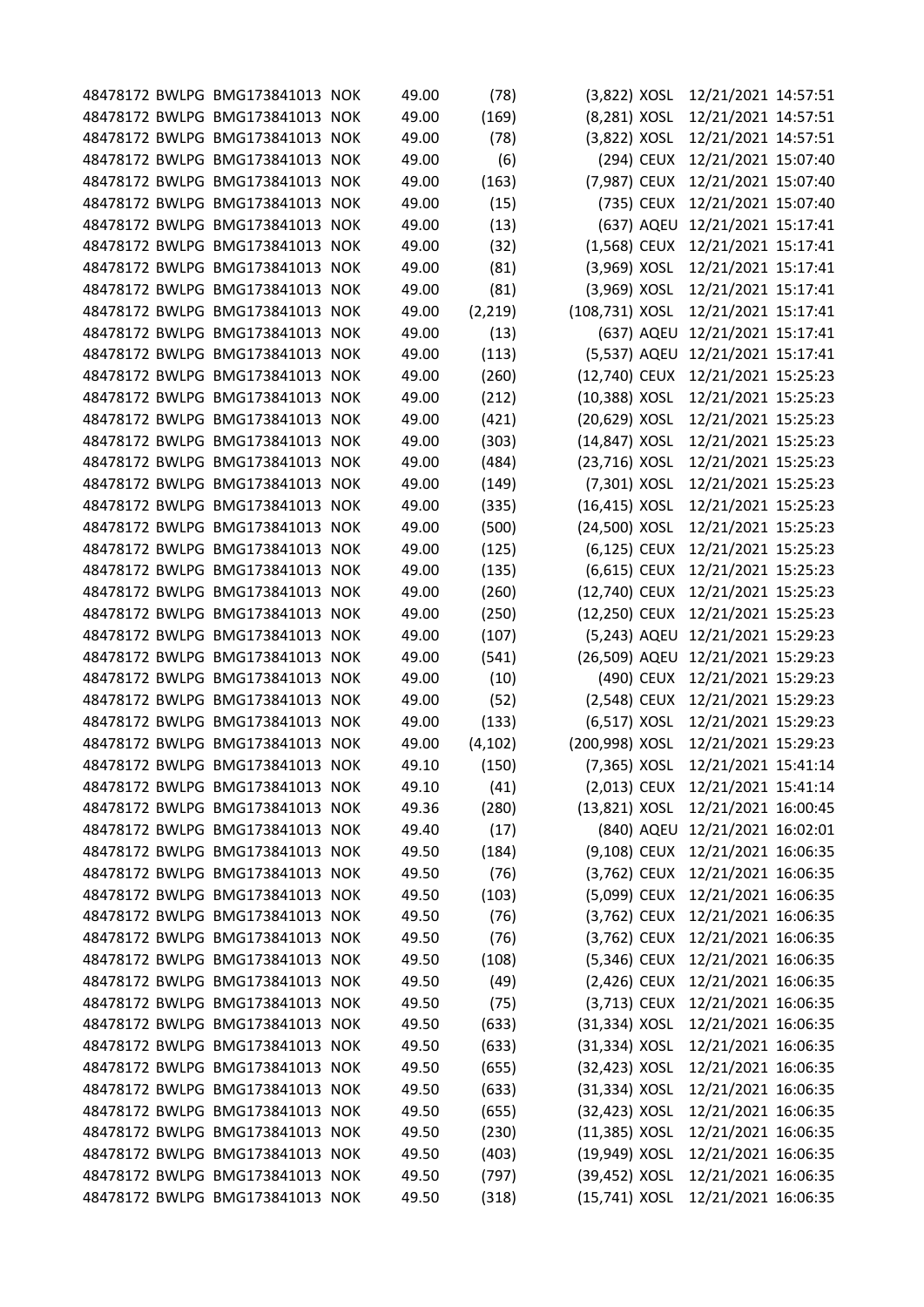|  | 48478172 BWLPG BMG173841013 NOK | 49.50 | (315)      | (15,593) XOSL  | 12/21/2021 16:06:35              |  |
|--|---------------------------------|-------|------------|----------------|----------------------------------|--|
|  | 48478172 BWLPG BMG173841013 NOK | 49.50 | (318)      | (15,741) XOSL  | 12/21/2021 16:06:35              |  |
|  | 48478172 BWLPG BMG173841013 NOK | 49.50 | (24)       | (1,188) CEUX   | 12/21/2021 16:06:35              |  |
|  | 48478172 BWLPG BMG173841013 NOK | 49.50 | (161)      | (7,970) CEUX   | 12/21/2021 16:06:35              |  |
|  | 48478172 BWLPG BMG173841013 NOK | 49.50 | (633)      | (31,334) XOSL  | 12/21/2021 16:06:35              |  |
|  | 48478172 BWLPG BMG173841013 NOK | 49.50 | (184)      | (9,108) CEUX   | 12/21/2021 16:07:48              |  |
|  | 48478172 BWLPG BMG173841013 NOK | 49.50 | (76)       | (3,762) CEUX   | 12/21/2021 16:07:48              |  |
|  | 48478172 BWLPG BMG173841013 NOK | 49.50 | (122)      | (6,039) CEUX   | 12/21/2021 16:07:48              |  |
|  | 48478172 BWLPG BMG173841013 NOK | 49.50 | (76)       | (3,762) CEUX   | 12/21/2021 16:07:48              |  |
|  | 48478172 BWLPG BMG173841013 NOK | 49.50 | (633)      | (31,334) XOSL  | 12/21/2021 16:07:48              |  |
|  | 48478172 BWLPG BMG173841013 NOK | 49.50 | (108)      | (5,346) CEUX   | 12/21/2021 16:07:51              |  |
|  | 48478172 BWLPG BMG173841013 NOK | 49.50 | (59)       | (2,921) CEUX   | 12/21/2021 16:07:51              |  |
|  | 48478172 BWLPG BMG173841013 NOK | 49.50 | (17)       | (842) CEUX     | 12/21/2021 16:07:51              |  |
|  | 48478172 BWLPG BMG173841013 NOK | 49.50 | (59)       | (2,921) CEUX   | 12/21/2021 16:07:51              |  |
|  | 48478172 BWLPG BMG173841013 NOK | 49.50 | (17)       | (842) CEUX     | 12/21/2021 16:07:51              |  |
|  | 48478172 BWLPG BMG173841013 NOK | 49.50 | (633)      | (31,334) XOSL  | 12/21/2021 16:07:51              |  |
|  | 48478172 BWLPG BMG173841013 NOK | 49.50 | (19)       | (941) CEUX     | 12/21/2021 16:07:51              |  |
|  | 48478172 BWLPG BMG173841013 NOK | 49.50 | (224)      | (11,088) CEUX  | 12/21/2021 16:08:17              |  |
|  | 48478172 BWLPG BMG173841013 NOK | 49.50 | (472)      | (23,364) XOSL  | 12/21/2021 16:08:17              |  |
|  | 48478172 BWLPG BMG173841013 NOK | 49.50 | (161)      | (7,970) XOSL   | 12/21/2021 16:08:17              |  |
|  | 48478172 BWLPG BMG173841013 NOK | 49.50 | (76)       | (3,762) CEUX   | 12/21/2021 16:08:59              |  |
|  | 48478172 BWLPG BMG173841013 NOK | 49.50 | (633)      | (31,334) XOSL  | 12/21/2021 16:15:26              |  |
|  | 48478172 BWLPG BMG173841013 NOK | 49.50 | (74)       | (3,663) XOSL   | 12/21/2021 16:15:26              |  |
|  | 48478172 BWLPG BMG173841013 NOK | 49.50 | (184)      | (9,108) CEUX   | 12/21/2021 16:17:50              |  |
|  | 48478172 BWLPG BMG173841013 NOK | 49.50 | (633)      | (31,334) XOSL  | 12/21/2021 16:17:50              |  |
|  | 48478172 BWLPG BMG173841013 NOK | 49.50 | (633)      | (31,334) XOSL  | 12/21/2021 16:17:50              |  |
|  | 48478172 BWLPG BMG173841013 NOK | 49.50 | (104)      | (5,148) XOSL   | 12/21/2021 16:17:50              |  |
|  | 48478172 BWLPG BMG173841013 NOK | 49.50 | (200)      | (9,900) CEUX   | 12/21/2021 16:17:50              |  |
|  | 48478172 BWLPG BMG173841013 NOK | 49.50 | (60)       | (2,970) CEUX   | 12/21/2021 16:17:50              |  |
|  | 48478172 BWLPG BMG173841013 NOK | 49.50 | (633)      | (31,334) XOSL  | 12/21/2021 16:17:50              |  |
|  | 48478172 BWLPG BMG173841013 NOK | 49.50 | (91)       | (4,505) CEUX   | 12/21/2021 16:17:50              |  |
|  | 48478172 BWLPG BMG173841013 NOK | 49.50 | (184)      | (9,108) XOSL   | 12/21/2021 16:17:50              |  |
|  | 48478172 BWLPG BMG173841013 NOK | 49.50 | (107)      |                | (5,297) AQEU 12/21/2021 16:17:50 |  |
|  | 48478172 BWLPG BMG173841013 NOK | 49.50 | (48)       |                | (2,376) AQEU 12/21/2021 16:17:50 |  |
|  | 48478172 BWLPG BMG173841013 NOK | 49.50 | (169)      |                | (8,366) CEUX 12/21/2021 16:17:50 |  |
|  | 48478172 BWLPG BMG173841013 NOK | 49.50 | (48)       | (2,376) CEUX   | 12/21/2021 16:17:50              |  |
|  | 48478172 BWLPG BMG173841013 NOK | 49.50 | (54)       | (2,673) CEUX   | 12/21/2021 16:17:50              |  |
|  | 48478172 BWLPG BMG173841013 NOK | 49.50 | (115)      | (5,693) CEUX   | 12/21/2021 16:17:50              |  |
|  | 48478172 BWLPG BMG173841013 NOK | 49.50 | (449)      | (22,226) XOSL  | 12/21/2021 16:17:50              |  |
|  | 48478172 BWLPG BMG173841013 NOK | 49.50 | (72)       | $(3,564)$ XOSL | 12/21/2021 16:17:50              |  |
|  | 48478172 BWLPG BMG173841013 NOK | 49.50 | (161)      | (7,970) XOSL   | 12/21/2021 16:17:50              |  |
|  | 48478172 BWLPG BMG173841013 NOK | 49.50 | (1)        | (50) XOSL      | 12/21/2021 16:25:17              |  |
|  |                                 |       | (113, 229) |                |                                  |  |
|  |                                 |       |            |                |                                  |  |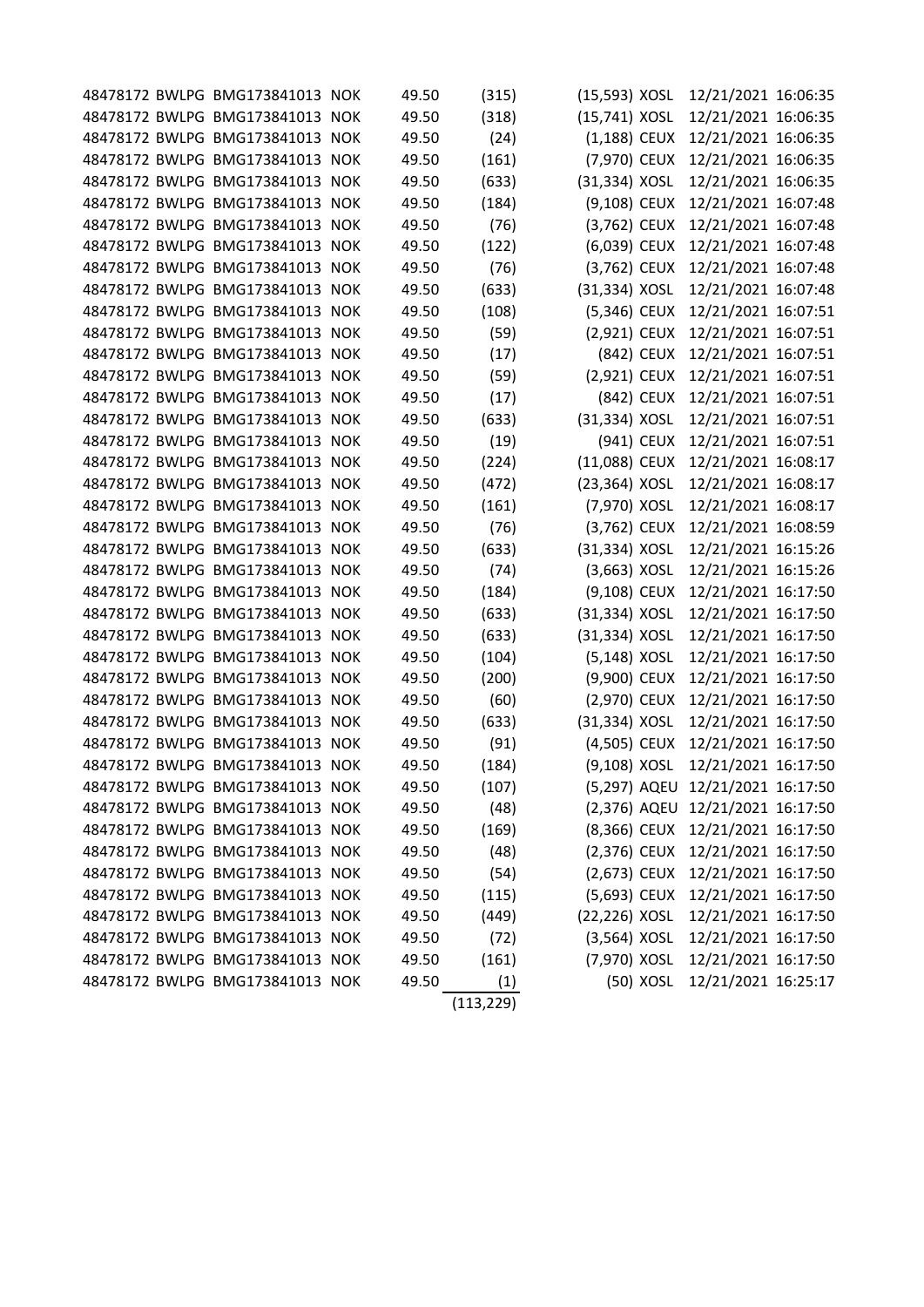| Order | <b>Ticker</b> | <b>ISIN</b>                     | <b>Currency</b> | <b>Price</b> | <b>Volume</b> | <b>Consideration</b> | <b>MIC</b> | <b>Date</b> | <b>Time</b> |
|-------|---------------|---------------------------------|-----------------|--------------|---------------|----------------------|------------|-------------|-------------|
|       |               | 48481861 BWLPG BMG173841013 NOK |                 | 49.24        | (347)         | (17,086) XOSL        |            | 12/22/2021  | 9:13:29     |
|       |               | 48481861 BWLPG BMG173841013 NOK |                 | 49.24        | (137)         | (6,746) CEUX         |            | 12/22/2021  | 9:13:29     |
|       |               | 48481861 BWLPG BMG173841013 NOK |                 | 49.24        | (16)          |                      | (788) CEUX | 12/22/2021  | 9:13:29     |
|       |               | 48481861 BWLPG BMG173841013 NOK |                 | 49.24        | (16)          |                      | (788) CEUX | 12/22/2021  | 9:13:29     |
|       |               | 48481861 BWLPG BMG173841013     | <b>NOK</b>      | 49.24        | (347)         | (17,086) XOSL        |            | 12/22/2021  | 9:13:29     |
|       |               | 48481861 BWLPG BMG173841013 NOK |                 | 49.24        | (347)         | (17,086) XOSL        |            | 12/22/2021  | 9:15:09     |
|       |               | 48481861 BWLPG BMG173841013 NOK |                 | 49.24        | (553)         | (27,230) XOSL        |            | 12/22/2021  | 9:15:09     |
|       |               | 48481861 BWLPG BMG173841013     | <b>NOK</b>      | 49.24        | (347)         | (17,086) XOSL        |            | 12/22/2021  | 9:17:19     |
|       |               | 48481861 BWLPG BMG173841013 NOK |                 | 49.24        | (137)         | (6,746) CEUX         |            | 12/22/2021  | 9:17:19     |
|       |               | 48481861 BWLPG BMG173841013 NOK |                 | 49.24        | (137)         | (6,746) CEUX         |            | 12/22/2021  | 9:17:19     |
|       |               | 48481861 BWLPG BMG173841013     | <b>NOK</b>      | 49.24        | (347)         | (17,086) XOSL        |            | 12/22/2021  | 9:17:19     |
|       |               | 48481861 BWLPG BMG173841013 NOK |                 | 49.24        | (170)         | (8,371) XOSL         |            | 12/22/2021  | 9:17:19     |
|       |               | 48481861 BWLPG BMG173841013 NOK |                 | 49.24        | (289)         | (14,230) XOSL        |            | 12/22/2021  | 9:17:19     |
|       |               | 48481861 BWLPG BMG173841013 NOK |                 | 49.24        | (16)          |                      | (788) CEUX | 12/22/2021  | 9:17:19     |
|       |               | 48481861 BWLPG BMG173841013 NOK |                 | 49.24        | (31)          | (1,526) CEUX         |            | 12/22/2021  | 9:17:19     |
|       |               | 48481861 BWLPG BMG173841013     | <b>NOK</b>      | 49.24        | (16)          |                      | (788) CEUX | 12/22/2021  | 9:17:19     |
|       |               | 48481861 BWLPG BMG173841013     | <b>NOK</b>      | 49.24        | (58)          | $(2,856)$ XOSL       |            | 12/22/2021  | 9:17:19     |
|       |               | 48481861 BWLPG BMG173841013 NOK |                 | 49.24        | (137)         | (6,746) CEUX         |            | 12/22/2021  | 9:17:19     |
|       |               | 48481861 BWLPG BMG173841013 NOK |                 | 49.24        | (153)         | (7,534) CEUX         |            | 12/22/2021  | 9:17:22     |
|       |               | 48481861 BWLPG BMG173841013 NOK |                 | 49.24        | (347)         | (17,086) XOSL        |            | 12/22/2021  | 9:17:22     |
|       |               | 48481861 BWLPG BMG173841013 NOK |                 | 49.24        | (98)          | (4,826) XOSL         |            | 12/22/2021  | 9:17:22     |
|       |               | 48481861 BWLPG BMG173841013     | <b>NOK</b>      | 49.24        | (151)         | (7,435) XOSL         |            | 12/22/2021  | 9:17:22     |
|       |               | 48481861 BWLPG BMG173841013     | <b>NOK</b>      | 49.24        | (47)          | (2,314) CEUX         |            | 12/22/2021  | 9:17:22     |
|       |               | 48481861 BWLPG BMG173841013 NOK |                 | 49.24        | (98)          | (4,826) XOSL         |            | 12/22/2021  | 9:17:22     |
|       |               | 48481861 BWLPG BMG173841013 NOK |                 | 49.24        | (98)          | (4,826) XOSL         |            | 12/22/2021  | 9:17:22     |
|       |               | 48481861 BWLPG BMG173841013     | <b>NOK</b>      | 49.24        | (69)          | (3,398) CEUX         |            | 12/22/2021  | 9:17:22     |
|       |               | 48481861 BWLPG BMG173841013     | <b>NOK</b>      | 49.42        | (20)          |                      | (988) AQEU | 12/22/2021  | 9:21:31     |
|       |               | 48481861 BWLPG BMG173841013     | <b>NOK</b>      | 49.40        | (214)         | (10,572) MOSE        |            | 12/22/2021  | 9:21:32     |
|       |               | 48481861 BWLPG BMG173841013 NOK |                 | 49.18        | (37)          | (1,820) CEUX         |            | 12/22/2021  | 9:28:22     |
|       |               | 48481861 BWLPG BMG173841013 NOK |                 | 49.18        | (37)          | (1,820) CEUX         |            | 12/22/2021  | 9:28:22     |
|       |               | 48481861 BWLPG BMG173841013 NOK |                 | 49.18        | (85)          | (4,180) XOSL         |            | 12/22/2021  | 9:28:22     |
|       |               | 48481861 BWLPG BMG173841013 NOK |                 | 49.18        | (85)          | (4,180) XOSL         |            | 12/22/2021  | 9:28:32     |
|       |               | 48481861 BWLPG BMG173841013 NOK |                 | 49.18        | (1, 115)      | (54,836) XOSL        |            | 12/22/2021  | 9:28:32     |
|       |               | 48481861 BWLPG BMG173841013 NOK |                 | 49.18        | (85)          | (4,180) XOSL         |            | 12/22/2021  | 9:28:36     |
|       |               | 48481861 BWLPG BMG173841013 NOK |                 | 49.18        | (2, 442)      | (120,098) XOSL       |            | 12/22/2021  | 9:28:36     |
|       |               | 48481861 BWLPG BMG173841013 NOK |                 | 49.18        | (85)          | (4,180) XOSL         |            | 12/22/2021  | 9:28:36     |
|       |               | 48481861 BWLPG BMG173841013 NOK |                 | 49.18        | (37)          | (1,820) CEUX         |            | 12/22/2021  | 9:28:36     |
|       |               | 48481861 BWLPG BMG173841013 NOK |                 | 49.18        | (85)          | (4,180) XOSL         |            | 12/22/2021  | 9:28:36     |
|       |               | 48481861 BWLPG BMG173841013 NOK |                 | 49.18        | (822)         | (40,426) XOSL        |            | 12/22/2021  | 9:28:36     |
|       |               | 48481861 BWLPG BMG173841013 NOK |                 | 49.18        | (85)          | (4,180) XOSL         |            | 12/22/2021  | 9:29:46     |
|       |               | 48481861 BWLPG BMG173841013 NOK |                 | 49.28        | (20)          |                      | (986) XOSL | 12/22/2021  | 9:30:06     |
|       |               | 48481861 BWLPG BMG173841013 NOK |                 | 49.22        | (520)         | (25,594) BEUP        |            | 12/22/2021  | 9:31:11     |
|       |               | 48481861 BWLPG BMG173841013 NOK |                 | 49.18        | (145)         | $(7, 131)$ XOSL      |            | 12/22/2021  | 9:31:25     |
|       |               | 48481861 BWLPG BMG173841013 NOK |                 | 49.18        | (128)         | (6,295) CEUX         |            | 12/22/2021  | 9:31:25     |
|       |               | 48481861 BWLPG BMG173841013 NOK |                 | 49.18        | (161)         | (7,918) XOSL         |            | 12/22/2021  | 9:31:25     |
|       |               | 48481861 BWLPG BMG173841013 NOK |                 | 49.06        | (472)         | (23,156) XOSL        |            | 12/22/2021  | 9:36:12     |
|       |               | 48481861 BWLPG BMG173841013 NOK |                 | 49.06        | (3, 218)      | (157,875) XOSL       |            | 12/22/2021  | 9:36:12     |
|       |               | 48481861 BWLPG BMG173841013 NOK |                 | 49.06        | (116)         | (5,691) XOSL         |            | 12/22/2021  | 9:36:12     |
|       |               | 48481861 BWLPG BMG173841013 NOK |                 | 49.06        | (51)          | (2,502) CEUX         |            | 12/22/2021  | 9:36:12     |
|       |               | 48481861 BWLPG BMG173841013 NOK |                 | 49.06        | (157)         | (7,702) CEUX         |            | 12/22/2021  | 9:36:12     |
|       |               | 48481861 BWLPG BMG173841013 NOK |                 | 49.06        | (356)         | (17,465) XOSL        |            | 12/22/2021  | 9:36:12     |
|       |               |                                 |                 |              |               |                      |            |             |             |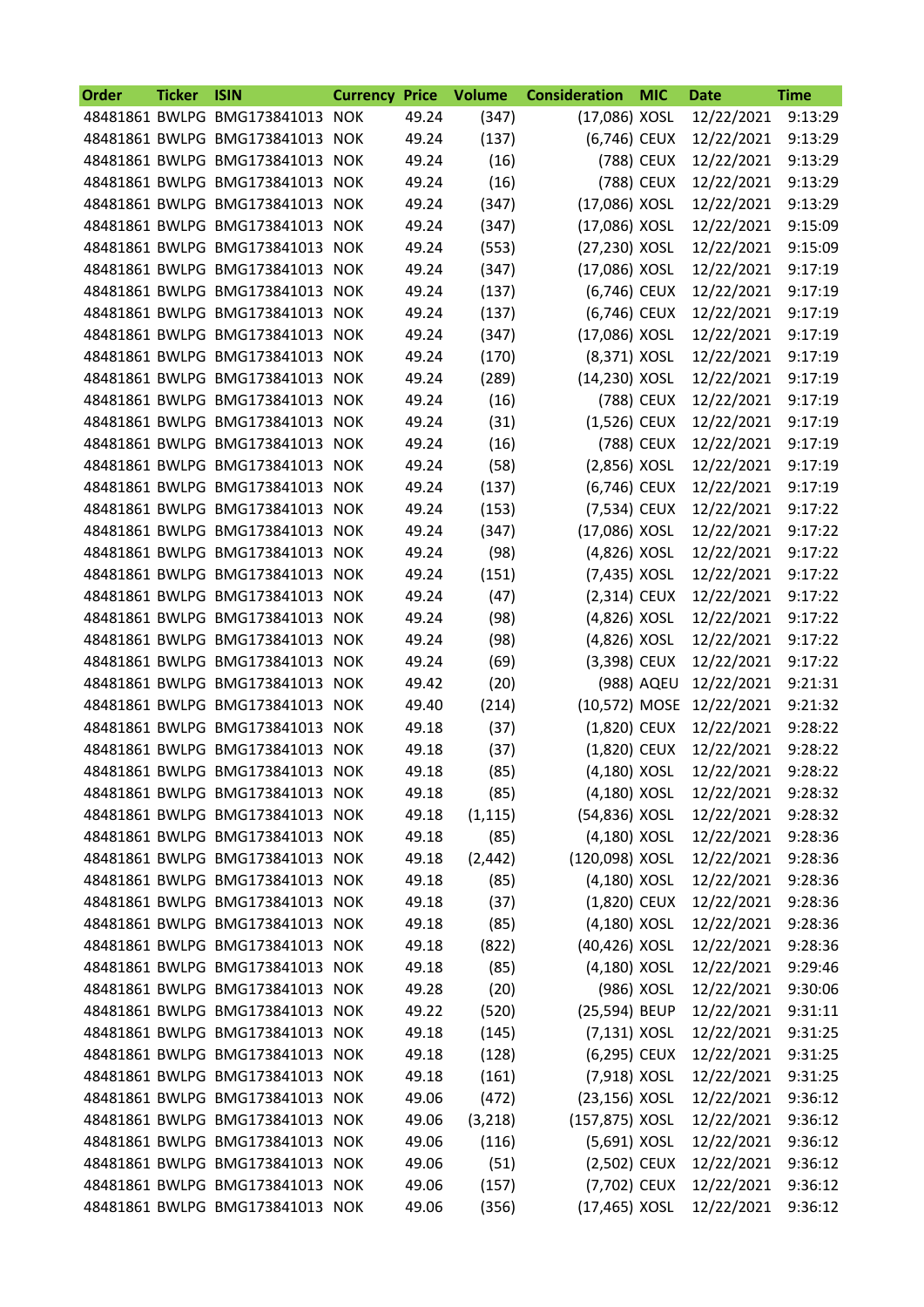|  | 48481861 BWLPG BMG173841013 NOK | 49.06 | (356)    | (17,465) XOSL  |            | 12/22/2021          | 9:36:12 |
|--|---------------------------------|-------|----------|----------------|------------|---------------------|---------|
|  | 48481861 BWLPG BMG173841013 NOK | 49.06 | (116)    | (5,691) XOSL   |            | 12/22/2021          | 9:36:12 |
|  | 48481861 BWLPG BMG173841013 NOK | 49.16 | (210)    | (10,324) BEUP  |            | 12/22/2021          | 9:39:17 |
|  | 48481861 BWLPG BMG173841013 NOK | 49.26 | (1,615)  | (79,555) EUCC  |            | 12/22/2021          | 9:42:10 |
|  | 48481861 BWLPG BMG173841013 NOK | 49.16 | (210)    | (10,324) BEUP  |            | 12/22/2021          | 9:46:59 |
|  | 48481861 BWLPG BMG173841013 NOK | 49.30 | (124)    | (6,113) CEUX   |            | 12/22/2021          | 9:55:21 |
|  | 48481861 BWLPG BMG173841013 NOK | 49.30 | (68)     | (3,352) CEUX   |            | 12/22/2021          | 9:55:21 |
|  | 48481861 BWLPG BMG173841013 NOK | 49.30 | (466)    | (22,974) XOSL  |            | 12/22/2021          | 9:55:21 |
|  | 48481861 BWLPG BMG173841013 NOK | 49.38 | (59)     | (2,913) CEUX   |            | 12/22/2021 10:44:34 |         |
|  | 48481861 BWLPG BMG173841013 NOK | 49.38 | (199)    | (9,827) CEUX   |            | 12/22/2021 10:44:34 |         |
|  | 48481861 BWLPG BMG173841013 NOK | 49.38 | (587)    | (28,986) XOSL  |            | 12/22/2021 10:44:34 |         |
|  | 48481861 BWLPG BMG173841013 NOK | 49.30 | (436)    | (21,495) CEUX  |            | 12/22/2021 10:51:28 |         |
|  | 48481861 BWLPG BMG173841013 NOK | 49.30 | (118)    | (5,817) AQEU   |            | 12/22/2021 10:51:29 |         |
|  | 48481861 BWLPG BMG173841013 NOK | 49.30 | (184)    | (9,071) CEUX   |            | 12/22/2021 10:51:29 |         |
|  | 48481861 BWLPG BMG173841013 NOK | 49.30 | (134)    | (6,606) CEUX   |            | 12/22/2021 10:51:29 |         |
|  | 48481861 BWLPG BMG173841013 NOK | 49.30 | (65)     | (3,205) XOSL   |            | 12/22/2021 10:51:29 |         |
|  | 48481861 BWLPG BMG173841013 NOK | 49.30 | (318)    | (15,677) XOSL  |            | 12/22/2021 10:51:29 |         |
|  | 48481861 BWLPG BMG173841013 NOK | 49.30 | (152)    | (7,494) CEUX   |            | 12/22/2021 10:51:29 |         |
|  | 48481861 BWLPG BMG173841013 NOK | 49.30 | (66)     | (3,254) CEUX   |            | 12/22/2021 10:51:29 |         |
|  | 48481861 BWLPG BMG173841013 NOK | 49.30 | (81)     | (3,993) CEUX   |            | 12/22/2021 10:51:29 |         |
|  | 48481861 BWLPG BMG173841013 NOK | 49.30 | (35)     | (1,726) CEUX   |            | 12/22/2021 10:51:29 |         |
|  | 48481861 BWLPG BMG173841013 NOK | 49.30 | (184)    | (9,071) CEUX   |            | 12/22/2021 10:51:29 |         |
|  | 48481861 BWLPG BMG173841013 NOK | 49.30 | (8)      |                | (394) CEUX | 12/22/2021 10:51:29 |         |
|  | 48481861 BWLPG BMG173841013 NOK | 49.30 | (67)     | (3,303) CEUX   |            | 12/22/2021 10:51:29 |         |
|  | 48481861 BWLPG BMG173841013 NOK | 49.30 | (30)     | (1,479) CEUX   |            | 12/22/2021 10:51:29 |         |
|  | 48481861 BWLPG BMG173841013 NOK | 49.30 | (192)    | (9,466) CEUX   |            | 12/22/2021 10:51:29 |         |
|  | 48481861 BWLPG BMG173841013 NOK | 49.30 | (250)    | (12,325) XOSL  |            | 12/22/2021 10:51:29 |         |
|  | 48481861 BWLPG BMG173841013 NOK | 49.30 | (267)    | (13,163) CEUX  |            | 12/22/2021 10:51:29 |         |
|  | 48481861 BWLPG BMG173841013 NOK | 49.30 | (115)    | (5,670) CEUX   |            | 12/22/2021 10:51:29 |         |
|  | 48481861 BWLPG BMG173841013 NOK | 49.32 | (449)    | (22,145) MOSE  |            | 12/22/2021 10:51:29 |         |
|  | 48481861 BWLPG BMG173841013 NOK | 49.20 | (60)     | (2,952) CEUX   |            | 12/22/2021 11:02:04 |         |
|  | 48481861 BWLPG BMG173841013 NOK | 49.20 | (60)     | (2,952) CEUX   |            | 12/22/2021 11:02:04 |         |
|  | 48481861 BWLPG BMG173841013 NOK | 49.20 | (60)     | (2,952) CEUX   |            | 12/22/2021 11:02:04 |         |
|  | 48481861 BWLPG BMG173841013 NOK | 49.20 | (60)     | (2,952) CEUX   |            | 12/22/2021 11:02:04 |         |
|  | 48481861 BWLPG BMG173841013 NOK | 49.20 | (60)     | (2,952) CEUX   |            | 12/22/2021 11:02:04 |         |
|  | 48481861 BWLPG BMG173841013 NOK | 49.20 | (60)     | (2,952) CEUX   |            | 12/22/2021 11:02:04 |         |
|  | 48481861 BWLPG BMG173841013 NOK | 49.20 | (60)     | (2,952) CEUX   |            | 12/22/2021 11:02:04 |         |
|  | 48481861 BWLPG BMG173841013 NOK | 49.20 | (60)     | (2,952) CEUX   |            | 12/22/2021 11:02:04 |         |
|  | 48481861 BWLPG BMG173841013 NOK | 49.20 | (60)     | (2,952) CEUX   |            | 12/22/2021 11:02:04 |         |
|  | 48481861 BWLPG BMG173841013 NOK | 49.20 | (60)     | (2,952) CEUX   |            | 12/22/2021 11:02:04 |         |
|  | 48481861 BWLPG BMG173841013 NOK | 49.20 | (60)     | (2,952) CEUX   |            | 12/22/2021 11:02:04 |         |
|  | 48481861 BWLPG BMG173841013 NOK | 49.20 | (60)     | (2,952) CEUX   |            | 12/22/2021 11:02:04 |         |
|  | 48481861 BWLPG BMG173841013 NOK | 49.20 | (60)     | (2,952) CEUX   |            | 12/22/2021 11:02:04 |         |
|  | 48481861 BWLPG BMG173841013 NOK | 49.20 | (54)     | (2,657) CEUX   |            | 12/22/2021 11:02:04 |         |
|  | 48481861 BWLPG BMG173841013 NOK | 49.20 | (139)    | (6,839) XOSL   |            | 12/22/2021 11:02:04 |         |
|  | 48481861 BWLPG BMG173841013 NOK | 49.20 | (8, 575) | (421,890) XOSL |            | 12/22/2021 11:02:04 |         |
|  | 48481861 BWLPG BMG173841013 NOK | 49.20 | (60)     | (2,952) CEUX   |            | 12/22/2021 11:02:04 |         |
|  | 48481861 BWLPG BMG173841013 NOK | 49.20 | (60)     | (2,952) CEUX   |            | 12/22/2021 11:02:04 |         |
|  | 48481861 BWLPG BMG173841013 NOK | 49.20 | (60)     | (2,952) CEUX   |            | 12/22/2021 11:02:04 |         |
|  | 48481861 BWLPG BMG173841013 NOK | 49.20 | (60)     | (2,952) CEUX   |            | 12/22/2021 11:02:04 |         |
|  | 48481861 BWLPG BMG173841013 NOK | 49.20 | (60)     | (2,952) CEUX   |            | 12/22/2021 11:02:04 |         |
|  | 48481861 BWLPG BMG173841013 NOK | 49.20 | (60)     | (2,952) CEUX   |            | 12/22/2021 11:02:04 |         |
|  |                                 |       |          |                |            |                     |         |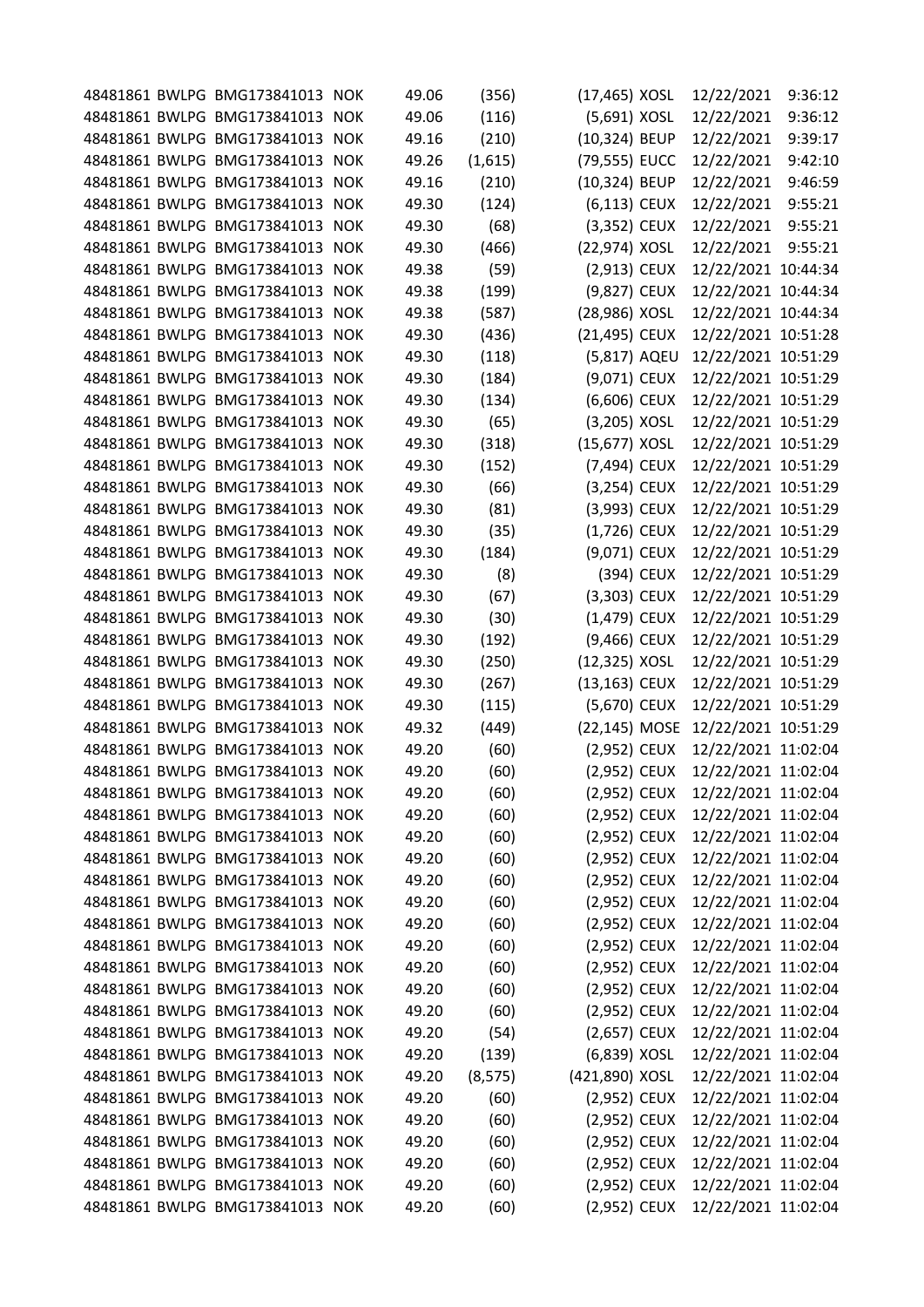|  | 48481861 BWLPG BMG173841013 NOK |            | 49.20 | (60)    | (2,952) CEUX  |            | 12/22/2021 11:02:04 |  |
|--|---------------------------------|------------|-------|---------|---------------|------------|---------------------|--|
|  | 48481861 BWLPG BMG173841013     | <b>NOK</b> | 49.20 | (60)    | (2,952) CEUX  |            | 12/22/2021 11:02:04 |  |
|  | 48481861 BWLPG BMG173841013     | <b>NOK</b> | 49.20 | (139)   | (6,839) XOSL  |            | 12/22/2021 11:02:04 |  |
|  | 48481861 BWLPG BMG173841013     | <b>NOK</b> | 49.20 | (60)    | (2,952) CEUX  |            | 12/22/2021 11:02:04 |  |
|  | 48481861 BWLPG BMG173841013     | <b>NOK</b> | 49.20 | (139)   | (6,839) XOSL  |            | 12/22/2021 11:02:04 |  |
|  | 48481861 BWLPG BMG173841013     | <b>NOK</b> | 49.20 | (60)    | (2,952) CEUX  |            | 12/22/2021 11:02:04 |  |
|  | 48481861 BWLPG BMG173841013 NOK |            | 49.20 | (139)   | (6,839) XOSL  |            | 12/22/2021 11:02:04 |  |
|  | 48481861 BWLPG BMG173841013     | <b>NOK</b> | 49.20 | (60)    | (2,952) CEUX  |            | 12/22/2021 11:02:04 |  |
|  | 48481861 BWLPG BMG173841013     | <b>NOK</b> | 49.20 | (60)    | (2,952) CEUX  |            | 12/22/2021 11:02:04 |  |
|  | 48481861 BWLPG BMG173841013 NOK |            | 49.20 | (139)   | (6,839) XOSL  |            | 12/22/2021 11:02:04 |  |
|  | 48481861 BWLPG BMG173841013     | <b>NOK</b> | 49.20 | (60)    | (2,952) CEUX  |            | 12/22/2021 11:02:04 |  |
|  | 48481861 BWLPG BMG173841013     | <b>NOK</b> | 49.20 | (60)    | (2,952) CEUX  |            | 12/22/2021 11:02:04 |  |
|  | 48481861 BWLPG BMG173841013     | <b>NOK</b> | 49.20 | (60)    | (2,952) CEUX  |            | 12/22/2021 11:02:04 |  |
|  | 48481861 BWLPG BMG173841013     | <b>NOK</b> | 49.20 | (60)    | (2,952) CEUX  |            | 12/22/2021 11:02:04 |  |
|  | 48481861 BWLPG BMG173841013 NOK |            | 49.20 | (60)    | (2,952) CEUX  |            | 12/22/2021 11:02:04 |  |
|  | 48481861 BWLPG BMG173841013     | <b>NOK</b> | 49.20 | (60)    | (2,952) CEUX  |            | 12/22/2021 11:02:04 |  |
|  | 48481861 BWLPG BMG173841013     | <b>NOK</b> | 49.20 | (60)    | (2,952) CEUX  |            | 12/22/2021 11:02:04 |  |
|  | 48481861 BWLPG BMG173841013     | <b>NOK</b> | 49.20 | (60)    | (2,952) CEUX  |            | 12/22/2021 11:02:04 |  |
|  | 48481861 BWLPG BMG173841013 NOK |            | 49.20 | (60)    | (2,952) CEUX  |            | 12/22/2021 11:02:04 |  |
|  | 48481861 BWLPG BMG173841013     | <b>NOK</b> | 49.20 | (60)    | (2,952) CEUX  |            | 12/22/2021 11:02:04 |  |
|  | 48481861 BWLPG BMG173841013 NOK |            | 49.20 | (60)    | (2,952) CEUX  |            | 12/22/2021 11:02:04 |  |
|  | 48481861 BWLPG BMG173841013     | <b>NOK</b> | 49.20 | (60)    | (2,952) CEUX  |            | 12/22/2021 11:02:04 |  |
|  | 48481861 BWLPG BMG173841013     | <b>NOK</b> | 49.20 | (139)   | (6,839) XOSL  |            | 12/22/2021 11:02:04 |  |
|  | 48481861 BWLPG BMG173841013 NOK |            | 49.20 | (139)   | (6,839) XOSL  |            | 12/22/2021 11:02:04 |  |
|  | 48481861 BWLPG BMG173841013     | <b>NOK</b> | 49.20 | (139)   | (6,839) XOSL  |            | 12/22/2021 11:02:04 |  |
|  | 48481861 BWLPG BMG173841013     | <b>NOK</b> | 49.28 | (1,844) | (90,872) EUCC |            | 12/22/2021 11:02:04 |  |
|  | 48481861 BWLPG BMG173841013 NOK |            | 49.28 | (873)   | (43,021) MOSE |            | 12/22/2021 11:02:05 |  |
|  | 48481861 BWLPG BMG173841013     | <b>NOK</b> | 49.20 | (125)   | (6,150) AQEU  |            | 12/22/2021 11:10:17 |  |
|  | 48481861 BWLPG BMG173841013     | <b>NOK</b> | 49.20 | (184)   | (9,053) CEUX  |            | 12/22/2021 11:10:17 |  |
|  | 48481861 BWLPG BMG173841013 NOK |            | 49.20 | (150)   | (7,380) CEUX  |            | 12/22/2021 11:10:17 |  |
|  | 48481861 BWLPG BMG173841013 NOK |            | 49.20 | (758)   | (37,294) XOSL |            | 12/22/2021 11:10:17 |  |
|  | 48481861 BWLPG BMG173841013 NOK |            | 49.20 | (685)   | (33,702) MOSE |            | 12/22/2021 11:10:17 |  |
|  | 48481861 BWLPG BMG173841013 NOK |            | 49.16 | (199)   | (9,783) XOSL  |            | 12/22/2021 11:10:21 |  |
|  | 48481861 BWLPG BMG173841013 NOK |            | 49.16 | (199)   | (9,783) XOSL  |            | 12/22/2021 11:10:21 |  |
|  | 48481861 BWLPG BMG173841013 NOK |            | 49.28 | (996)   | (49,083) CEUD |            | 12/22/2021 11:24:30 |  |
|  | 48481861 BWLPG BMG173841013 NOK |            | 49.22 | (128)   | (6,300) CEUX  |            | 12/22/2021 11:25:42 |  |
|  | 48481861 BWLPG BMG173841013 NOK |            | 49.22 | (283)   | (13,929) CEUX |            | 12/22/2021 11:25:42 |  |
|  | 48481861 BWLPG BMG173841013 NOK |            | 49.22 | (641)   | (31,550) XOSL |            | 12/22/2021 11:25:42 |  |
|  | 48481861 BWLPG BMG173841013 NOK |            | 49.20 | (60)    | (2,952) CEUX  |            | 12/22/2021 11:26:00 |  |
|  | 48481861 BWLPG BMG173841013 NOK |            | 49.20 | (139)   | (6,839) XOSL  |            | 12/22/2021 11:26:00 |  |
|  | 48481861 BWLPG BMG173841013 NOK |            | 49.20 | (60)    | (2,952) CEUX  |            | 12/22/2021 11:26:00 |  |
|  | 48481861 BWLPG BMG173841013 NOK |            | 49.20 | (37)    | (1,820) XOSL  |            | 12/22/2021 11:26:00 |  |
|  | 48481861 BWLPG BMG173841013 NOK |            | 49.20 | (60)    | (2,952) CEUX  |            | 12/22/2021 11:26:00 |  |
|  | 48481861 BWLPG BMG173841013 NOK |            | 49.20 | (102)   | (5,018) XOSL  |            | 12/22/2021 11:26:00 |  |
|  | 48481861 BWLPG BMG173841013 NOK |            | 49.20 | (60)    | (2,952) CEUX  |            | 12/22/2021 11:26:00 |  |
|  | 48481861 BWLPG BMG173841013 NOK |            | 49.20 | (37)    | (1,820) XOSL  |            | 12/22/2021 11:26:00 |  |
|  | 48481861 BWLPG BMG173841013 NOK |            | 49.20 | (60)    | (2,952) CEUX  |            | 12/22/2021 11:26:00 |  |
|  | 48481861 BWLPG BMG173841013 NOK |            | 49.20 | (11)    |               | (541) XOSL | 12/22/2021 11:26:00 |  |
|  | 48481861 BWLPG BMG173841013 NOK |            | 49.20 | (60)    | (2,952) CEUX  |            | 12/22/2021 11:26:00 |  |
|  | 48481861 BWLPG BMG173841013 NOK |            | 49.20 | (11)    |               | (541) XOSL | 12/22/2021 11:26:00 |  |
|  | 48481861 BWLPG BMG173841013 NOK |            | 49.20 | (60)    | (2,952) CEUX  |            | 12/22/2021 11:26:00 |  |
|  | 48481861 BWLPG BMG173841013 NOK |            | 49.20 | (80)    | (3,936) XOSL  |            | 12/22/2021 11:26:00 |  |
|  |                                 |            |       |         |               |            |                     |  |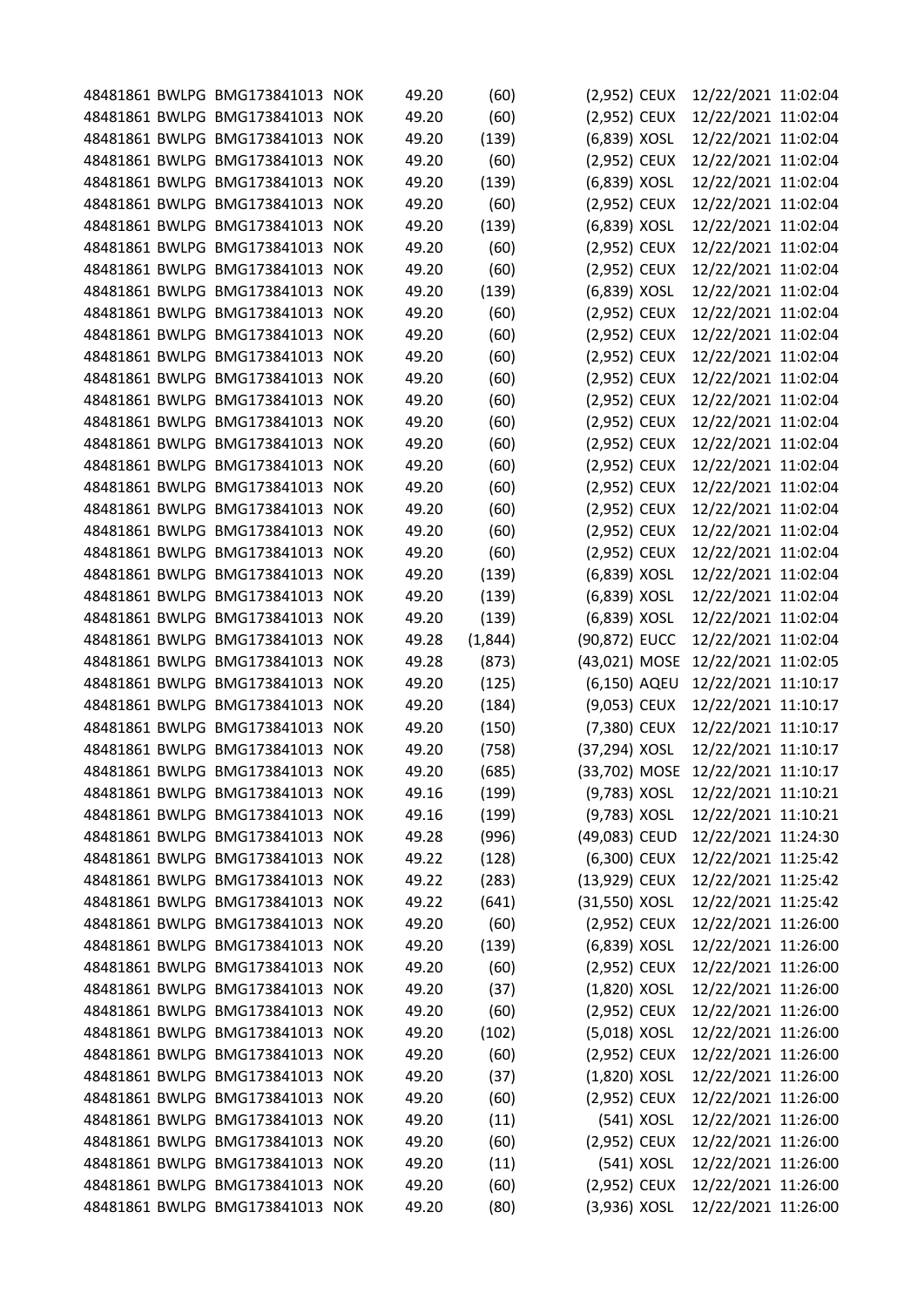|  | 48481861 BWLPG BMG173841013 NOK |            | 49.20 | (60)  | (2,952) CEUX    |            | 12/22/2021 11:26:00 |  |
|--|---------------------------------|------------|-------|-------|-----------------|------------|---------------------|--|
|  | 48481861 BWLPG BMG173841013     | <b>NOK</b> | 49.20 | (60)  | (2,952) CEUX    |            | 12/22/2021 11:26:00 |  |
|  | 48481861 BWLPG BMG173841013     | <b>NOK</b> | 49.20 | (60)  | (2,952) CEUX    |            | 12/22/2021 11:26:00 |  |
|  | 48481861 BWLPG BMG173841013     | <b>NOK</b> | 49.20 | (60)  | (2,952) CEUX    |            | 12/22/2021 11:26:00 |  |
|  | 48481861 BWLPG BMG173841013     | <b>NOK</b> | 49.20 | (99)  | (4,871) CEUX    |            | 12/22/2021 11:26:00 |  |
|  | 48481861 BWLPG BMG173841013     | <b>NOK</b> | 49.20 | (60)  | (2,952) CEUX    |            | 12/22/2021 11:26:00 |  |
|  | 48481861 BWLPG BMG173841013     | <b>NOK</b> | 49.20 | (110) | (5,412) XOSL    |            | 12/22/2021 11:26:00 |  |
|  | 48481861 BWLPG BMG173841013     | <b>NOK</b> | 49.20 | (60)  | (2,952) CEUX    |            | 12/22/2021 11:26:00 |  |
|  | 48481861 BWLPG BMG173841013     | <b>NOK</b> | 49.20 | (60)  | (2,952) CEUX    |            | 12/22/2021 11:26:00 |  |
|  | 48481861 BWLPG BMG173841013     | <b>NOK</b> | 49.20 | (60)  | (2,952) CEUX    |            | 12/22/2021 11:26:00 |  |
|  | 48481861 BWLPG BMG173841013     | <b>NOK</b> | 49.20 | (60)  | (2,952) CEUX    |            | 12/22/2021 11:26:00 |  |
|  | 48481861 BWLPG BMG173841013     | <b>NOK</b> | 49.20 | (29)  | $(1,427)$ XOSL  |            | 12/22/2021 11:26:00 |  |
|  | 48481861 BWLPG BMG173841013     | <b>NOK</b> | 49.20 | (110) | (5,412) XOSL    |            | 12/22/2021 11:26:00 |  |
|  | 48481861 BWLPG BMG173841013     | <b>NOK</b> | 49.20 | (29)  | (1,427) CEUX    |            | 12/22/2021 11:26:00 |  |
|  | 48481861 BWLPG BMG173841013     | <b>NOK</b> | 49.20 | (56)  | (2,755) XOSL    |            | 12/22/2021 11:26:00 |  |
|  | 48481861 BWLPG BMG173841013     | <b>NOK</b> | 49.20 | (60)  | (2,952) CEUX    |            | 12/22/2021 11:26:00 |  |
|  | 48481861 BWLPG BMG173841013     | <b>NOK</b> | 49.20 | (60)  | (2,952) CEUX    |            | 12/22/2021 11:26:00 |  |
|  | 48481861 BWLPG BMG173841013     | <b>NOK</b> | 49.20 | (42)  | (2,066) CEUX    |            | 12/22/2021 11:26:00 |  |
|  | 48481861 BWLPG BMG173841013     | <b>NOK</b> | 49.20 | (32)  | $(1,574)$ XOSL  |            | 12/22/2021 11:26:00 |  |
|  | 48481861 BWLPG BMG173841013     | <b>NOK</b> | 49.20 | (60)  | (2,952) CEUX    |            | 12/22/2021 11:26:00 |  |
|  | 48481861 BWLPG BMG173841013 NOK |            | 49.20 | (130) | (6,396) XOSL    |            | 12/22/2021 11:26:00 |  |
|  | 48481861 BWLPG BMG173841013     | <b>NOK</b> | 49.20 | (37)  | (1,820) XOSL    |            | 12/22/2021 11:26:00 |  |
|  | 48481861 BWLPG BMG173841013     | <b>NOK</b> | 49.20 | (33)  | (1,624) CEUX    |            | 12/22/2021 11:26:00 |  |
|  | 48481861 BWLPG BMG173841013 NOK |            | 49.20 | (134) | (6,593) CEUX    |            | 12/22/2021 11:26:00 |  |
|  | 48481861 BWLPG BMG173841013     | <b>NOK</b> | 49.20 | (84)  | (4,133) CEUX    |            | 12/22/2021 11:26:00 |  |
|  | 48481861 BWLPG BMG173841013     | <b>NOK</b> | 49.20 | (27)  | $(1,328)$ CEUX  |            | 12/22/2021 11:31:50 |  |
|  | 48481861 BWLPG BMG173841013 NOK |            | 49.20 | (27)  | (1,328) CEUX    |            | 12/22/2021 11:31:50 |  |
|  | 48481861 BWLPG BMG173841013     | <b>NOK</b> | 49.20 | (29)  | (1,427) CEUX    |            | 12/22/2021 11:31:50 |  |
|  | 48481861 BWLPG BMG173841013     | <b>NOK</b> | 49.20 | (4)   |                 | (197) CEUX | 12/22/2021 11:31:50 |  |
|  | 48481861 BWLPG BMG173841013     | <b>NOK</b> | 49.20 | (29)  | (1,427) CEUX    |            | 12/22/2021 11:31:50 |  |
|  | 48481861 BWLPG BMG173841013     | <b>NOK</b> | 49.20 | (60)  | (2,952) CEUX    |            | 12/22/2021 11:31:50 |  |
|  | 48481861 BWLPG BMG173841013 NOK |            | 49.20 | (17)  |                 | (836) CEUX | 12/22/2021 11:31:50 |  |
|  | 48481861 BWLPG BMG173841013 NOK |            | 49.20 | (7)   |                 | (344) CEUX | 12/22/2021 11:31:50 |  |
|  | 48481861 BWLPG BMG173841013 NOK |            | 49.22 | (128) | (6,300) CEUX    |            | 12/22/2021 11:31:50 |  |
|  | 48481861 BWLPG BMG173841013 NOK |            | 49.22 | (317) | $(15,603)$ XOSL |            | 12/22/2021 11:31:50 |  |
|  | 48481861 BWLPG BMG173841013 NOK |            | 49.20 | (36)  | $(1,771)$ CEUX  |            | 12/22/2021 11:31:50 |  |
|  | 48481861 BWLPG BMG173841013     | <b>NOK</b> | 49.20 | (12)  |                 | (590) CEUX | 12/22/2021 11:31:50 |  |
|  | 48481861 BWLPG BMG173841013 NOK |            | 49.20 | (48)  | $(2,362)$ CEUX  |            | 12/22/2021 11:31:50 |  |
|  | 48481861 BWLPG BMG173841013 NOK |            | 49.20 | (40)  | (1,968) CEUX    |            | 12/22/2021 11:31:50 |  |
|  | 48481861 BWLPG BMG173841013 NOK |            | 49.20 | (20)  |                 | (984) CEUX | 12/22/2021 11:31:50 |  |
|  | 48481861 BWLPG BMG173841013 NOK |            | 49.20 | (40)  | (1,968) CEUX    |            | 12/22/2021 11:31:50 |  |
|  | 48481861 BWLPG BMG173841013 NOK |            | 49.20 | (20)  |                 | (984) CEUX | 12/22/2021 11:31:50 |  |
|  | 48481861 BWLPG BMG173841013 NOK |            | 49.20 | (40)  | $(1,968)$ CEUX  |            | 12/22/2021 11:31:50 |  |
|  | 48481861 BWLPG BMG173841013 NOK |            | 49.20 | (7)   |                 | (344) CEUX | 12/22/2021 11:31:50 |  |
|  | 48481861 BWLPG BMG173841013 NOK |            | 49.20 | (53)  | (2,608) CEUX    |            | 12/22/2021 11:31:50 |  |
|  | 48481861 BWLPG BMG173841013 NOK |            | 49.20 | (8)   |                 | (394) CEUX | 12/22/2021 11:31:50 |  |
|  | 48481861 BWLPG BMG173841013 NOK |            | 49.20 | (52)  | (2,558) CEUX    |            | 12/22/2021 11:31:50 |  |
|  | 48481861 BWLPG BMG173841013 NOK |            | 49.20 | (34)  | (1,673) CEUX    |            | 12/22/2021 11:31:50 |  |
|  | 48481861 BWLPG BMG173841013     | <b>NOK</b> | 49.20 | (26)  | (1,279) CEUX    |            | 12/22/2021 11:31:50 |  |
|  | 48481861 BWLPG BMG173841013 NOK |            | 49.20 | (34)  | $(1,673)$ CEUX  |            | 12/22/2021 11:31:50 |  |
|  | 48481861 BWLPG BMG173841013 NOK |            | 49.20 | (22)  | (1,082) CEUX    |            | 12/22/2021 11:31:50 |  |
|  | 48481861 BWLPG BMG173841013 NOK |            | 49.20 | (19)  |                 | (935) CEUX | 12/22/2021 11:31:50 |  |
|  |                                 |            |       |       |                 |            |                     |  |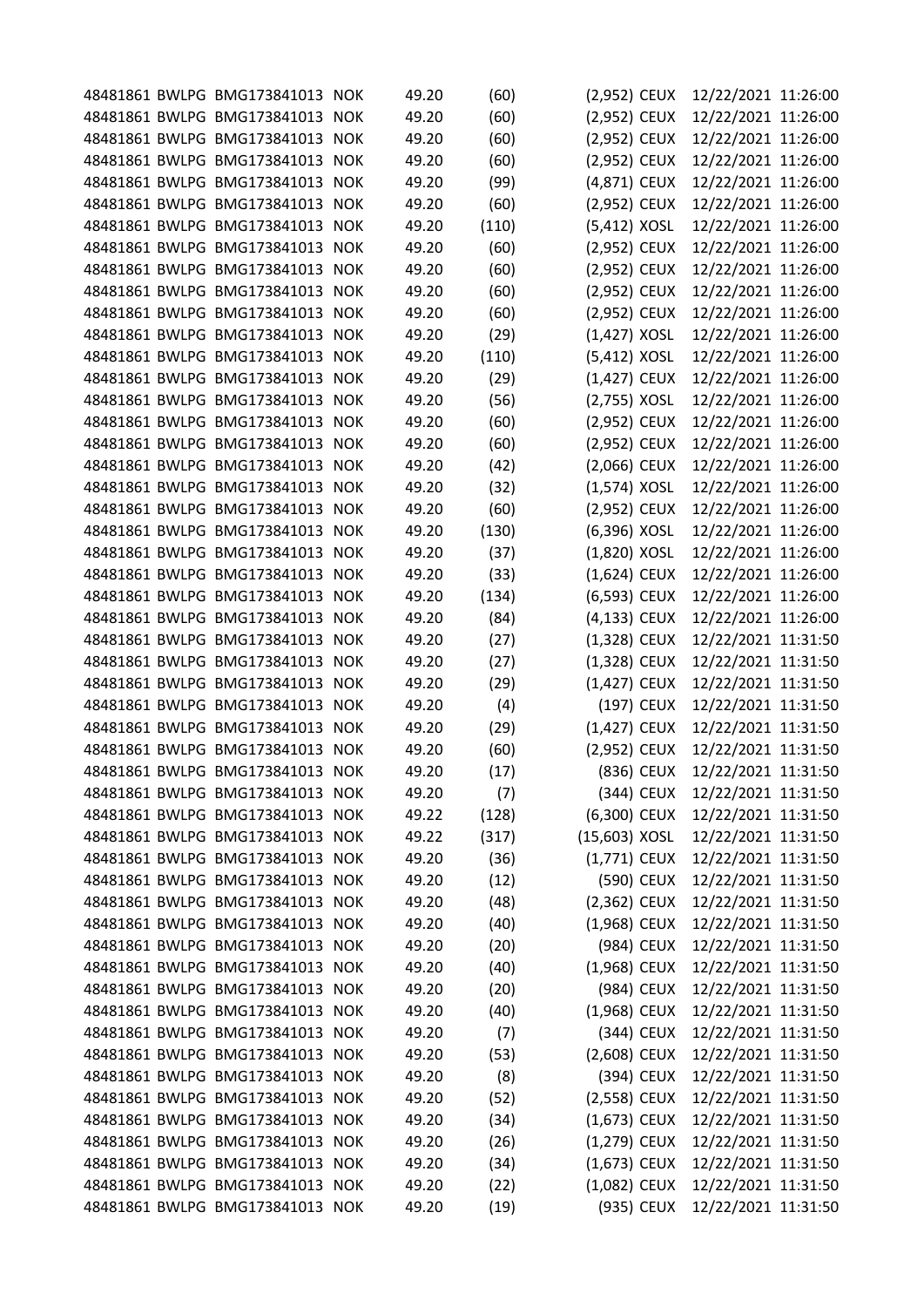|  | 48481861 BWLPG BMG173841013 NOK |            | 49.20 | (10)  |               | (492) CEUX | 12/22/2021 11:31:50 |  |
|--|---------------------------------|------------|-------|-------|---------------|------------|---------------------|--|
|  | 48481861 BWLPG BMG173841013     | <b>NOK</b> | 49.20 | (6)   |               | (295) CEUX | 12/22/2021 11:31:50 |  |
|  | 48481861 BWLPG BMG173841013     | <b>NOK</b> | 49.20 | (3)   |               | (148) CEUX | 12/22/2021 11:32:58 |  |
|  | 48481861 BWLPG BMG173841013     | <b>NOK</b> | 49.20 | (14)  |               | (689) XOSL | 12/22/2021 11:32:58 |  |
|  | 48481861 BWLPG BMG173841013     | <b>NOK</b> | 49.20 | (958) | (47,134) XOSL |            | 12/22/2021 11:32:58 |  |
|  | 48481861 BWLPG BMG173841013     | <b>NOK</b> | 49.20 | (139) | (6,839) XOSL  |            | 12/22/2021 11:32:58 |  |
|  | 48481861 BWLPG BMG173841013     | <b>NOK</b> | 49.20 | (60)  | (2,952) CEUX  |            | 12/22/2021 11:32:58 |  |
|  | 48481861 BWLPG BMG173841013     | <b>NOK</b> | 49.20 | (32)  | (1,574) CEUX  |            | 12/22/2021 11:32:58 |  |
|  | 48481861 BWLPG BMG173841013     | <b>NOK</b> | 49.20 | (19)  |               | (935) CEUX | 12/22/2021 11:32:58 |  |
|  | 48481861 BWLPG BMG173841013 NOK |            | 49.20 | (9)   |               | (443) CEUX | 12/22/2021 11:32:58 |  |
|  | 48481861 BWLPG BMG173841013     | <b>NOK</b> | 49.20 | (19)  |               | (935) CEUX | 12/22/2021 11:32:58 |  |
|  | 48481861 BWLPG BMG173841013     | <b>NOK</b> | 49.20 | (28)  | (1,378) CEUX  |            | 12/22/2021 11:32:58 |  |
|  | 48481861 BWLPG BMG173841013     | <b>NOK</b> | 49.20 | (139) | (6,839) XOSL  |            | 12/22/2021 11:32:58 |  |
|  | 48481861 BWLPG BMG173841013     | <b>NOK</b> | 49.20 | (9)   |               | (443) CEUX | 12/22/2021 11:32:58 |  |
|  | 48481861 BWLPG BMG173841013 NOK |            | 49.20 | (23)  | (1,132) CEUX  |            | 12/22/2021 11:32:58 |  |
|  | 48481861 BWLPG BMG173841013     | <b>NOK</b> | 49.20 | (9)   |               | (443) CEUX | 12/22/2021 11:32:58 |  |
|  | 48481861 BWLPG BMG173841013     | <b>NOK</b> | 49.20 | (23)  | (1,132) CEUX  |            | 12/22/2021 11:32:58 |  |
|  | 48481861 BWLPG BMG173841013     | <b>NOK</b> | 49.20 | (37)  | (1,820) CEUX  |            | 12/22/2021 11:32:58 |  |
|  | 48481861 BWLPG BMG173841013     | <b>NOK</b> | 49.20 | (23)  | (1,132) CEUX  |            | 12/22/2021 11:32:58 |  |
|  | 48481861 BWLPG BMG173841013     | <b>NOK</b> | 49.20 | (60)  | (2,952) CEUX  |            | 12/22/2021 11:32:58 |  |
|  | 48481861 BWLPG BMG173841013 NOK |            | 49.20 | (41)  | (2,017) CEUX  |            | 12/22/2021 11:32:58 |  |
|  | 48481861 BWLPG BMG173841013     | <b>NOK</b> | 49.20 | (19)  |               | (935) CEUX | 12/22/2021 11:32:58 |  |
|  | 48481861 BWLPG BMG173841013     | <b>NOK</b> | 49.20 | (19)  |               | (935) CEUX | 12/22/2021 11:32:58 |  |
|  | 48481861 BWLPG BMG173841013 NOK |            | 49.20 | (41)  | (2,017) CEUX  |            | 12/22/2021 11:32:58 |  |
|  | 48481861 BWLPG BMG173841013     | <b>NOK</b> | 49.20 | (19)  |               | (935) CEUX | 12/22/2021 11:32:58 |  |
|  | 48481861 BWLPG BMG173841013     | <b>NOK</b> | 49.20 | (41)  | (2,017) CEUX  |            | 12/22/2021 11:32:58 |  |
|  | 48481861 BWLPG BMG173841013 NOK |            | 49.20 | (19)  |               | (935) CEUX | 12/22/2021 11:32:58 |  |
|  | 48481861 BWLPG BMG173841013     | <b>NOK</b> | 49.20 | (41)  | (2,017) CEUX  |            | 12/22/2021 11:32:58 |  |
|  | 48481861 BWLPG BMG173841013     | <b>NOK</b> | 49.20 | (19)  |               | (935) CEUX | 12/22/2021 11:32:58 |  |
|  | 48481861 BWLPG BMG173841013 NOK |            | 49.20 | (41)  | (2,017) CEUX  |            | 12/22/2021 11:32:58 |  |
|  | 48481861 BWLPG BMG173841013     | <b>NOK</b> | 49.20 | (4)   |               | (197) CEUX | 12/22/2021 11:32:58 |  |
|  | 48481861 BWLPG BMG173841013 NOK |            | 49.20 | (18)  |               | (886) CEUX | 12/22/2021 11:32:58 |  |
|  | 48481861 BWLPG BMG173841013 NOK |            | 49.24 | (210) | (10,340) BEUP |            | 12/22/2021 11:33:09 |  |
|  | 48481861 BWLPG BMG173841013 NOK |            | 49.40 | (108) | (5,335) AQEU  |            | 12/22/2021 12:58:26 |  |
|  | 48481861 BWLPG BMG173841013 NOK |            | 49.40 | (184) | (9,090) CEUX  |            | 12/22/2021 12:58:26 |  |
|  | 48481861 BWLPG BMG173841013 NOK |            | 49.40 | (106) | (5,236) CEUX  |            | 12/22/2021 12:58:26 |  |
|  | 48481861 BWLPG BMG173841013 NOK |            | 49.40 | (660) | (32,604) XOSL |            | 12/22/2021 12:58:26 |  |
|  | 48481861 BWLPG BMG173841013 NOK |            | 49.38 | (128) | (6,321) CEUX  |            | 12/22/2021 13:07:29 |  |
|  | 48481861 BWLPG BMG173841013 NOK |            | 49.38 | (445) | (21,974) XOSL |            | 12/22/2021 13:07:29 |  |
|  | 48481861 BWLPG BMG173841013 NOK |            | 49.38 | (854) | (42,171) EUCC |            | 12/22/2021 13:13:08 |  |
|  | 48481861 BWLPG BMG173841013 NOK |            | 49.28 | (15)  |               | (739) CEUX | 12/22/2021 13:15:17 |  |
|  | 48481861 BWLPG BMG173841013 NOK |            | 49.28 | (18)  |               | (887) CEUX | 12/22/2021 13:15:17 |  |
|  | 48481861 BWLPG BMG173841013 NOK |            | 49.28 | (18)  |               | (887) CEUX | 12/22/2021 13:15:17 |  |
|  | 48481861 BWLPG BMG173841013 NOK |            | 49.28 | (77)  | (3,795) XOSL  |            | 12/22/2021 13:15:17 |  |
|  | 48481861 BWLPG BMG173841013 NOK |            | 49.28 | (77)  | (3,795) XOSL  |            | 12/22/2021 13:15:17 |  |
|  | 48481861 BWLPG BMG173841013 NOK |            | 49.50 | (154) | (7,623) CEUX  |            | 12/22/2021 14:02:25 |  |
|  | 48481861 BWLPG BMG173841013 NOK |            | 49.50 | (157) | (7,772) CEUX  |            | 12/22/2021 14:02:25 |  |
|  | 48481861 BWLPG BMG173841013 NOK |            | 49.50 | (706) | (34,947) XOSL |            | 12/22/2021 14:02:25 |  |
|  | 48481861 BWLPG BMG173841013     | <b>NOK</b> | 49.50 | (128) | (6,336) CEUX  |            | 12/22/2021 14:14:26 |  |
|  | 48481861 BWLPG BMG173841013 NOK |            | 49.50 | (421) | (20,840) XOSL |            | 12/22/2021 14:14:26 |  |
|  | 48481861 BWLPG BMG173841013 NOK |            | 49.48 | (128) | (6,333) CEUX  |            | 12/22/2021 14:20:03 |  |
|  | 48481861 BWLPG BMG173841013 NOK |            | 49.48 | (367) | (18,159) XOSL |            | 12/22/2021 14:20:03 |  |
|  |                                 |            |       |       |               |            |                     |  |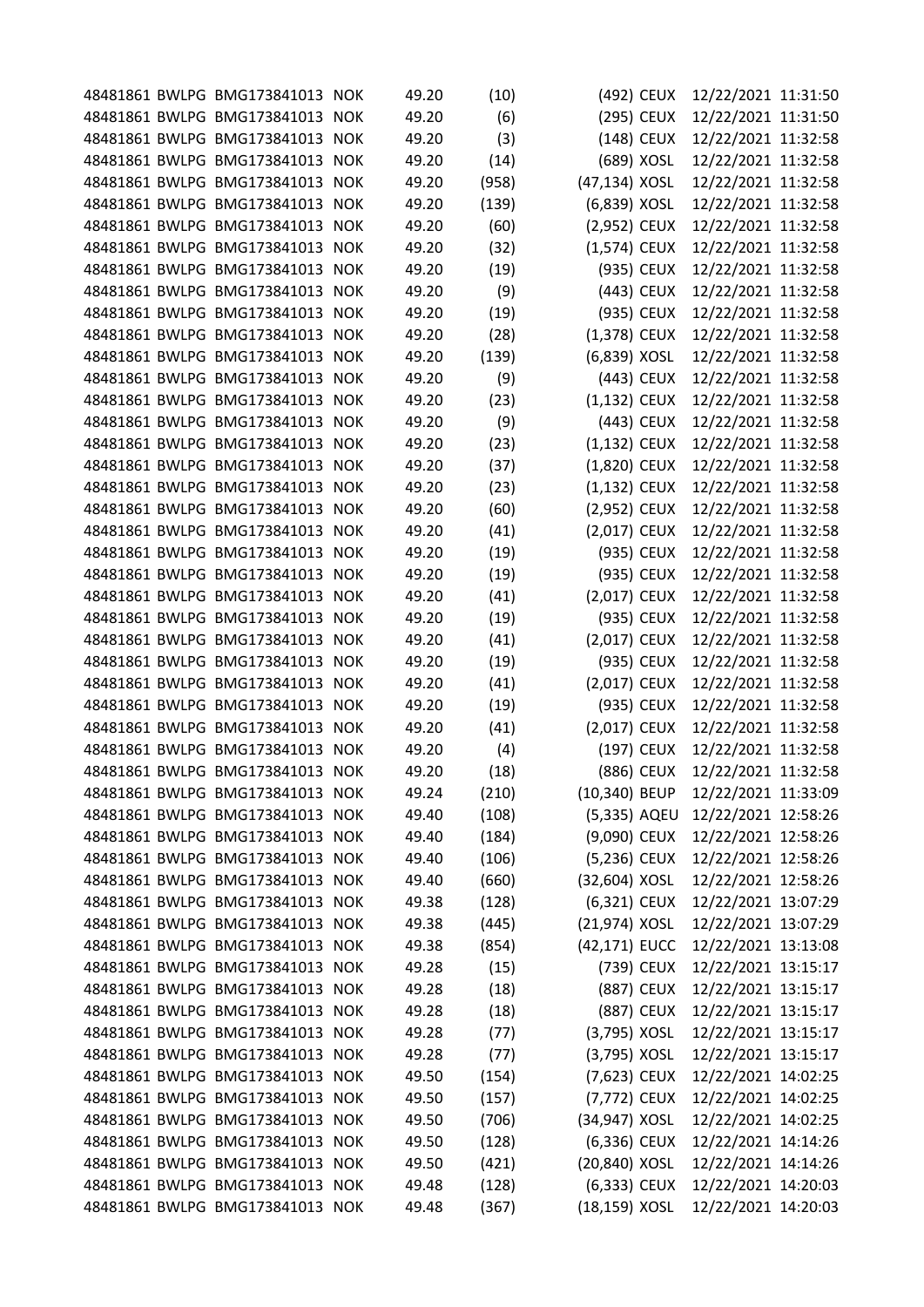|  | 48481861 BWLPG BMG173841013 NOK |            | 49.40 | (274)    | (13,536) CEUX  |            | 12/22/2021 14:23:06 |  |
|--|---------------------------------|------------|-------|----------|----------------|------------|---------------------|--|
|  | 48481861 BWLPG BMG173841013     | <b>NOK</b> | 49.40 | (624)    | (30,826) XOSL  |            | 12/22/2021 14:23:06 |  |
|  | 48481861 BWLPG BMG173841013     | <b>NOK</b> | 49.40 | (624)    | (30,826) XOSL  |            | 12/22/2021 14:23:06 |  |
|  | 48481861 BWLPG BMG173841013     | <b>NOK</b> | 49.40 | (504)    | (24,898) XOSL  |            | 12/22/2021 14:23:06 |  |
|  | 48481861 BWLPG BMG173841013     | <b>NOK</b> | 49.40 | (128)    | (6,323) XOSL   |            | 12/22/2021 14:23:06 |  |
|  | 48481861 BWLPG BMG173841013     | <b>NOK</b> | 49.40 | (62)     | $(3,063)$ XOSL |            | 12/22/2021 14:23:06 |  |
|  | 48481861 BWLPG BMG173841013     | <b>NOK</b> | 49.40 | (122)    | (6,027) XOSL   |            | 12/22/2021 14:23:06 |  |
|  | 48481861 BWLPG BMG173841013     | <b>NOK</b> | 49.48 | (281)    | (13,904) CEUX  |            | 12/22/2021 14:39:10 |  |
|  | 48481861 BWLPG BMG173841013     | <b>NOK</b> | 49.48 | (638)    | (31,568) XOSL  |            | 12/22/2021 14:39:10 |  |
|  | 48481861 BWLPG BMG173841013     | <b>NOK</b> | 49.48 | (18)     |                | (891) XOSL | 12/22/2021 14:39:10 |  |
|  | 48481861 BWLPG BMG173841013     | <b>NOK</b> | 49.48 | (87)     | (4,305) XOSL   |            | 12/22/2021 14:39:10 |  |
|  | 48481861 BWLPG BMG173841013     | <b>NOK</b> | 49.38 | (78)     | (3,852) CEUX   |            | 12/22/2021 14:43:15 |  |
|  | 48481861 BWLPG BMG173841013     | <b>NOK</b> | 49.38 | (32)     | (1,580) CEUX   |            | 12/22/2021 14:43:15 |  |
|  | 48481861 BWLPG BMG173841013     | <b>NOK</b> | 49.38 | (46)     | (2,271) CEUX   |            | 12/22/2021 14:43:15 |  |
|  | 48481861 BWLPG BMG173841013 NOK |            | 49.38 | (46)     | (2,271) CEUX   |            | 12/22/2021 14:43:15 |  |
|  | 48481861 BWLPG BMG173841013     | <b>NOK</b> | 49.38 | (32)     | (1,580) CEUX   |            | 12/22/2021 14:43:15 |  |
|  | 48481861 BWLPG BMG173841013     | <b>NOK</b> | 49.38 | (179)    | (8,839) XOSL   |            | 12/22/2021 14:43:15 |  |
|  | 48481861 BWLPG BMG173841013     | <b>NOK</b> | 49.38 | (179)    | (8,839) XOSL   |            | 12/22/2021 14:44:10 |  |
|  | 48481861 BWLPG BMG173841013     | <b>NOK</b> | 49.38 | (78)     | (3,852) CEUX   |            | 12/22/2021 14:44:10 |  |
|  | 48481861 BWLPG BMG173841013     | <b>NOK</b> | 49.38 | (179)    | (8,839) XOSL   |            | 12/22/2021 14:44:10 |  |
|  | 48481861 BWLPG BMG173841013 NOK |            | 49.38 | (78)     | (3,852) CEUX   |            | 12/22/2021 14:44:10 |  |
|  | 48481861 BWLPG BMG173841013     | <b>NOK</b> | 49.38 | (78)     | (3,852) CEUX   |            | 12/22/2021 14:44:10 |  |
|  | 48481861 BWLPG BMG173841013     | <b>NOK</b> | 49.38 | (179)    | (8,839) XOSL   |            | 12/22/2021 14:44:10 |  |
|  | 48481861 BWLPG BMG173841013     | <b>NOK</b> | 49.38 | (78)     | (3,852) CEUX   |            | 12/22/2021 14:44:10 |  |
|  | 48481861 BWLPG BMG173841013     | <b>NOK</b> | 49.38 | (28)     | (1,383) CEUX   |            | 12/22/2021 14:44:10 |  |
|  | 48481861 BWLPG BMG173841013     | <b>NOK</b> | 49.38 | (39)     | $(1,926)$ CEUX |            | 12/22/2021 14:44:10 |  |
|  | 48481861 BWLPG BMG173841013 NOK |            | 49.38 | (179)    | (8,839) XOSL   |            | 12/22/2021 14:44:10 |  |
|  | 48481861 BWLPG BMG173841013     | <b>NOK</b> | 49.38 | (1, 131) | (55,849) XOSL  |            | 12/22/2021 14:44:10 |  |
|  | 48481861 BWLPG BMG173841013     | <b>NOK</b> | 49.38 | (29)     | (1,432) AQEU   |            | 12/22/2021 14:44:10 |  |
|  | 48481861 BWLPG BMG173841013 NOK |            | 49.38 | (11)     |                | (543) CEUX | 12/22/2021 14:44:10 |  |
|  | 48481861 BWLPG BMG173841013     | <b>NOK</b> | 49.38 | (179)    | (8,839) XOSL   |            | 12/22/2021 14:44:10 |  |
|  | 48481861 BWLPG BMG173841013 NOK |            | 49.38 | (29)     | (1,432) AQEU   |            | 12/22/2021 14:44:13 |  |
|  | 48481861 BWLPG BMG173841013 NOK |            | 49.38 | (19)     |                | (938) AQEU | 12/22/2021 14:44:13 |  |
|  | 48481861 BWLPG BMG173841013 NOK |            | 49.38 | (78)     | (3,852) CEUX   |            | 12/22/2021 14:44:13 |  |
|  | 48481861 BWLPG BMG173841013 NOK |            | 49.38 | (78)     | $(3,852)$ CEUX |            | 12/22/2021 14:44:13 |  |
|  | 48481861 BWLPG BMG173841013 NOK |            | 49.38 | (78)     | (3,852) CEUX   |            | 12/22/2021 14:44:13 |  |
|  | 48481861 BWLPG BMG173841013 NOK |            | 49.38 | (42)     | (2,074) CEUX   |            | 12/22/2021 14:44:13 |  |
|  | 48481861 BWLPG BMG173841013 NOK |            | 49.38 | (179)    | (8,839) XOSL   |            | 12/22/2021 14:44:13 |  |
|  | 48481861 BWLPG BMG173841013 NOK |            | 49.38 | (99)     | (4,889) XOSL   |            | 12/22/2021 14:44:13 |  |
|  | 48481861 BWLPG BMG173841013 NOK |            | 49.46 | (74)     | $(3,660)$ XOSL |            | 12/22/2021 15:24:58 |  |
|  | 48481861 BWLPG BMG173841013 NOK |            | 49.46 | (32)     | $(1,583)$ CEUX |            | 12/22/2021 15:24:58 |  |
|  | 48481861 BWLPG BMG173841013 NOK |            | 49.46 | (32)     | (1,583) CEUX   |            | 12/22/2021 15:24:58 |  |
|  | 48481861 BWLPG BMG173841013 NOK |            | 49.46 | (74)     | $(3,660)$ XOSL |            | 12/22/2021 15:24:58 |  |
|  | 48481861 BWLPG BMG173841013 NOK |            | 49.46 | (32)     | $(1,583)$ CEUX |            | 12/22/2021 15:24:58 |  |
|  | 48481861 BWLPG BMG173841013 NOK |            | 49.46 | (74)     | $(3,660)$ XOSL |            | 12/22/2021 15:24:58 |  |
|  | 48481861 BWLPG BMG173841013 NOK |            | 49.46 | (32)     | $(1,583)$ CEUX |            | 12/22/2021 15:24:58 |  |
|  | 48481861 BWLPG BMG173841013 NOK |            | 49.46 | (74)     | $(3,660)$ XOSL |            | 12/22/2021 15:24:58 |  |
|  | 48481861 BWLPG BMG173841013 NOK |            | 49.46 | (32)     | (1,583) CEUX   |            | 12/22/2021 15:24:58 |  |
|  | 48481861 BWLPG BMG173841013 NOK |            | 49.46 | (74)     | $(3,660)$ XOSL |            | 12/22/2021 15:24:58 |  |
|  | 48481861 BWLPG BMG173841013 NOK |            | 49.46 | (74)     | $(3,660)$ XOSL |            | 12/22/2021 15:24:58 |  |
|  | 48481861 BWLPG BMG173841013 NOK |            | 49.46 | (32)     | (1,583) CEUX   |            | 12/22/2021 15:24:58 |  |
|  | 48481861 BWLPG BMG173841013 NOK |            | 49.46 | (32)     | (1,583) CEUX   |            | 12/22/2021 15:24:58 |  |
|  |                                 |            |       |          |                |            |                     |  |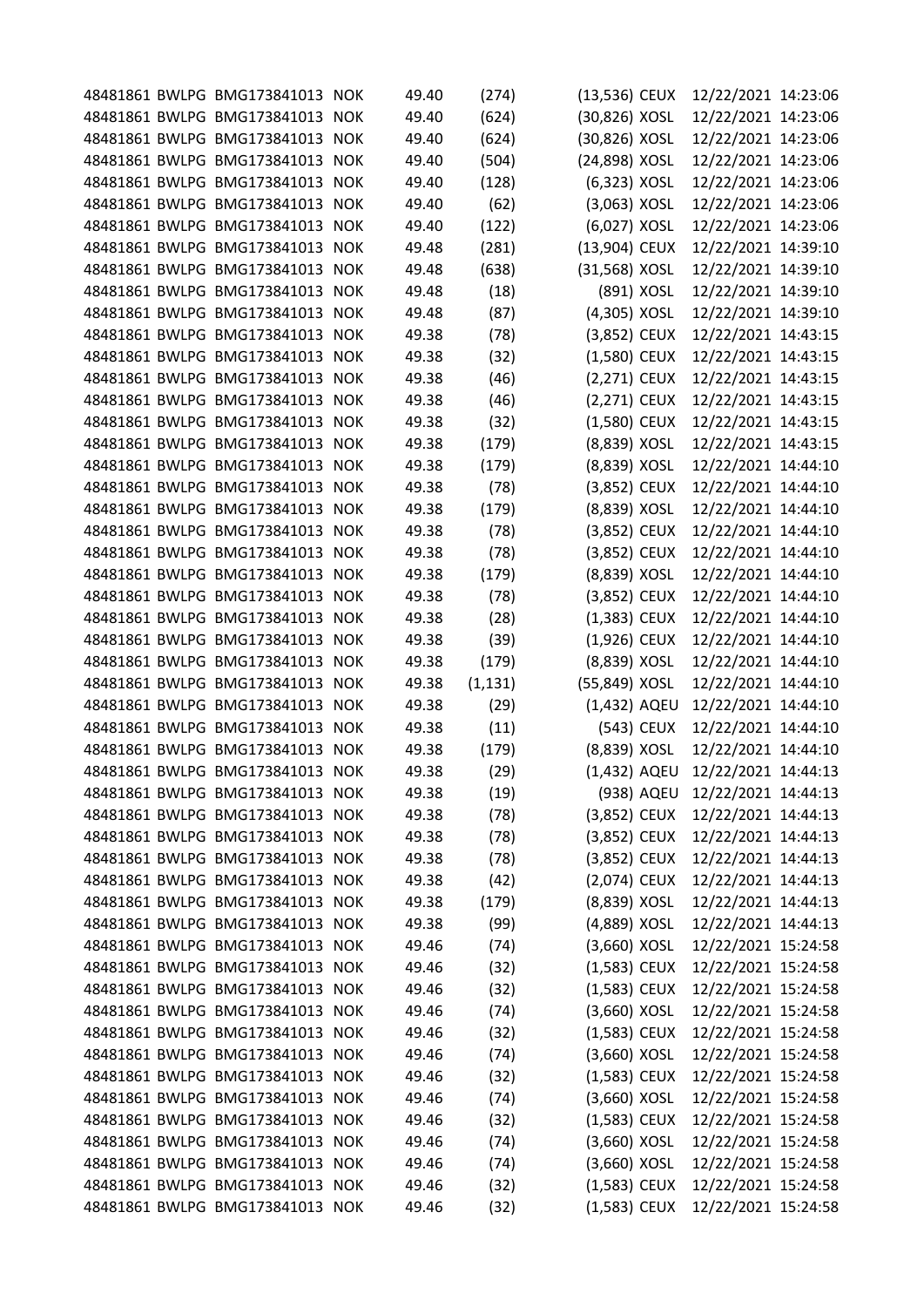|  | 48481861 BWLPG BMG173841013 NOK |            | 49.46 | (74)  | (3,660) XOSL   |            | 12/22/2021 15:24:58 |  |
|--|---------------------------------|------------|-------|-------|----------------|------------|---------------------|--|
|  | 48481861 BWLPG BMG173841013     | <b>NOK</b> | 49.46 | (74)  | (3,660) XOSL   |            | 12/22/2021 15:24:58 |  |
|  | 48481861 BWLPG BMG173841013     | <b>NOK</b> | 49.46 | (74)  | (3,660) XOSL   |            | 12/22/2021 15:24:58 |  |
|  | 48481861 BWLPG BMG173841013     | <b>NOK</b> | 49.46 | (32)  | (1,583) CEUX   |            | 12/22/2021 15:24:58 |  |
|  | 48481861 BWLPG BMG173841013     | <b>NOK</b> | 49.46 | (74)  | (3,660) XOSL   |            | 12/22/2021 15:24:58 |  |
|  | 48481861 BWLPG BMG173841013     | <b>NOK</b> | 49.46 | (32)  | (1,583) CEUX   |            | 12/22/2021 15:24:58 |  |
|  | 48481861 BWLPG BMG173841013 NOK |            | 49.46 | (74)  | (3,660) XOSL   |            | 12/22/2021 15:24:58 |  |
|  | 48481861 BWLPG BMG173841013     | <b>NOK</b> | 49.46 | (74)  | $(3,660)$ XOSL |            | 12/22/2021 15:24:58 |  |
|  | 48481861 BWLPG BMG173841013     | <b>NOK</b> | 49.46 | (24)  | $(1,187)$ CEUX |            | 12/22/2021 15:24:58 |  |
|  | 48481861 BWLPG BMG173841013 NOK |            | 49.46 | (74)  | (3,660) XOSL   |            | 12/22/2021 15:24:58 |  |
|  | 48481861 BWLPG BMG173841013     | <b>NOK</b> | 49.46 | (74)  | (3,660) XOSL   |            | 12/22/2021 15:24:58 |  |
|  | 48481861 BWLPG BMG173841013     | <b>NOK</b> | 49.46 | (54)  | (2,671) XOSL   |            | 12/22/2021 15:24:58 |  |
|  | 48481861 BWLPG BMG173841013     | <b>NOK</b> | 49.46 | (20)  | (989) XOSL     |            | 12/22/2021 15:24:58 |  |
|  | 48481861 BWLPG BMG173841013     | <b>NOK</b> | 49.46 | (54)  | $(2,671)$ XOSL |            | 12/22/2021 15:24:58 |  |
|  | 48481861 BWLPG BMG173841013 NOK |            | 49.46 | (74)  | $(3,660)$ XOSL |            | 12/22/2021 15:24:58 |  |
|  | 48481861 BWLPG BMG173841013     | <b>NOK</b> | 49.46 | (894) | (44,217) XOSL  |            | 12/22/2021 15:24:58 |  |
|  | 48481861 BWLPG BMG173841013     | <b>NOK</b> | 49.46 | (74)  | (3,660) XOSL   |            | 12/22/2021 15:24:58 |  |
|  | 48481861 BWLPG BMG173841013     | <b>NOK</b> | 49.46 | (288) | (14,244) XOSL  |            | 12/22/2021 15:24:58 |  |
|  | 48481861 BWLPG BMG173841013     | <b>NOK</b> | 49.46 | (20)  |                | (989) XOSL | 12/22/2021 15:24:58 |  |
|  | 48481861 BWLPG BMG173841013     | <b>NOK</b> | 49.46 | (54)  | $(2,671)$ XOSL |            | 12/22/2021 15:24:58 |  |
|  | 48481861 BWLPG BMG173841013 NOK |            | 49.46 | (8)   |                | (396) CEUX | 12/22/2021 15:24:58 |  |
|  | 48481861 BWLPG BMG173841013     | <b>NOK</b> | 49.46 | (54)  | $(2,671)$ XOSL |            | 12/22/2021 15:24:58 |  |
|  | 48481861 BWLPG BMG173841013     | <b>NOK</b> | 49.46 | (8)   |                | (396) CEUX | 12/22/2021 15:24:58 |  |
|  | 48481861 BWLPG BMG173841013 NOK |            | 49.46 | (24)  | $(1,187)$ CEUX |            | 12/22/2021 15:24:58 |  |
|  | 48481861 BWLPG BMG173841013     | <b>NOK</b> | 49.46 | (8)   |                | (396) CEUX | 12/22/2021 15:24:58 |  |
|  | 48481861 BWLPG BMG173841013     | <b>NOK</b> | 49.46 | (32)  | (1,583) CEUX   |            | 12/22/2021 15:24:58 |  |
|  | 48481861 BWLPG BMG173841013 NOK |            | 49.46 | (32)  | (1,583) CEUX   |            | 12/22/2021 15:24:58 |  |
|  | 48481861 BWLPG BMG173841013     | <b>NOK</b> | 49.46 | (32)  | (1,583) CEUX   |            | 12/22/2021 15:24:58 |  |
|  | 48481861 BWLPG BMG173841013     | <b>NOK</b> | 49.46 | (32)  | (1,583) CEUX   |            | 12/22/2021 15:24:58 |  |
|  | 48481861 BWLPG BMG173841013 NOK |            | 49.46 | (32)  | (1,583) CEUX   |            | 12/22/2021 15:24:58 |  |
|  | 48481861 BWLPG BMG173841013     | <b>NOK</b> | 49.46 | (32)  | (1,583) CEUX   |            | 12/22/2021 15:24:58 |  |
|  | 48481861 BWLPG BMG173841013 NOK |            | 49.46 | (16)  |                | (791) CEUX | 12/22/2021 15:24:58 |  |
|  | 48481861 BWLPG BMG173841013 NOK |            | 49.46 | (7)   |                | (346) CEUX | 12/22/2021 15:24:58 |  |
|  | 48481861 BWLPG BMG173841013 NOK |            | 49.46 | (9)   |                | (445) CEUX | 12/22/2021 15:24:58 |  |
|  | 48481861 BWLPG BMG173841013 NOK |            | 49.46 | (9)   |                | (445) CEUX | 12/22/2021 15:24:58 |  |
|  | 48481861 BWLPG BMG173841013 NOK |            | 49.46 | (23)  | $(1,138)$ CEUX |            | 12/22/2021 15:24:58 |  |
|  | 48481861 BWLPG BMG173841013 NOK |            | 49.46 | (9)   |                | (445) CEUX | 12/22/2021 15:24:58 |  |
|  | 48481861 BWLPG BMG173841013 NOK |            | 49.46 | (23)  | $(1,138)$ CEUX |            | 12/22/2021 15:24:58 |  |
|  | 48481861 BWLPG BMG173841013 NOK |            | 49.46 | (9)   |                | (445) CEUX | 12/22/2021 15:24:58 |  |
|  | 48481861 BWLPG BMG173841013 NOK |            | 49.46 | (9)   |                | (445) CEUX | 12/22/2021 15:24:58 |  |
|  | 48481861 BWLPG BMG173841013 NOK |            | 49.46 | (23)  | $(1,138)$ CEUX |            | 12/22/2021 15:24:58 |  |
|  | 48481861 BWLPG BMG173841013 NOK |            | 49.46 | (9)   |                | (445) CEUX | 12/22/2021 15:24:58 |  |
|  | 48481861 BWLPG BMG173841013 NOK |            | 49.46 | (23)  | $(1,138)$ CEUX |            | 12/22/2021 15:24:58 |  |
|  | 48481861 BWLPG BMG173841013 NOK |            | 49.46 | (9)   |                | (445) CEUX | 12/22/2021 15:24:58 |  |
|  | 48481861 BWLPG BMG173841013 NOK |            | 49.46 | (23)  | $(1,138)$ CEUX |            | 12/22/2021 15:24:58 |  |
|  | 48481861 BWLPG BMG173841013 NOK |            | 49.46 | (9)   |                | (445) CEUX | 12/22/2021 15:24:58 |  |
|  | 48481861 BWLPG BMG173841013 NOK |            | 49.46 | (23)  | $(1,138)$ CEUX |            | 12/22/2021 15:24:58 |  |
|  | 48481861 BWLPG BMG173841013 NOK |            | 49.46 | (9)   |                | (445) CEUX | 12/22/2021 15:24:58 |  |
|  | 48481861 BWLPG BMG173841013 NOK |            | 49.46 | (21)  | (1,039) CEUX   |            | 12/22/2021 15:24:58 |  |
|  | 48481861 BWLPG BMG173841013 NOK |            | 49.46 | (11)  |                | (544) CEUX | 12/22/2021 15:24:58 |  |
|  | 48481861 BWLPG BMG173841013 NOK |            | 49.46 | (21)  | (1,039) CEUX   |            | 12/22/2021 15:24:58 |  |
|  | 48481861 BWLPG BMG173841013 NOK |            | 49.46 | (11)  |                | (544) CEUX | 12/22/2021 15:24:58 |  |
|  |                                 |            |       |       |                |            |                     |  |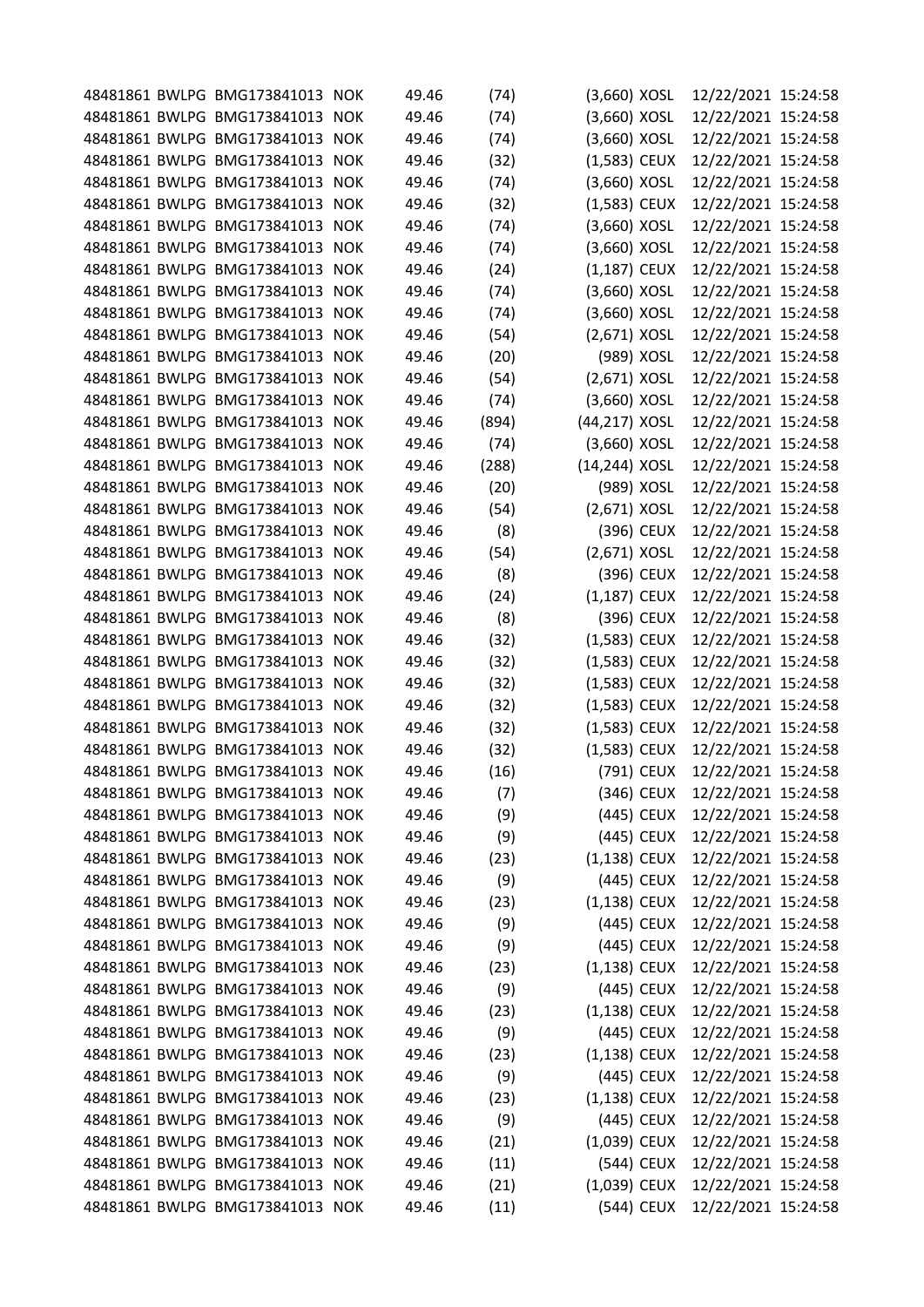|  | 48481861 BWLPG BMG173841013 NOK |            | 49.46 | (6)  |                | (297) CEUX | 12/22/2021 15:24:58 |  |
|--|---------------------------------|------------|-------|------|----------------|------------|---------------------|--|
|  | 48481861 BWLPG BMG173841013     | <b>NOK</b> | 49.46 | (7)  |                | (346) CEUX | 12/22/2021 15:24:58 |  |
|  | 48481861 BWLPG BMG173841013     | <b>NOK</b> | 49.46 | (8)  |                | (396) CEUX | 12/22/2021 15:24:58 |  |
|  | 48481861 BWLPG BMG173841013     | <b>NOK</b> | 49.46 | (8)  |                | (396) CEUX | 12/22/2021 15:24:58 |  |
|  | 48481861 BWLPG BMG173841013     | <b>NOK</b> | 49.46 | (24) | (1,187) CEUX   |            | 12/22/2021 15:24:58 |  |
|  | 48481861 BWLPG BMG173841013     | <b>NOK</b> | 49.46 | (8)  |                | (396) CEUX | 12/22/2021 15:24:58 |  |
|  | 48481861 BWLPG BMG173841013 NOK |            | 49.46 | (24) | $(1,187)$ CEUX |            | 12/22/2021 15:24:58 |  |
|  | 48481861 BWLPG BMG173841013     | <b>NOK</b> | 49.46 | (8)  |                | (396) CEUX | 12/22/2021 15:24:58 |  |
|  | 48481861 BWLPG BMG173841013     | <b>NOK</b> | 49.46 | (24) | $(1,187)$ CEUX |            | 12/22/2021 15:24:58 |  |
|  | 48481861 BWLPG BMG173841013 NOK |            | 49.46 | (32) | (1,583) CEUX   |            | 12/22/2021 15:24:58 |  |
|  | 48481861 BWLPG BMG173841013     | <b>NOK</b> | 49.46 | (32) | (1,583) CEUX   |            | 12/22/2021 15:24:58 |  |
|  | 48481861 BWLPG BMG173841013     | <b>NOK</b> | 49.46 | (32) | (1,583) CEUX   |            | 12/22/2021 15:24:58 |  |
|  | 48481861 BWLPG BMG173841013     | <b>NOK</b> | 49.46 | (32) | (1,583) CEUX   |            | 12/22/2021 15:24:58 |  |
|  | 48481861 BWLPG BMG173841013     | <b>NOK</b> | 49.46 | (23) | $(1,138)$ CEUX |            | 12/22/2021 15:24:58 |  |
|  | 48481861 BWLPG BMG173841013 NOK |            | 49.46 | (9)  |                | (445) CEUX | 12/22/2021 15:24:58 |  |
|  | 48481861 BWLPG BMG173841013     | <b>NOK</b> | 49.46 | (23) | (1,138) CEUX   |            | 12/22/2021 15:24:58 |  |
|  | 48481861 BWLPG BMG173841013     | <b>NOK</b> | 49.46 | (9)  |                | (445) CEUX | 12/22/2021 15:24:58 |  |
|  | 48481861 BWLPG BMG173841013     | <b>NOK</b> | 49.46 | (16) |                | (791) CEUX | 12/22/2021 15:24:58 |  |
|  | 48481861 BWLPG BMG173841013 NOK |            | 49.46 | (7)  |                | (346) CEUX | 12/22/2021 15:24:58 |  |
|  | 48481861 BWLPG BMG173841013     | <b>NOK</b> | 49.46 | (3)  |                | (148) CEUX | 12/22/2021 15:24:58 |  |
|  | 48481861 BWLPG BMG173841013 NOK |            | 49.46 | (12) |                | (594) AQEU | 12/22/2021 15:24:58 |  |
|  | 48481861 BWLPG BMG173841013     | <b>NOK</b> | 49.46 | (32) | (1,583) CEUX   |            | 12/22/2021 15:24:58 |  |
|  | 48481861 BWLPG BMG173841013     | <b>NOK</b> | 49.46 | (28) | (1,385) CEUX   |            | 12/22/2021 15:24:58 |  |
|  | 48481861 BWLPG BMG173841013 NOK |            | 49.46 | (20) |                | (989) XOSL | 12/22/2021 15:24:58 |  |
|  | 48481861 BWLPG BMG173841013     | <b>NOK</b> | 49.46 | (74) | (3,660) XOSL   |            | 12/22/2021 15:24:58 |  |
|  | 48481861 BWLPG BMG173841013     | <b>NOK</b> | 49.46 | (74) | (3,660) XOSL   |            | 12/22/2021 15:24:58 |  |
|  | 48481861 BWLPG BMG173841013 NOK |            | 49.46 | (74) | $(3,660)$ XOSL |            | 12/22/2021 15:24:58 |  |
|  | 48481861 BWLPG BMG173841013     | <b>NOK</b> | 49.46 | (74) | (3,660) XOSL   |            | 12/22/2021 15:24:58 |  |
|  | 48481861 BWLPG BMG173841013     | <b>NOK</b> | 49.46 | (74) | (3,660) XOSL   |            | 12/22/2021 15:24:58 |  |
|  | 48481861 BWLPG BMG173841013 NOK |            | 49.46 | (74) | (3,660) XOSL   |            | 12/22/2021 15:24:58 |  |
|  | 48481861 BWLPG BMG173841013 NOK |            | 49.46 | (74) | (3,660) XOSL   |            | 12/22/2021 15:24:58 |  |
|  | 48481861 BWLPG BMG173841013 NOK |            | 49.46 | (74) | (3,660) XOSL   |            | 12/22/2021 15:24:58 |  |
|  | 48481861 BWLPG BMG173841013 NOK |            | 49.46 | (74) | $(3,660)$ XOSL |            | 12/22/2021 15:24:58 |  |
|  | 48481861 BWLPG BMG173841013 NOK |            | 49.46 | (74) | $(3,660)$ XOSL |            | 12/22/2021 15:24:58 |  |
|  | 48481861 BWLPG BMG173841013 NOK |            | 49.46 | (74) | $(3,660)$ XOSL |            | 12/22/2021 15:24:58 |  |
|  | 48481861 BWLPG BMG173841013 NOK |            | 49.46 | (74) | $(3,660)$ XOSL |            | 12/22/2021 15:24:58 |  |
|  | 48481861 BWLPG BMG173841013 NOK |            | 49.46 | (74) | $(3,660)$ XOSL |            | 12/22/2021 15:24:58 |  |
|  | 48481861 BWLPG BMG173841013 NOK |            | 49.46 | (74) | $(3,660)$ XOSL |            | 12/22/2021 15:24:58 |  |
|  | 48481861 BWLPG BMG173841013 NOK |            | 49.46 | (74) | $(3,660)$ XOSL |            | 12/22/2021 15:24:58 |  |
|  | 48481861 BWLPG BMG173841013 NOK |            | 49.46 | (74) | $(3,660)$ XOSL |            | 12/22/2021 15:24:58 |  |
|  | 48481861 BWLPG BMG173841013 NOK |            | 49.46 | (45) | $(2,226)$ XOSL |            | 12/22/2021 15:24:58 |  |
|  | 48481861 BWLPG BMG173841013 NOK |            | 49.46 | (29) | $(1,434)$ XOSL |            | 12/22/2021 15:24:58 |  |
|  | 48481861 BWLPG BMG173841013 NOK |            | 49.46 | (45) | (2,226) XOSL   |            | 12/22/2021 15:24:58 |  |
|  | 48481861 BWLPG BMG173841013 NOK |            | 49.46 | (74) | $(3,660)$ XOSL |            | 12/22/2021 15:24:58 |  |
|  | 48481861 BWLPG BMG173841013 NOK |            | 49.46 | (74) | $(3,660)$ XOSL |            | 12/22/2021 15:24:58 |  |
|  | 48481861 BWLPG BMG173841013 NOK |            | 49.46 | (74) | $(3,660)$ XOSL |            | 12/22/2021 15:24:58 |  |
|  | 48481861 BWLPG BMG173841013 NOK |            | 49.46 | (74) | $(3,660)$ XOSL |            | 12/22/2021 15:24:58 |  |
|  | 48481861 BWLPG BMG173841013 NOK |            | 49.46 | (74) | (3,660) XOSL   |            | 12/22/2021 15:24:58 |  |
|  | 48481861 BWLPG BMG173841013 NOK |            | 49.46 | (74) | $(3,660)$ XOSL |            | 12/22/2021 15:24:58 |  |
|  | 48481861 BWLPG BMG173841013 NOK |            | 49.46 | (74) | $(3,660)$ XOSL |            | 12/22/2021 15:24:58 |  |
|  | 48481861 BWLPG BMG173841013 NOK |            | 49.46 | (74) | $(3,660)$ XOSL |            | 12/22/2021 15:24:58 |  |
|  | 48481861 BWLPG BMG173841013 NOK |            | 49.46 | (74) | $(3,660)$ XOSL |            | 12/22/2021 15:24:58 |  |
|  |                                 |            |       |      |                |            |                     |  |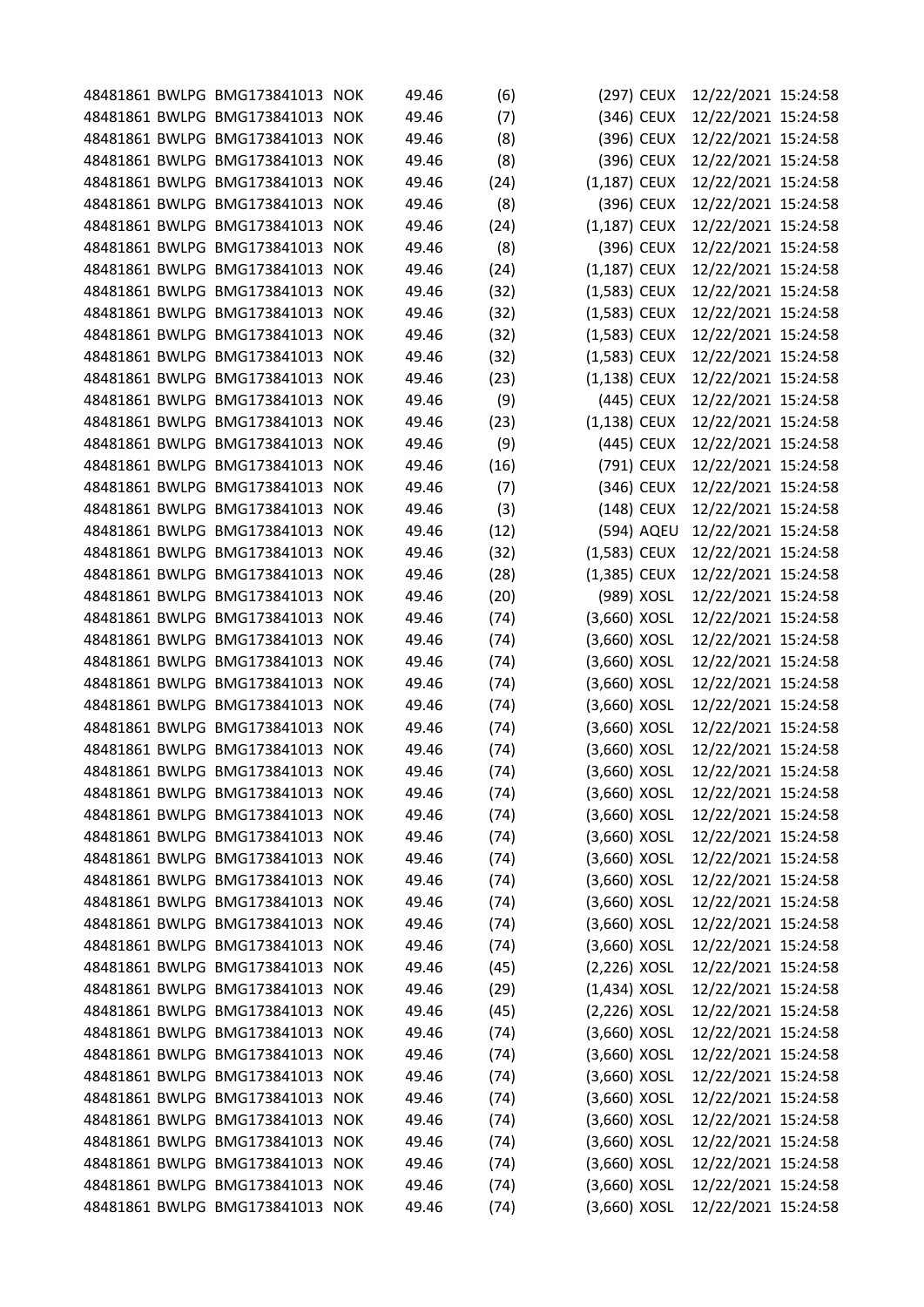|  | 48481861 BWLPG BMG173841013 NOK | 49.46 | (63)  | $(3, 116)$ XOSL  |            | 12/22/2021 15:24:58 |  |
|--|---------------------------------|-------|-------|------------------|------------|---------------------|--|
|  | 48481861 BWLPG BMG173841013 NOK | 49.46 | (11)  |                  | (544) XOSL | 12/22/2021 15:24:58 |  |
|  | 48481861 BWLPG BMG173841013 NOK | 49.46 | (63)  | $(3, 116)$ XOSL  |            | 12/22/2021 15:24:58 |  |
|  | 48481861 BWLPG BMG173841013 NOK | 49.46 | (74)  | $(3,660)$ XOSL   |            | 12/22/2021 15:24:58 |  |
|  | 48481861 BWLPG BMG173841013 NOK | 49.46 | (74)  | $(3,660)$ XOSL   |            | 12/22/2021 15:24:58 |  |
|  | 48481861 BWLPG BMG173841013 NOK | 49.46 | (12)  |                  | (594) AQEU | 12/22/2021 15:25:01 |  |
|  | 48481861 BWLPG BMG173841013 NOK | 49.46 | (43)  | (2,127) AQEU     |            | 12/22/2021 15:25:01 |  |
|  | 48481861 BWLPG BMG173841013 NOK | 49.46 | (4)   |                  | (198) CEUX | 12/22/2021 15:25:01 |  |
|  | 48481861 BWLPG BMG173841013 NOK | 49.46 | (14)  |                  | (692) CEUX | 12/22/2021 15:25:01 |  |
|  | 48481861 BWLPG BMG173841013 NOK | 49.46 | (32)  | (1,583) CEUX     |            | 12/22/2021 15:25:01 |  |
|  | 48481861 BWLPG BMG173841013 NOK | 49.46 | (32)  | (1,583) CEUX     |            | 12/22/2021 15:25:01 |  |
|  | 48481861 BWLPG BMG173841013 NOK | 49.46 | (32)  | (1,583) CEUX     |            | 12/22/2021 15:25:01 |  |
|  | 48481861 BWLPG BMG173841013 NOK | 49.46 | (32)  | (1,583) CEUX     |            | 12/22/2021 15:25:01 |  |
|  | 48481861 BWLPG BMG173841013 NOK | 49.46 | (32)  | (1,583) CEUX     |            | 12/22/2021 15:25:01 |  |
|  | 48481861 BWLPG BMG173841013 NOK | 49.46 | (32)  | (1,583) CEUX     |            | 12/22/2021 15:25:01 |  |
|  | 48481861 BWLPG BMG173841013 NOK | 49.46 | (14)  |                  | (692) CEUX | 12/22/2021 15:25:01 |  |
|  | 48481861 BWLPG BMG173841013 NOK | 49.46 | (18)  |                  | (890) CEUX | 12/22/2021 15:25:01 |  |
|  | 48481861 BWLPG BMG173841013 NOK | 49.46 | (14)  |                  | (692) CEUX | 12/22/2021 15:25:01 |  |
|  | 48481861 BWLPG BMG173841013 NOK | 49.46 | (18)  |                  | (890) CEUX | 12/22/2021 15:25:01 |  |
|  | 48481861 BWLPG BMG173841013 NOK | 49.46 | (14)  |                  | (692) CEUX | 12/22/2021 15:25:01 |  |
|  | 48481861 BWLPG BMG173841013 NOK | 49.46 | (10)  |                  | (495) CEUX | 12/22/2021 15:25:01 |  |
|  | 48481861 BWLPG BMG173841013 NOK | 49.46 | (14)  |                  | (692) CEUX | 12/22/2021 15:25:01 |  |
|  | 48481861 BWLPG BMG173841013 NOK | 49.46 | (74)  | $(3,660)$ XOSL   |            | 12/22/2021 15:25:01 |  |
|  | 48481861 BWLPG BMG173841013 NOK | 49.46 | (268) | $(13, 255)$ XOSL |            | 12/22/2021 15:25:01 |  |
|  | 48481861 BWLPG BMG173841013 NOK | 49.46 | (12)  |                  | (594) AQEU | 12/22/2021 15:25:01 |  |
|  | 48481861 BWLPG BMG173841013 NOK | 49.46 | (39)  | (1,929) AQEU     |            | 12/22/2021 15:25:01 |  |
|  | 48481861 BWLPG BMG173841013 NOK | 49.46 | (18)  |                  | (890) CEUX | 12/22/2021 15:25:01 |  |
|  | 48481861 BWLPG BMG173841013 NOK | 49.46 | (32)  | (1,583) CEUX     |            | 12/22/2021 15:25:01 |  |
|  | 48481861 BWLPG BMG173841013 NOK | 49.46 | (26)  | (1,286) CEUX     |            | 12/22/2021 15:25:01 |  |
|  | 48481861 BWLPG BMG173841013 NOK | 49.46 | (18)  |                  | (890) CEUX | 12/22/2021 15:25:01 |  |
|  | 48481861 BWLPG BMG173841013 NOK | 49.46 | (14)  |                  | (692) CEUX | 12/22/2021 15:25:01 |  |
|  | 48481861 BWLPG BMG173841013 NOK | 49.46 | (4)   |                  | (198) CEUX | 12/22/2021 15:25:01 |  |
|  | 48481861 BWLPG BMG173841013 NOK | 49.46 | (14)  |                  | (692) CEUX | 12/22/2021 15:25:01 |  |
|  | 48481861 BWLPG BMG173841013 NOK | 49.46 | (14)  |                  | (692) CEUX | 12/22/2021 15:25:01 |  |
|  | 48481861 BWLPG BMG173841013 NOK | 49.46 | (4)   |                  | (198) CEUX | 12/22/2021 15:25:01 |  |
|  | 48481861 BWLPG BMG173841013 NOK | 49.46 | (14)  |                  | (692) CEUX | 12/22/2021 15:25:01 |  |
|  | 48481861 BWLPG BMG173841013 NOK | 49.46 | (14)  |                  | (692) CEUX | 12/22/2021 15:25:01 |  |
|  | 48481861 BWLPG BMG173841013 NOK | 49.46 | (14)  |                  | (692) CEUX | 12/22/2021 15:25:01 |  |
|  | 48481861 BWLPG BMG173841013 NOK | 49.46 | (4)   |                  | (198) CEUX | 12/22/2021 15:25:01 |  |
|  | 48481861 BWLPG BMG173841013 NOK | 49.46 | (14)  |                  | (692) CEUX | 12/22/2021 15:25:01 |  |
|  | 48481861 BWLPG BMG173841013 NOK | 49.46 |       | $(1,583)$ CEUX   |            | 12/22/2021 15:25:01 |  |
|  | 48481861 BWLPG BMG173841013 NOK | 49.46 | (32)  |                  |            |                     |  |
|  | 48481861 BWLPG BMG173841013 NOK | 49.46 | (32)  | (1,583) CEUX     |            | 12/22/2021 15:25:01 |  |
|  |                                 |       | (32)  | (1,583) CEUX     |            | 12/22/2021 15:25:01 |  |
|  | 48481861 BWLPG BMG173841013 NOK | 49.46 | (10)  |                  | (495) CEUX | 12/22/2021 15:25:01 |  |
|  | 48481861 BWLPG BMG173841013 NOK | 49.46 | (22)  | (1,088) CEUX     |            | 12/22/2021 15:25:01 |  |
|  | 48481861 BWLPG BMG173841013 NOK | 49.46 | (10)  |                  | (495) CEUX | 12/22/2021 15:25:01 |  |
|  | 48481861 BWLPG BMG173841013 NOK | 49.46 | (10)  |                  | (495) CEUX | 12/22/2021 15:25:01 |  |
|  | 48481861 BWLPG BMG173841013 NOK | 49.46 | (22)  | (1,088) CEUX     |            | 12/22/2021 15:25:01 |  |
|  | 48481861 BWLPG BMG173841013 NOK | 49.46 | (2)   |                  | (99) CEUX  | 12/22/2021 15:25:01 |  |
|  | 48481861 BWLPG BMG173841013 NOK | 49.46 | (10)  |                  | (495) CEUX | 12/22/2021 15:25:01 |  |
|  | 48481861 BWLPG BMG173841013 NOK | 49.46 | (74)  | $(3,660)$ XOSL   |            | 12/22/2021 15:25:01 |  |
|  | 48481861 BWLPG BMG173841013 NOK | 49.46 | (243) | (12,019) XOSL    |            | 12/22/2021 15:25:01 |  |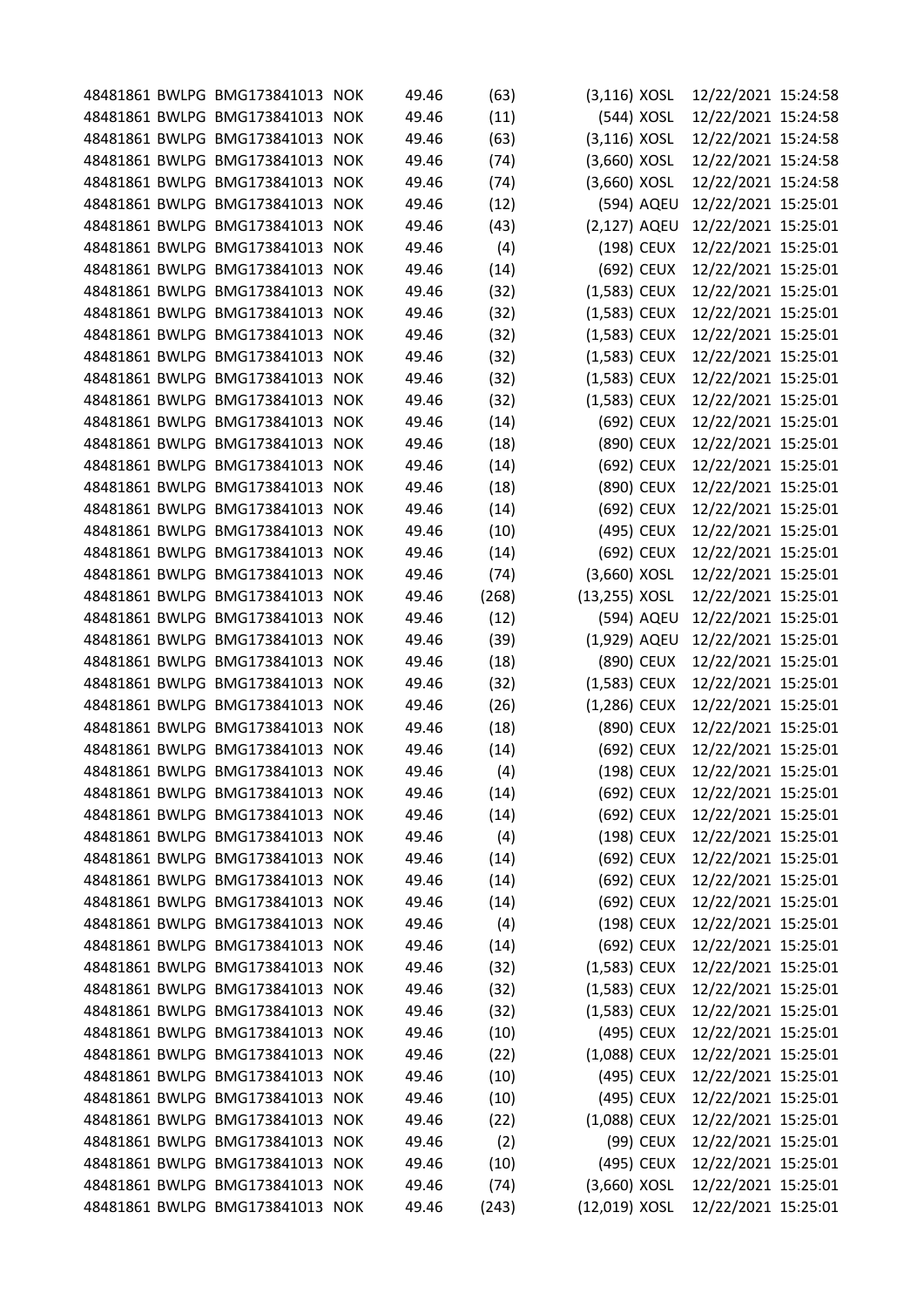|  | 48481861 BWLPG BMG173841013 NOK | 49.46 | (12) |                | (594) CEUX | 12/22/2021 15:25:01 |  |
|--|---------------------------------|-------|------|----------------|------------|---------------------|--|
|  | 48481861 BWLPG BMG173841013 NOK | 49.46 | (10) |                | (495) CEUX | 12/22/2021 15:25:01 |  |
|  | 48481861 BWLPG BMG173841013 NOK | 49.46 | (10) |                | (495) CEUX | 12/22/2021 15:25:01 |  |
|  | 48481861 BWLPG BMG173841013 NOK | 49.46 | (22) | $(1,088)$ CEUX |            | 12/22/2021 15:25:01 |  |
|  | 48481861 BWLPG BMG173841013 NOK | 49.46 | (10) |                | (495) CEUX | 12/22/2021 15:25:01 |  |
|  | 48481861 BWLPG BMG173841013 NOK | 49.46 | (14) |                | (692) CEUX | 12/22/2021 15:25:01 |  |
|  | 48481861 BWLPG BMG173841013 NOK | 49.46 | (8)  |                | (396) CEUX | 12/22/2021 15:25:01 |  |
|  | 48481861 BWLPG BMG173841013 NOK | 49.46 | (10) |                | (495) CEUX | 12/22/2021 15:25:01 |  |
|  | 48481861 BWLPG BMG173841013 NOK | 49.46 | (22) | (1,088) CEUX   |            | 12/22/2021 15:25:01 |  |
|  | 48481861 BWLPG BMG173841013 NOK | 49.46 | (10) |                | (495) CEUX | 12/22/2021 15:25:01 |  |
|  | 48481861 BWLPG BMG173841013 NOK | 49.46 | (22) | (1,088) CEUX   |            | 12/22/2021 15:25:01 |  |
|  | 48481861 BWLPG BMG173841013 NOK | 49.46 | (10) |                | (495) CEUX | 12/22/2021 15:25:01 |  |
|  | 48481861 BWLPG BMG173841013 NOK | 49.46 | (32) | $(1,583)$ CEUX |            | 12/22/2021 15:25:01 |  |
|  | 48481861 BWLPG BMG173841013 NOK | 49.46 | (32) | $(1,583)$ CEUX |            | 12/22/2021 15:25:01 |  |
|  | 48481861 BWLPG BMG173841013 NOK | 49.46 | (32) | $(1,583)$ CEUX |            | 12/22/2021 15:25:01 |  |
|  | 48481861 BWLPG BMG173841013 NOK | 49.46 | (32) | (1,583) CEUX   |            | 12/22/2021 15:25:01 |  |
|  | 48481861 BWLPG BMG173841013 NOK | 49.46 | (32) | (1,583) CEUX   |            | 12/22/2021 15:25:01 |  |
|  | 48481861 BWLPG BMG173841013 NOK | 49.46 | (14) |                | (692) CEUX | 12/22/2021 15:25:01 |  |
|  | 48481861 BWLPG BMG173841013 NOK | 49.46 | (7)  |                | (346) CEUX | 12/22/2021 15:25:01 |  |
|  | 48481861 BWLPG BMG173841013 NOK | 49.46 | (11) |                | (544) CEUX | 12/22/2021 15:25:01 |  |
|  | 48481861 BWLPG BMG173841013 NOK | 49.46 | (32) | $(1,583)$ CEUX |            | 12/22/2021 15:25:01 |  |
|  | 48481861 BWLPG BMG173841013 NOK | 49.46 | (32) | (1,583) CEUX   |            | 12/22/2021 15:25:01 |  |
|  | 48481861 BWLPG BMG173841013 NOK | 49.46 | (32) | (1,583) CEUX   |            | 12/22/2021 15:25:01 |  |
|  | 48481861 BWLPG BMG173841013 NOK | 49.46 | (32) | $(1,583)$ CEUX |            | 12/22/2021 15:25:01 |  |
|  | 48481861 BWLPG BMG173841013 NOK | 49.46 | (32) | $(1,583)$ CEUX |            | 12/22/2021 15:25:01 |  |
|  | 48481861 BWLPG BMG173841013 NOK | 49.46 | (17) |                | (841) CEUX | 12/22/2021 15:25:01 |  |
|  | 48481861 BWLPG BMG173841013 NOK | 49.46 | (15) |                | (742) CEUX | 12/22/2021 15:25:01 |  |
|  | 48481861 BWLPG BMG173841013 NOK | 49.46 | (17) |                | (841) CEUX | 12/22/2021 15:25:01 |  |
|  | 48481861 BWLPG BMG173841013 NOK | 49.46 | (15) |                | (742) CEUX | 12/22/2021 15:25:01 |  |
|  | 48481861 BWLPG BMG173841013 NOK | 49.46 | (17) |                | (841) CEUX | 12/22/2021 15:25:01 |  |
|  | 48481861 BWLPG BMG173841013 NOK | 49.46 | (15) |                | (742) CEUX | 12/22/2021 15:25:01 |  |
|  | 48481861 BWLPG BMG173841013 NOK | 49.46 | (17) |                | (841) CEUX | 12/22/2021 15:25:01 |  |
|  | 48481861 BWLPG BMG173841013 NOK | 49.46 | (15) |                | (742) CEUX | 12/22/2021 15:25:01 |  |
|  | 48481861 BWLPG BMG173841013 NOK | 49.46 | (9)  |                | (445) CEUX | 12/22/2021 15:25:01 |  |
|  | 48481861 BWLPG BMG173841013 NOK | 49.46 | (15) |                | (742) CEUX | 12/22/2021 15:25:01 |  |
|  | 48481861 BWLPG BMG173841013 NOK | 49.46 | (17) |                | (841) CEUX | 12/22/2021 15:25:01 |  |
|  | 48481861 BWLPG BMG173841013 NOK | 49.46 | (15) |                | (742) CEUX | 12/22/2021 15:25:01 |  |
|  | 48481861 BWLPG BMG173841013 NOK | 49.46 | (8)  |                | (396) CEUX | 12/22/2021 15:25:01 |  |
|  | 48481861 BWLPG BMG173841013 NOK | 49.46 | (10) |                | (495) CEUX | 12/22/2021 15:25:01 |  |
|  | 48481861 BWLPG BMG173841013 NOK | 49.46 | (70) | $(3,462)$ XOSL |            | 12/22/2021 15:25:01 |  |
|  | 48481861 BWLPG BMG173841013 NOK | 49.46 | (14) |                | (692) CEUX | 12/22/2021 15:25:01 |  |
|  | 48481861 BWLPG BMG173841013 NOK | 49.46 | (14) |                | (692) CEUX | 12/22/2021 15:25:01 |  |
|  | 48481861 BWLPG BMG173841013 NOK | 49.46 |      |                |            | 12/22/2021 15:25:01 |  |
|  |                                 |       | (18) |                | (890) CEUX |                     |  |
|  | 48481861 BWLPG BMG173841013 NOK | 49.46 | (14) |                | (692) CEUX | 12/22/2021 15:25:01 |  |
|  | 48481861 BWLPG BMG173841013 NOK | 49.46 | (18) |                | (890) CEUX | 12/22/2021 15:25:01 |  |
|  | 48481861 BWLPG BMG173841013 NOK | 49.46 | (14) |                | (692) CEUX | 12/22/2021 15:25:01 |  |
|  | 48481861 BWLPG BMG173841013 NOK | 49.46 | (18) |                | (890) CEUX | 12/22/2021 15:25:01 |  |
|  | 48481861 BWLPG BMG173841013 NOK | 49.46 | (14) |                | (692) CEUX | 12/22/2021 15:25:01 |  |
|  | 48481861 BWLPG BMG173841013 NOK | 49.46 | (18) |                | (890) CEUX | 12/22/2021 15:25:01 |  |
|  | 48481861 BWLPG BMG173841013 NOK | 49.46 | (14) |                | (692) CEUX | 12/22/2021 15:25:01 |  |
|  | 48481861 BWLPG BMG173841013 NOK | 49.46 | (18) |                | (890) CEUX | 12/22/2021 15:25:01 |  |
|  | 48481861 BWLPG BMG173841013 NOK | 49.46 | (14) |                | (692) CEUX | 12/22/2021 15:25:01 |  |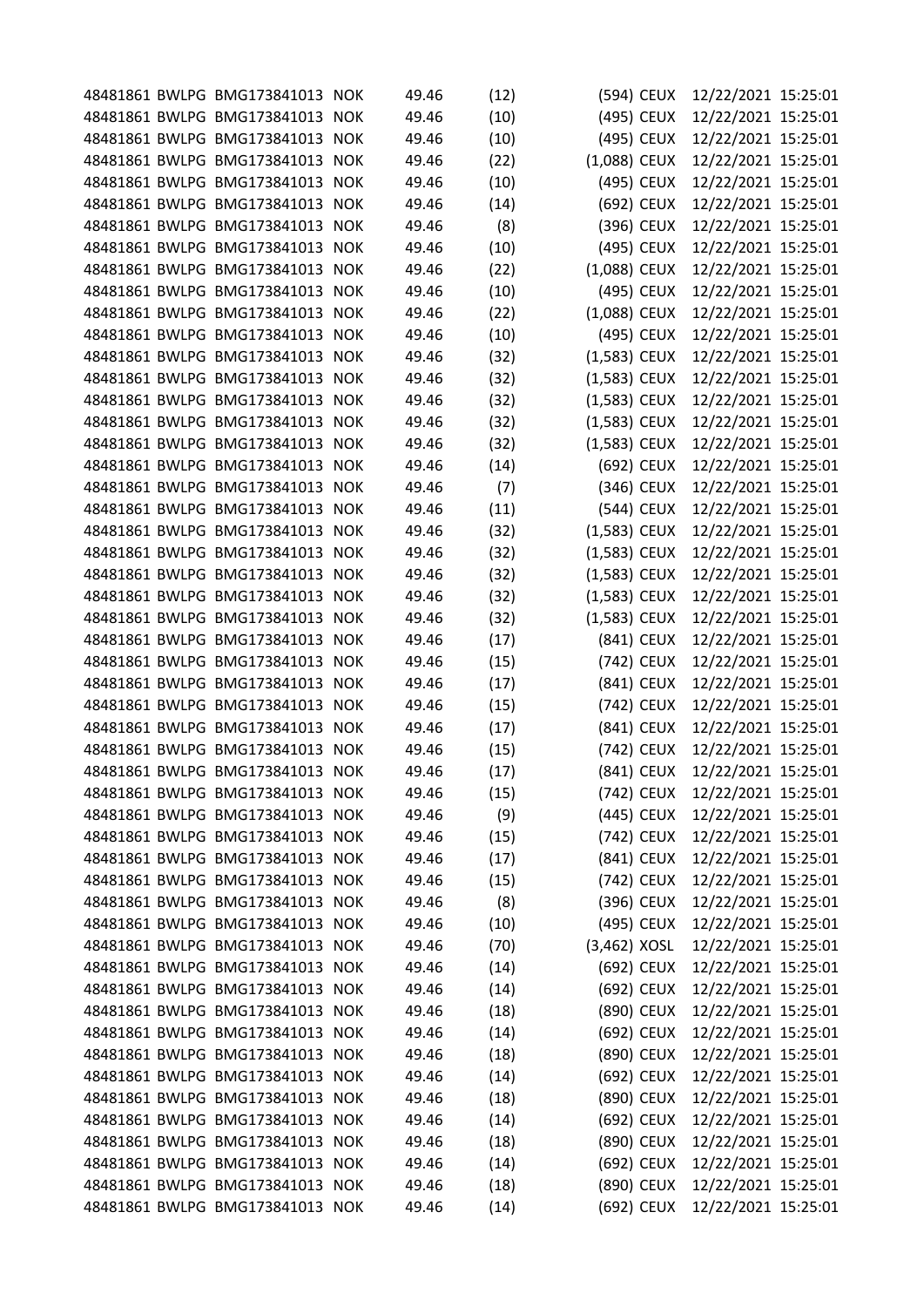|  | 48481861 BWLPG BMG173841013 NOK |            | 49.46 | (14) |                | (692) CEUX | 12/22/2021 15:25:01 |  |
|--|---------------------------------|------------|-------|------|----------------|------------|---------------------|--|
|  | 48481861 BWLPG BMG173841013     | <b>NOK</b> | 49.46 | (18) |                | (890) CEUX | 12/22/2021 15:25:01 |  |
|  | 48481861 BWLPG BMG173841013     | <b>NOK</b> | 49.46 | (14) |                | (692) CEUX | 12/22/2021 15:25:01 |  |
|  | 48481861 BWLPG BMG173841013     | <b>NOK</b> | 49.46 | (18) |                | (890) CEUX | 12/22/2021 15:25:01 |  |
|  | 48481861 BWLPG BMG173841013     | <b>NOK</b> | 49.46 | (14) |                | (692) CEUX | 12/22/2021 15:25:01 |  |
|  | 48481861 BWLPG BMG173841013     | <b>NOK</b> | 49.46 | (14) |                | (692) CEUX | 12/22/2021 15:25:01 |  |
|  | 48481861 BWLPG BMG173841013 NOK |            | 49.46 | (32) | (1,583) CEUX   |            | 12/22/2021 15:25:01 |  |
|  | 48481861 BWLPG BMG173841013     | <b>NOK</b> | 49.46 | (32) | (1,583) CEUX   |            | 12/22/2021 15:25:01 |  |
|  | 48481861 BWLPG BMG173841013     | <b>NOK</b> | 49.46 | (24) | $(1,187)$ CEUX |            | 12/22/2021 15:25:01 |  |
|  | 48481861 BWLPG BMG173841013 NOK |            | 49.46 | (8)  |                | (396) CEUX | 12/22/2021 15:25:09 |  |
|  | 48481861 BWLPG BMG173841013     | <b>NOK</b> | 49.46 | (8)  |                | (396) CEUX | 12/22/2021 15:25:09 |  |
|  | 48481861 BWLPG BMG173841013     | <b>NOK</b> | 49.46 | (24) | $(1,187)$ CEUX |            | 12/22/2021 15:25:09 |  |
|  | 48481861 BWLPG BMG173841013     | <b>NOK</b> | 49.46 | (8)  |                | (396) CEUX | 12/22/2021 15:25:09 |  |
|  | 48481861 BWLPG BMG173841013     | <b>NOK</b> | 49.46 | (24) | $(1,187)$ CEUX |            | 12/22/2021 15:25:09 |  |
|  | 48481861 BWLPG BMG173841013 NOK |            | 49.46 | (8)  |                | (396) CEUX | 12/22/2021 15:25:09 |  |
|  | 48481861 BWLPG BMG173841013     | <b>NOK</b> | 49.46 | (24) | (1,187) CEUX   |            | 12/22/2021 15:25:09 |  |
|  | 48481861 BWLPG BMG173841013     | <b>NOK</b> | 49.46 | (8)  |                | (396) CEUX | 12/22/2021 15:25:09 |  |
|  | 48481861 BWLPG BMG173841013     | <b>NOK</b> | 49.46 | (24) | $(1,187)$ CEUX |            | 12/22/2021 15:25:09 |  |
|  | 48481861 BWLPG BMG173841013     | <b>NOK</b> | 49.46 | (24) | (1,187) CEUX   |            | 12/22/2021 15:25:09 |  |
|  | 48481861 BWLPG BMG173841013     | <b>NOK</b> | 49.46 | (7)  |                | (346) CEUX | 12/22/2021 15:25:09 |  |
|  | 48481861 BWLPG BMG173841013 NOK |            | 49.46 | (32) | (1,583) CEUX   |            | 12/22/2021 15:25:09 |  |
|  | 48481861 BWLPG BMG173841013     | <b>NOK</b> | 49.46 | (32) | (1,583) CEUX   |            | 12/22/2021 15:25:09 |  |
|  | 48481861 BWLPG BMG173841013     | <b>NOK</b> | 49.46 | (32) | (1,583) CEUX   |            | 12/22/2021 15:25:09 |  |
|  | 48481861 BWLPG BMG173841013 NOK |            | 49.46 | (32) | (1,583) CEUX   |            | 12/22/2021 15:25:09 |  |
|  | 48481861 BWLPG BMG173841013     | <b>NOK</b> | 49.46 | (17) |                | (841) CEUX | 12/22/2021 15:25:09 |  |
|  | 48481861 BWLPG BMG173841013     | <b>NOK</b> | 49.46 | (15) |                | (742) CEUX | 12/22/2021 15:25:09 |  |
|  | 48481861 BWLPG BMG173841013 NOK |            | 49.46 | (17) |                | (841) CEUX | 12/22/2021 15:25:09 |  |
|  | 48481861 BWLPG BMG173841013     | <b>NOK</b> | 49.46 | (24) | (1,187) CEUX   |            | 12/22/2021 15:25:09 |  |
|  | 48481861 BWLPG BMG173841013     | <b>NOK</b> | 49.46 | (74) | $(3,660)$ XOSL |            | 12/22/2021 15:25:09 |  |
|  | 48481861 BWLPG BMG173841013 NOK |            | 49.46 | (74) | $(3,660)$ XOSL |            | 12/22/2021 15:25:09 |  |
|  | 48481861 BWLPG BMG173841013 NOK |            | 49.46 | (74) | (3,660) XOSL   |            | 12/22/2021 15:25:09 |  |
|  | 48481861 BWLPG BMG173841013 NOK |            | 49.46 | (74) | (3,660) XOSL   |            | 12/22/2021 15:25:09 |  |
|  | 48481861 BWLPG BMG173841013 NOK |            | 49.46 | (74) | $(3,660)$ XOSL |            | 12/22/2021 15:25:09 |  |
|  | 48481861 BWLPG BMG173841013 NOK |            | 49.46 | (74) | $(3,660)$ XOSL |            | 12/22/2021 15:25:09 |  |
|  | 48481861 BWLPG BMG173841013 NOK |            | 49.46 | (74) | $(3,660)$ XOSL |            | 12/22/2021 15:25:09 |  |
|  | 48481861 BWLPG BMG173841013 NOK |            | 49.46 | (74) | $(3,660)$ XOSL |            | 12/22/2021 15:25:09 |  |
|  | 48481861 BWLPG BMG173841013 NOK |            | 49.46 | (74) | (3,660) XOSL   |            | 12/22/2021 15:25:09 |  |
|  | 48481861 BWLPG BMG173841013 NOK |            | 49.46 | (74) | $(3,660)$ XOSL |            | 12/22/2021 15:25:09 |  |
|  | 48481861 BWLPG BMG173841013 NOK |            | 49.46 | (74) | $(3,660)$ XOSL |            | 12/22/2021 15:25:09 |  |
|  | 48481861 BWLPG BMG173841013 NOK |            | 49.46 | (74) | $(3,660)$ XOSL |            | 12/22/2021 15:25:09 |  |
|  | 48481861 BWLPG BMG173841013 NOK |            | 49.46 |      |                |            | 12/22/2021 15:25:09 |  |
|  |                                 |            |       | (74) | $(3,660)$ XOSL |            |                     |  |
|  | 48481861 BWLPG BMG173841013 NOK |            | 49.46 | (74) | $(3,660)$ XOSL |            | 12/22/2021 15:25:09 |  |
|  | 48481861 BWLPG BMG173841013 NOK |            | 49.46 | (74) | (3,660) XOSL   |            | 12/22/2021 15:25:09 |  |
|  | 48481861 BWLPG BMG173841013 NOK |            | 49.46 | (74) | $(3,660)$ XOSL |            | 12/22/2021 15:25:09 |  |
|  | 48481861 BWLPG BMG173841013 NOK |            | 49.46 | (74) | $(3,660)$ XOSL |            | 12/22/2021 15:25:09 |  |
|  | 48481861 BWLPG BMG173841013 NOK |            | 49.46 | (74) | $(3,660)$ XOSL |            | 12/22/2021 15:25:09 |  |
|  | 48481861 BWLPG BMG173841013 NOK |            | 49.46 | (74) | $(3,660)$ XOSL |            | 12/22/2021 15:25:09 |  |
|  | 48481861 BWLPG BMG173841013 NOK |            | 49.46 | (32) | (1,583) CEUX   |            | 12/22/2021 15:25:09 |  |
|  | 48481861 BWLPG BMG173841013 NOK |            | 49.46 | (32) | (1,583) CEUX   |            | 12/22/2021 15:25:09 |  |
|  | 48481861 BWLPG BMG173841013 NOK |            | 49.46 | (32) | $(1,583)$ CEUX |            | 12/22/2021 15:25:09 |  |
|  | 48481861 BWLPG BMG173841013 NOK |            | 49.46 | (32) | (1,583) CEUX   |            | 12/22/2021 15:25:09 |  |
|  | 48481861 BWLPG BMG173841013 NOK |            | 49.46 | (32) | (1,583) CEUX   |            | 12/22/2021 15:25:09 |  |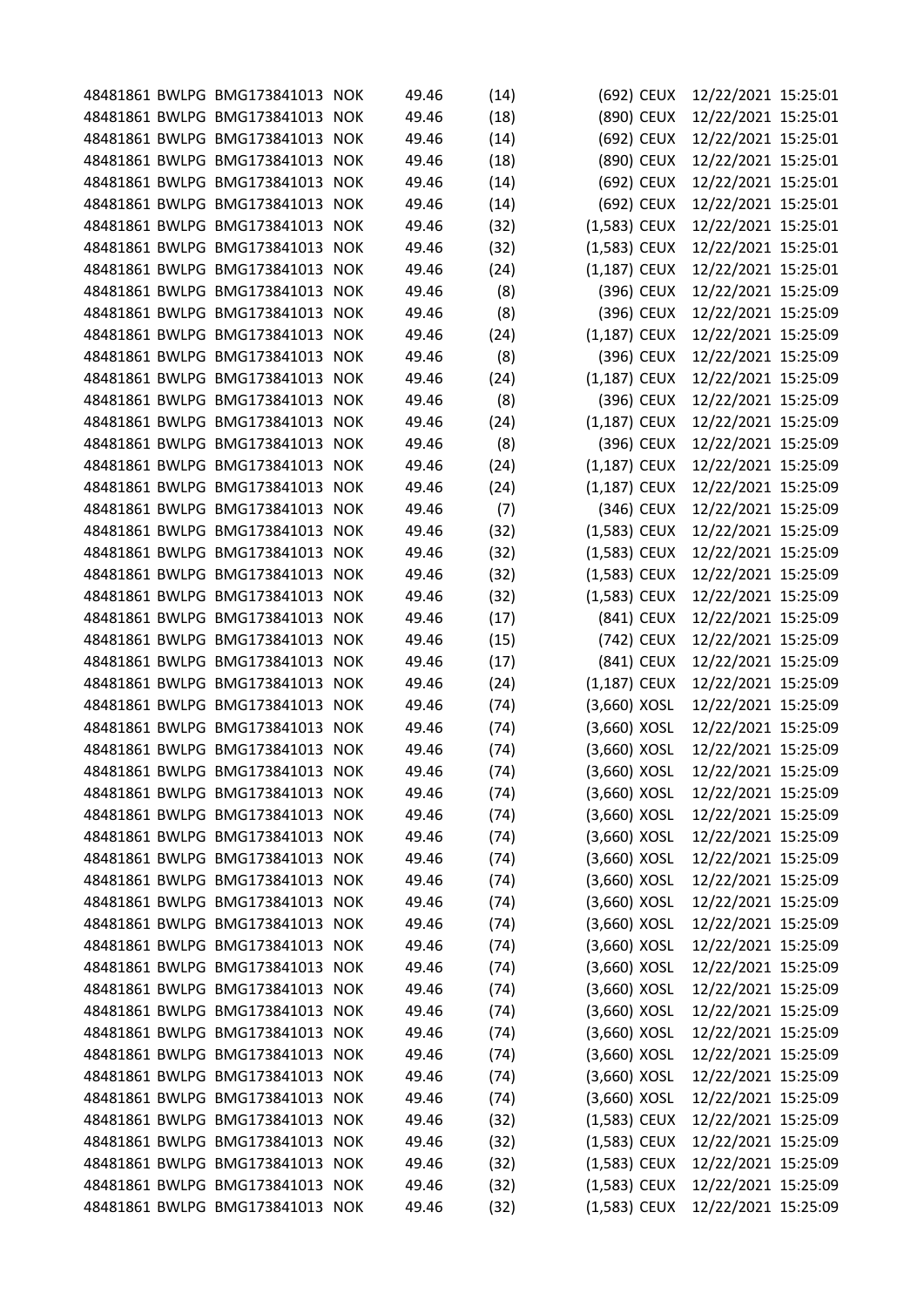|  | 48481861 BWLPG BMG173841013 NOK |            | 49.46 | (32) | $(1,583)$ CEUX |            | 12/22/2021 15:25:09 |  |
|--|---------------------------------|------------|-------|------|----------------|------------|---------------------|--|
|  | 48481861 BWLPG BMG173841013     | <b>NOK</b> | 49.46 | (32) | (1,583) CEUX   |            | 12/22/2021 15:25:09 |  |
|  | 48481861 BWLPG BMG173841013 NOK |            | 49.46 | (32) | (1,583) CEUX   |            | 12/22/2021 15:25:09 |  |
|  | 48481861 BWLPG BMG173841013     | <b>NOK</b> | 49.46 | (32) | (1,583) CEUX   |            | 12/22/2021 15:25:09 |  |
|  | 48481861 BWLPG BMG173841013     | <b>NOK</b> | 49.46 | (32) | (1,583) CEUX   |            | 12/22/2021 15:25:09 |  |
|  | 48481861 BWLPG BMG173841013     | <b>NOK</b> | 49.46 | (24) | $(1,187)$ CEUX |            | 12/22/2021 15:25:09 |  |
|  | 48481861 BWLPG BMG173841013     | <b>NOK</b> | 49.46 | (8)  |                | (396) CEUX | 12/22/2021 15:25:09 |  |
|  | 48481861 BWLPG BMG173841013     | <b>NOK</b> | 49.46 | (16) |                | (791) CEUX | 12/22/2021 15:25:09 |  |
|  | 48481861 BWLPG BMG173841013     | <b>NOK</b> | 49.46 | (74) | $(3,660)$ XOSL |            | 12/22/2021 15:25:09 |  |
|  | 48481861 BWLPG BMG173841013     | <b>NOK</b> | 49.46 | (74) | (3,660) XOSL   |            | 12/22/2021 15:25:09 |  |
|  | 48481861 BWLPG BMG173841013     | <b>NOK</b> | 49.46 | (74) | (3,660) XOSL   |            | 12/22/2021 15:25:09 |  |
|  | 48481861 BWLPG BMG173841013 NOK |            | 49.46 | (74) | $(3,660)$ XOSL |            | 12/22/2021 15:25:09 |  |
|  | 48481861 BWLPG BMG173841013     | <b>NOK</b> | 49.46 | (74) | (3,660) XOSL   |            | 12/22/2021 15:25:09 |  |
|  | 48481861 BWLPG BMG173841013     | <b>NOK</b> | 49.46 | (74) | (3,660) XOSL   |            | 12/22/2021 15:25:09 |  |
|  | 48481861 BWLPG BMG173841013 NOK |            | 49.46 | (74) | $(3,660)$ XOSL |            | 12/22/2021 15:25:09 |  |
|  | 48481861 BWLPG BMG173841013     | <b>NOK</b> | 49.46 | (74) | (3,660) XOSL   |            | 12/22/2021 15:25:09 |  |
|  | 48481861 BWLPG BMG173841013     | <b>NOK</b> | 49.46 | (74) | (3,660) XOSL   |            | 12/22/2021 15:25:09 |  |
|  | 48481861 BWLPG BMG173841013 NOK |            | 49.46 | (74) | $(3,660)$ XOSL |            | 12/22/2021 15:25:09 |  |
|  | 48481861 BWLPG BMG173841013     | <b>NOK</b> | 49.46 | (74) | (3,660) XOSL   |            | 12/22/2021 15:25:09 |  |
|  | 48481861 BWLPG BMG173841013     | <b>NOK</b> | 49.46 | (74) | $(3,660)$ XOSL |            | 12/22/2021 15:25:09 |  |
|  | 48481861 BWLPG BMG173841013 NOK |            | 49.46 | (12) |                | (594) AQEU | 12/22/2021 15:25:09 |  |
|  | 48481861 BWLPG BMG173841013     | <b>NOK</b> | 49.46 | (32) | (1,583) CEUX   |            | 12/22/2021 15:25:09 |  |
|  | 48481861 BWLPG BMG173841013     | <b>NOK</b> | 49.46 | (74) | $(3,660)$ XOSL |            | 12/22/2021 15:25:09 |  |
|  | 48481861 BWLPG BMG173841013 NOK |            | 49.46 | (74) | (3,660) XOSL   |            | 12/22/2021 15:25:09 |  |
|  | 48481861 BWLPG BMG173841013     | <b>NOK</b> | 49.46 | (32) | (1,583) CEUX   |            | 12/22/2021 15:25:09 |  |
|  | 48481861 BWLPG BMG173841013     | <b>NOK</b> | 49.46 | (32) | (1,583) CEUX   |            | 12/22/2021 15:25:09 |  |
|  | 48481861 BWLPG BMG173841013 NOK |            | 49.46 | (32) | (1,583) CEUX   |            | 12/22/2021 15:25:09 |  |
|  | 48481861 BWLPG BMG173841013     | <b>NOK</b> | 49.46 | (32) | (1,583) CEUX   |            | 12/22/2021 15:25:09 |  |
|  | 48481861 BWLPG BMG173841013     | <b>NOK</b> | 49.46 | (32) | $(1,583)$ CEUX |            | 12/22/2021 15:25:09 |  |
|  | 48481861 BWLPG BMG173841013 NOK |            | 49.46 | (32) | (1,583) CEUX   |            | 12/22/2021 15:25:09 |  |
|  | 48481861 BWLPG BMG173841013     | <b>NOK</b> | 49.46 | (32) | (1,583) CEUX   |            | 12/22/2021 15:25:09 |  |
|  | 48481861 BWLPG BMG173841013 NOK |            | 49.46 | (11) |                | (544) CEUX | 12/22/2021 15:25:09 |  |
|  | 48481861 BWLPG BMG173841013 NOK |            | 49.46 | (21) | (1,039) CEUX   |            | 12/22/2021 15:25:09 |  |
|  | 48481861 BWLPG BMG173841013 NOK |            | 49.46 | (11) |                | (544) CEUX | 12/22/2021 15:25:09 |  |
|  | 48481861 BWLPG BMG173841013 NOK |            | 49.46 | (21) | (1,039) CEUX   |            | 12/22/2021 15:25:09 |  |
|  | 48481861 BWLPG BMG173841013 NOK |            | 49.46 | (11) |                | (544) CEUX | 12/22/2021 15:25:09 |  |
|  | 48481861 BWLPG BMG173841013 NOK |            | 49.46 | (13) |                | (643) CEUX | 12/22/2021 15:25:09 |  |
|  | 48481861 BWLPG BMG173841013 NOK |            | 49.46 | (32) | $(1,583)$ CEUX |            | 12/22/2021 15:25:09 |  |
|  | 48481861 BWLPG BMG173841013 NOK |            | 49.46 | (17) |                | (841) CEUX | 12/22/2021 15:25:09 |  |
|  | 48481861 BWLPG BMG173841013 NOK |            | 49.46 | (7)  |                | (346) CEUX | 12/22/2021 15:25:09 |  |
|  | 48481861 BWLPG BMG173841013 NOK |            | 49.46 | (74) | $(3,660)$ XOSL |            | 12/22/2021 15:25:09 |  |
|  | 48481861 BWLPG BMG173841013 NOK |            | 49.46 | (74) | $(3,660)$ XOSL |            | 12/22/2021 15:25:09 |  |
|  | 48481861 BWLPG BMG173841013 NOK |            | 49.46 | (74) | $(3,660)$ XOSL |            | 12/22/2021 15:25:09 |  |
|  | 48481861 BWLPG BMG173841013 NOK |            | 49.46 | (74) | $(3,660)$ XOSL |            | 12/22/2021 15:25:09 |  |
|  | 48481861 BWLPG BMG173841013 NOK |            | 49.46 | (74) | $(3,660)$ XOSL |            | 12/22/2021 15:25:09 |  |
|  | 48481861 BWLPG BMG173841013 NOK |            | 49.46 | (74) | $(3,660)$ XOSL |            | 12/22/2021 15:25:09 |  |
|  | 48481861 BWLPG BMG173841013 NOK |            | 49.46 | (74) | $(3,660)$ XOSL |            | 12/22/2021 15:25:09 |  |
|  | 48481861 BWLPG BMG173841013 NOK |            | 49.46 | (74) | $(3,660)$ XOSL |            | 12/22/2021 15:25:09 |  |
|  | 48481861 BWLPG BMG173841013 NOK |            | 49.46 | (74) | $(3,660)$ XOSL |            | 12/22/2021 15:25:09 |  |
|  | 48481861 BWLPG BMG173841013 NOK |            | 49.46 | (74) | $(3,660)$ XOSL |            | 12/22/2021 15:25:09 |  |
|  | 48481861 BWLPG BMG173841013 NOK |            | 49.46 | (74) | $(3,660)$ XOSL |            | 12/22/2021 15:25:09 |  |
|  | 48481861 BWLPG BMG173841013 NOK |            | 49.46 | (74) | $(3,660)$ XOSL |            | 12/22/2021 15:25:09 |  |
|  |                                 |            |       |      |                |            |                     |  |